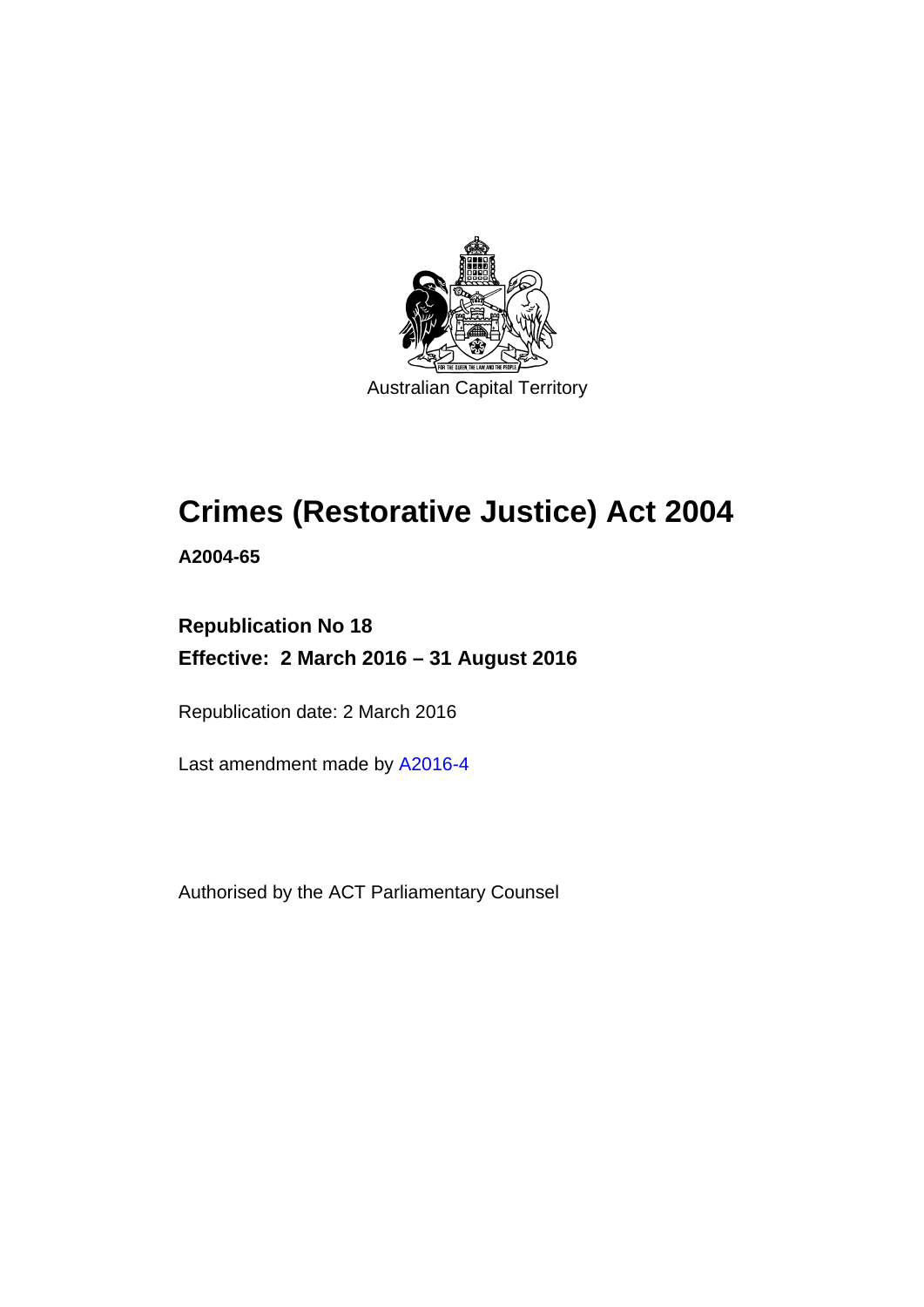### **About this republication**

#### **The republished law**

This is a republication of the *Crimes (Restorative Justice) Act 2004* (including any amendment made under the *[Legislation Act 2001](http://www.legislation.act.gov.au/a/2001-14)*, part 11.3 (Editorial changes)) as in force on 2 March 2016*.* It also includes any commencement, amendment, repeal or expiry affecting this republished law to 2 March 2016.

The legislation history and amendment history of the republished law are set out in endnotes 3 and 4.

#### **Kinds of republications**

The Parliamentary Counsel's Office prepares 2 kinds of republications of ACT laws (see the ACT legislation register at [www.legislation.act.gov.au](http://www.legislation.act.gov.au/)):

- authorised republications to which the *[Legislation Act 2001](http://www.legislation.act.gov.au/a/2001-14)* applies
- unauthorised republications.

The status of this republication appears on the bottom of each page.

#### **Editorial changes**

The *[Legislation Act 2001](http://www.legislation.act.gov.au/a/2001-14)*, part 11.3 authorises the Parliamentary Counsel to make editorial amendments and other changes of a formal nature when preparing a law for republication. Editorial changes do not change the effect of the law, but have effect as if they had been made by an Act commencing on the republication date (see *[Legislation Act 2001](http://www.legislation.act.gov.au/a/2001-14)*, s 115 and s 117). The changes are made if the Parliamentary Counsel considers they are desirable to bring the law into line, or more closely into line, with current legislative drafting practice.

This republication does not include amendments made under part 11.3 (see endnote 1).

#### **Uncommenced provisions and amendments**

If a provision of the republished law has not commenced, the symbol  $\mathbf{U}$  appears immediately before the provision heading. Any uncommenced amendments that affect this republished law are accessible on the ACT legislation register [\(www.legislation.act.gov.au\)](http://www.legislation.act.gov.au/). For more information, see the home page for this law on the register.

#### **Modifications**

If a provision of the republished law is affected by a current modification, the symbol  $\mathbf{M}$ appears immediately before the provision heading. The text of the modifying provision appears in the endnotes. For the legal status of modifications, see the *[Legislation Act 2001](http://www.legislation.act.gov.au/a/2001-14)*, section 95.

#### **Penalties**

At the republication date, the value of a penalty unit for an offence against this law is \$150 for an individual and \$750 for a corporation (see *[Legislation Act 2001](http://www.legislation.act.gov.au/a/2001-14)*, s 133).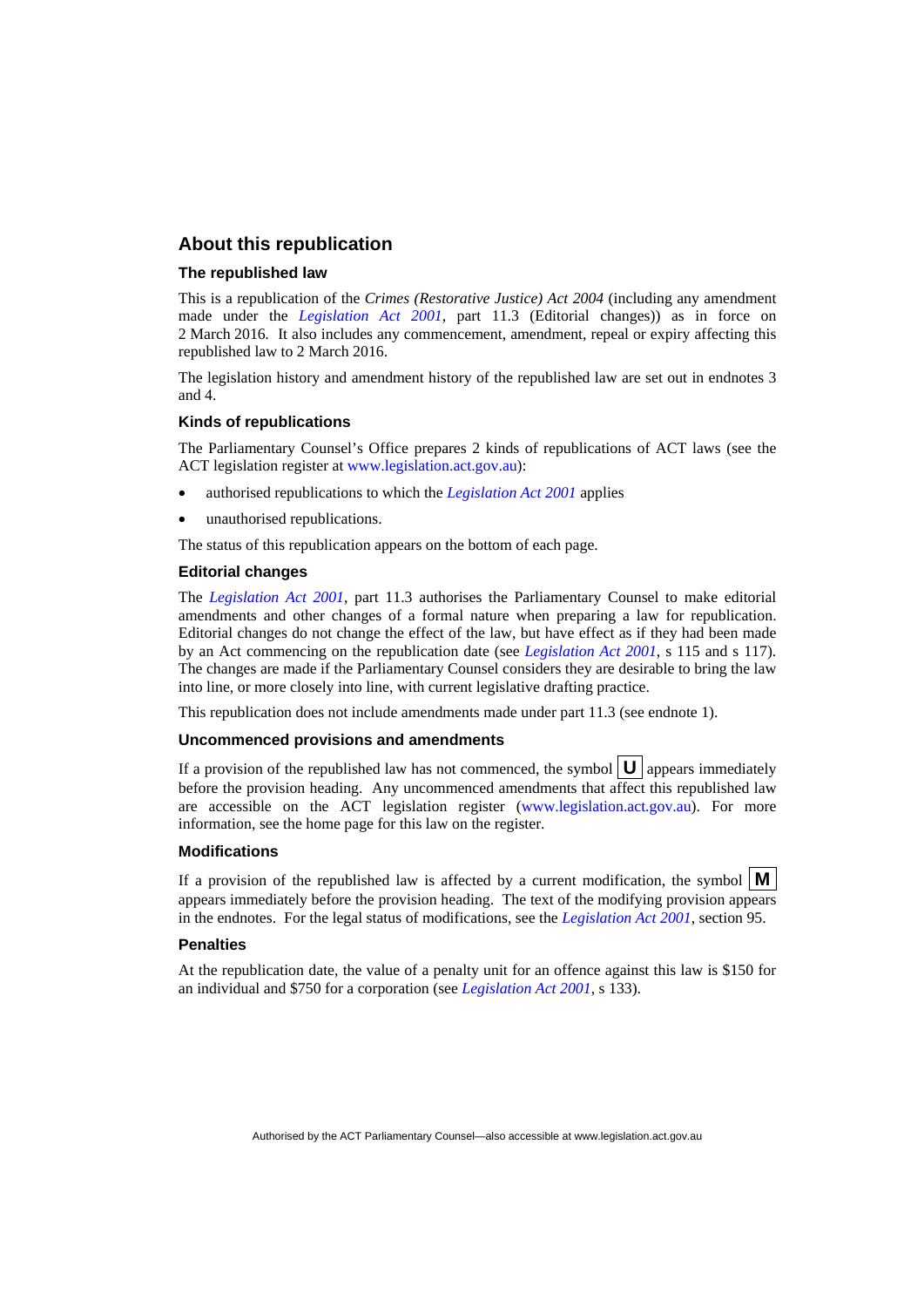

# **Crimes (Restorative Justice) Act 2004**

# **Contents**

j.

|                 |                                                       | Page       |
|-----------------|-------------------------------------------------------|------------|
| Part 1          | <b>Preliminary</b>                                    |            |
| 1               | Name of Act                                           | 2          |
| 3               | Dictionary                                            | 2          |
| 4               | <b>Notes</b>                                          | 2          |
| 5               | Offences against Act-application of Criminal Code etc | 3          |
| Part 2          | <b>Underlying principles</b>                          |            |
| 6               | Objects of Act                                        | 4          |
| 7               | Application of restorative justice                    | 4          |
| 8               | When restorative justice is available                 | 5          |
| 9               | No obligation to participate                          | 6          |
| Part 3          | Key concepts                                          |            |
| 10              | Definitions-restorative justice                       |            |
| 11              | Definitions-child victim, parent and victim           | 8          |
| R <sub>18</sub> | Crimes (Restorative Justice) Act 2004                 | contents 1 |
| 02/03/16        | Effective: 02/03/16-31/08/16                          |            |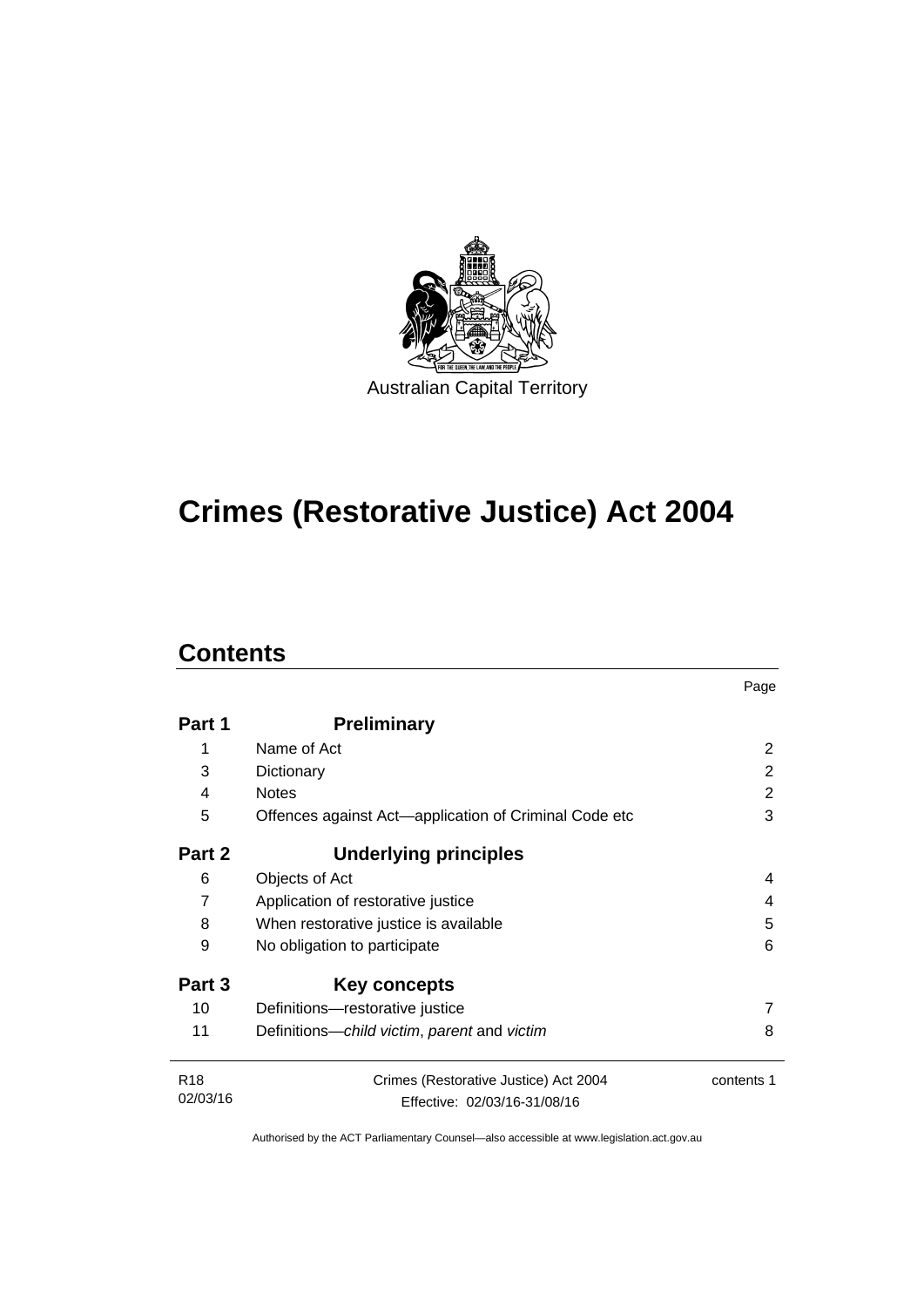| 12                  | Definitions-offences and offenders                                                          | Page<br>8       |
|---------------------|---------------------------------------------------------------------------------------------|-----------------|
| 13                  | Definition-sentence-related order                                                           | 11              |
| Part 4              | <b>Application of Act</b>                                                                   |                 |
| 14                  | Application of Act-less serious offences                                                    | 12              |
| 15                  | Application of Act-serious offences                                                         | 12              |
| 16                  | Application of Act-domestic violence offences and sexual offences                           | 13              |
| Part 5              | <b>Eligibility for restorative justice</b>                                                  |                 |
| 17                  | Eligible victims                                                                            | 15              |
| 18                  | Eligible parents                                                                            | 16              |
| 19                  | Eligible offenders                                                                          | 16              |
| 20                  | Accepting responsibility for offences                                                       | 17              |
| Part 6              | Referral for restorative justice                                                            |                 |
| <b>Division 6.1</b> | Preliminary                                                                                 |                 |
| 21                  | Definitions-referral                                                                        | 18              |
| <b>Division 6.2</b> | General                                                                                     |                 |
| 22                  | Referring entities                                                                          | 18              |
| 23                  | Referral-procedure                                                                          | 22              |
| 24                  | Referral power                                                                              | 22              |
| 25                  | Explanation of restorative justice                                                          | 23              |
| 26                  | Referral by DPP-less serious domestic violence offences and less<br>serious sexual offences | 24              |
| Division 6.3        | <b>Referral by courts</b>                                                                   |                 |
| 27                  | Referral during court proceeding                                                            | 25              |
| 28                  | Court referral orders-reports                                                               | 27              |
| Part 7              | <b>Suitability for restorative justice</b>                                                  |                 |
| 29                  | Meaning of personal characteristics for pt 7                                                | 29              |
| 30                  | Suitability-eligibility requirement                                                         | 29              |
| 31                  | Finding of eligibility by referring entity                                                  | 29              |
| 32                  | Suitability-decision                                                                        | 30              |
| 32A                 | Explanation of restorative justice-before consent                                           | 30              |
| 33                  | Suitability-general considerations                                                          | 31              |
| contents 2          | Crimes (Restorative Justice) Act 2004                                                       | R <sub>18</sub> |
|                     | Effective: 02/03/16-31/08/16                                                                | 02/03/16        |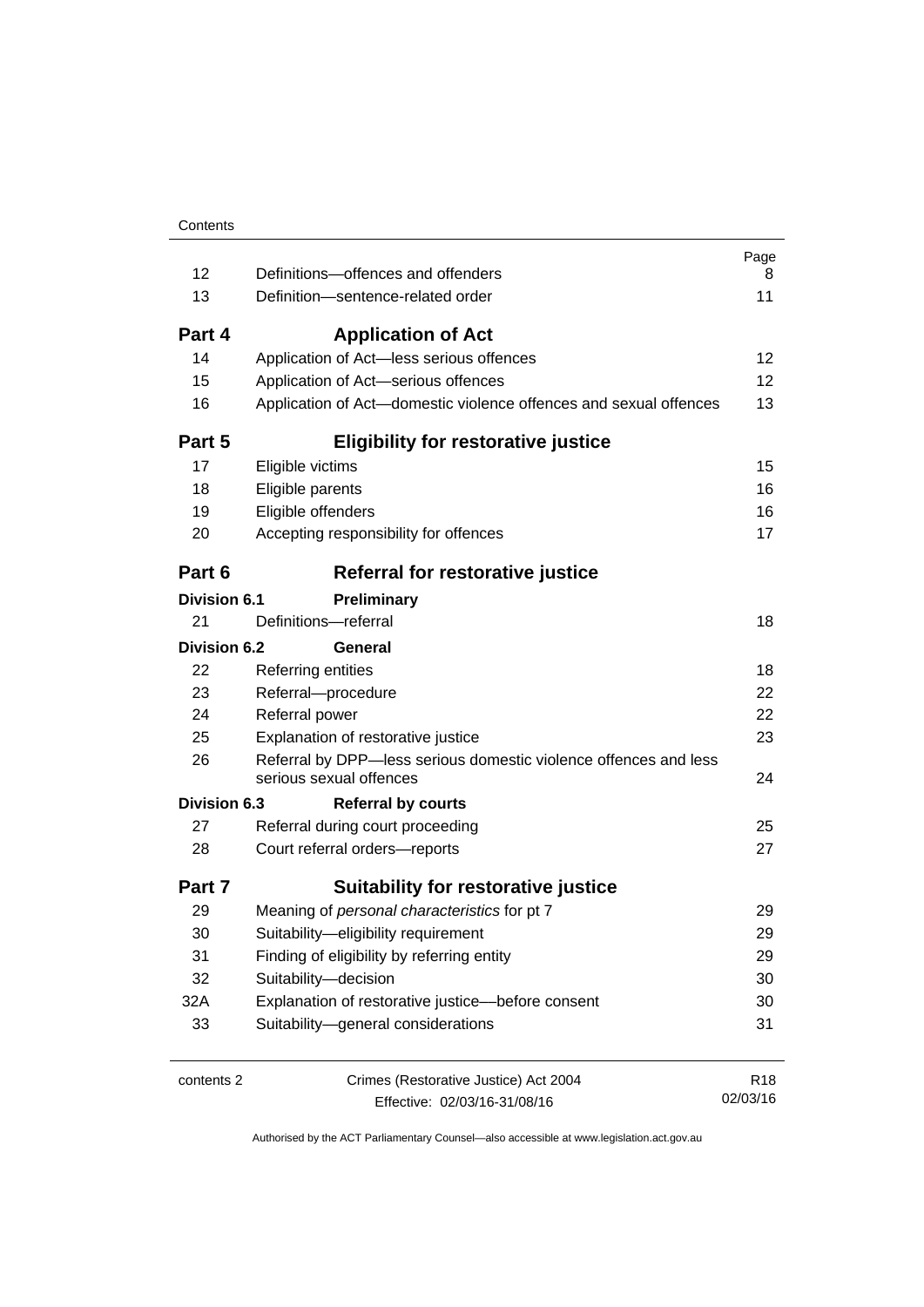| 34                          | Suitability-victims                                                   | Page<br>33 |  |
|-----------------------------|-----------------------------------------------------------------------|------------|--|
| 35                          | Suitability-eligible parents                                          | 33         |  |
| 36                          | Suitability-offenders                                                 | 34         |  |
|                             |                                                                       |            |  |
| Part 8                      | Restorative justice conferences and<br>agreements                     |            |  |
| <b>Division 8.1</b>         | General                                                               |            |  |
| 37                          | Definitions-pt 8                                                      | 35         |  |
| 38                          | Meaning of referring entity-pt 8                                      | 35         |  |
| 39                          | Decision to call conference                                           | 35         |  |
| <b>Division 8.2</b>         | <b>Convenors</b>                                                      |            |  |
| 40                          | Appointment of convenors                                              | 36         |  |
| 41                          | What a convenor does                                                  | 37         |  |
| <b>Division 8.3</b>         | <b>Conduct of conference</b>                                          |            |  |
| 42                          | Required participants                                                 | 38         |  |
| 43                          | Substitute participants                                               | 38         |  |
| 44                          | Invited participants                                                  |            |  |
| 45                          | 40<br><b>Explanation for participants</b>                             |            |  |
| 46                          | Form of conference                                                    | 41         |  |
| 47                          | Discontinuance of restorative justice                                 | 42         |  |
| 48                          | Report to referring entity about outcome                              | 42         |  |
| <b>Division 8.4</b>         | <b>Restorative justice agreements</b>                                 |            |  |
| 49                          | Application-div 8.4                                                   | 43         |  |
| 50                          | Agreement as object of conference                                     | 43         |  |
| 51                          | Nature of agreement                                                   | 43         |  |
| 52                          | Form of agreement                                                     | 44         |  |
| 53                          | Explanation of effect of agreement                                    | 45         |  |
| 54                          | Notice of agreement                                                   | 46         |  |
| 55                          | Amendment of agreement                                                | 46         |  |
| <b>Division 8.5</b>         | Monitoring compliance with restorative justice<br>agreements          |            |  |
| 56                          | Application-div 8.5                                                   | 48         |  |
| 57                          | Monitoring compliance—director-general (restorative justice)          | 48         |  |
| 58                          | Monitoring compliance-referring entities                              | 49         |  |
| R <sub>18</sub><br>02/03/16 | Crimes (Restorative Justice) Act 2004<br>Effective: 02/03/16-31/08/16 | contents 3 |  |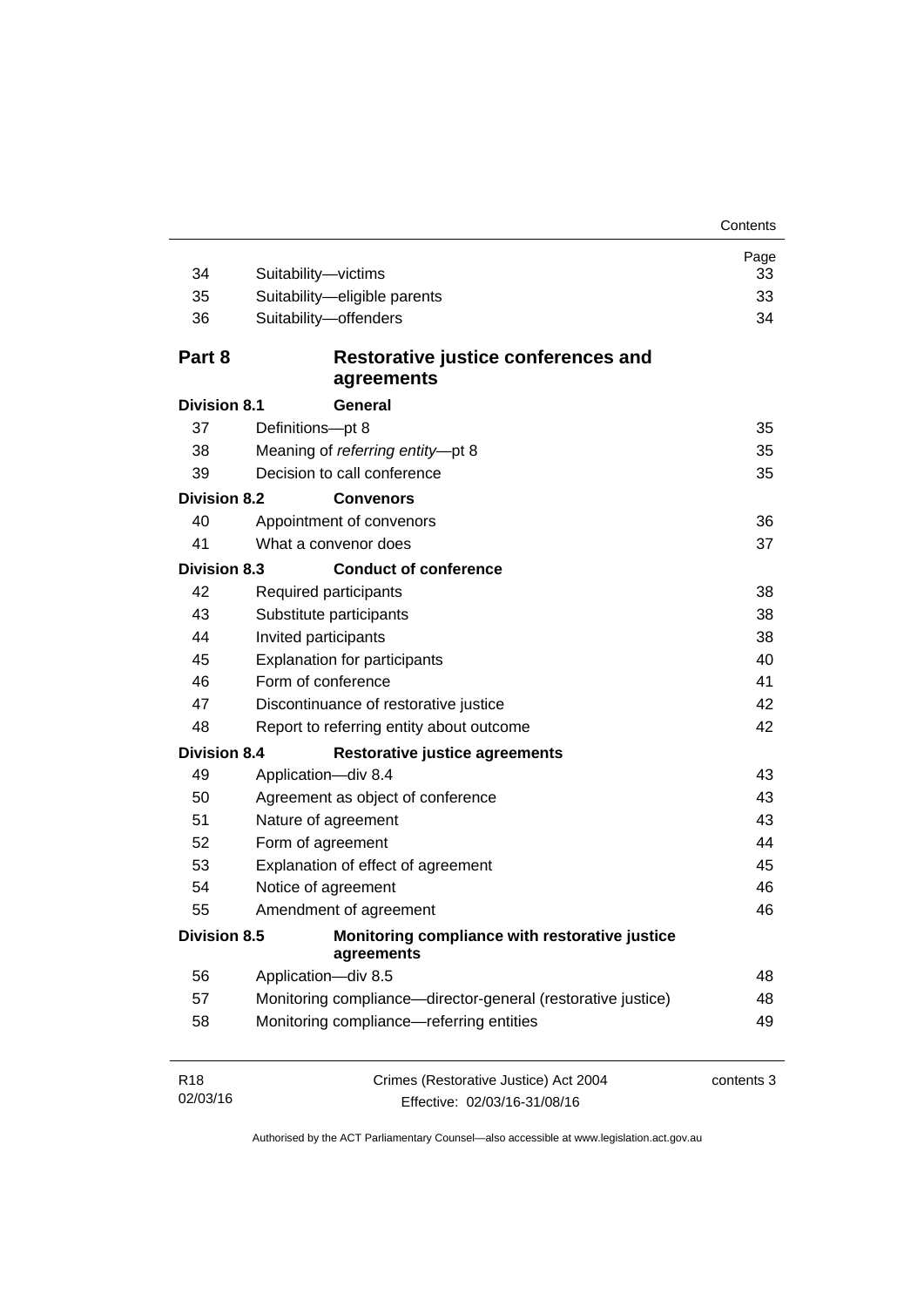| <b>Division 8.6</b> | Evidence of statements made at conferences                | Page |
|---------------------|-----------------------------------------------------------|------|
| 59                  | Evidence of offences                                      | 50   |
|                     | Evidence of future offences                               | 51   |
| 60                  |                                                           |      |
| Part 9              | <b>Administration</b>                                     |      |
| <b>Division 9.1</b> | <b>General administration</b>                             |      |
| 61                  | Restorative justice guidelines                            | 52   |
| 62                  | Police participation in restorative justice               | 52   |
| 63                  | Information sharing                                       | 53   |
| 64                  | Secrecy                                                   | 53   |
| 65                  | 55<br>Secrecy about information acquired under other Acts |      |
| 66                  | Protection from liability                                 | 56   |
| <b>Division 9.2</b> | <b>Reporting and records</b>                              |      |
| 67                  | Meaning of referring entity-div 9.2                       | 56   |
| 68                  | Quarterly reporting by director-general<br>56             |      |
| 69                  | Record-keeping by referring entities                      | 58   |
| 70                  | Record-keeping by director-general                        | 58   |
| 71                  | Restorative justice database                              | 59   |
| Part 10             | <b>Miscellaneous</b>                                      |      |
| 72                  | Exercise of functions by director-general                 | 60   |
| 73                  | Approved forms                                            | 61   |
| 74                  | Regulation-making power                                   | 61   |
|                     |                                                           |      |
| <b>Dictionary</b>   |                                                           | 62   |
|                     |                                                           |      |
| <b>Endnotes</b>     |                                                           |      |
| 1                   | About the endnotes                                        | 65   |
| $\overline{2}$      | Abbreviation key                                          | 65   |
| 3                   | Legislation history                                       | 66   |
| 4                   | Amendment history<br>69                                   |      |
| 5                   | Earlier republications<br>74                              |      |

| contents 4 | Crimes (Restorative Justice) Act 2004 | R <sub>18</sub> |
|------------|---------------------------------------|-----------------|
|            | Effective: 02/03/16-31/08/16          | 02/03/16        |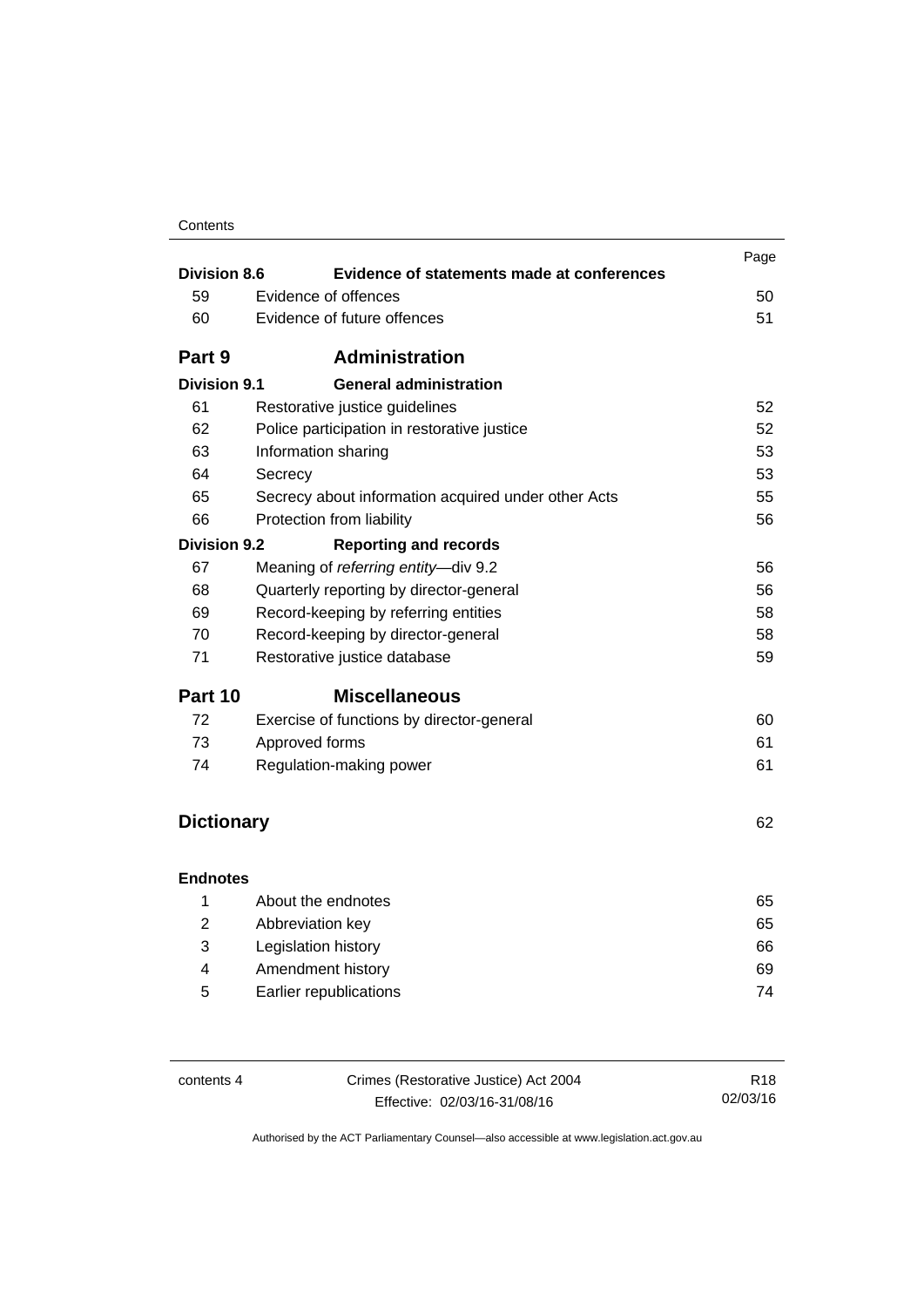

# **Crimes (Restorative Justice) Act 2004**

An Act to provide a process of restorative justice for victims, offenders and the community, and for other purposes

R18 02/03/16

l

Crimes (Restorative Justice) Act 2004 Effective: 02/03/16-31/08/16

page 1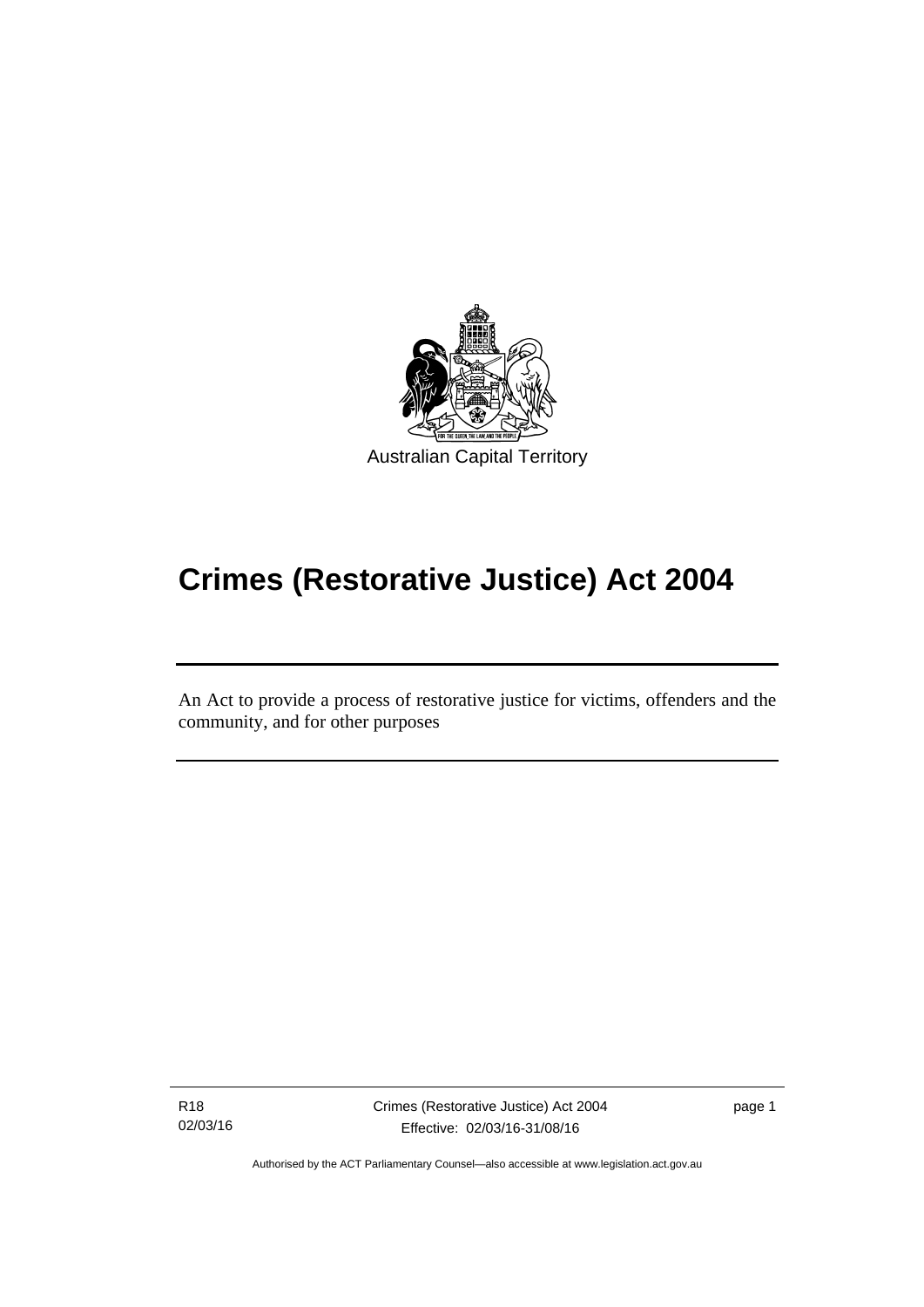#### Part 1 **Preliminary**

Section 1

# <span id="page-7-0"></span>**Part 1** Preliminary

# <span id="page-7-1"></span>**1 Name of Act**

This Act is the *Crimes (Restorative Justice) Act 2004*.

# <span id="page-7-2"></span>**3 Dictionary**

The dictionary at the end of this Act is part of this Act.

*Note 1* The dictionary at the end of this Act defines certain terms used in this Act, and includes references (*signpost definitions*) to other terms defined elsewhere in this Act.

> For example, the signpost definition '*adult offender*—see section 12.' means that the term 'adult offender' is defined in s 12.

*Note 2* A definition in the dictionary (including a signpost definition) applies to the entire Act unless the definition, or another provision of the Act, provides otherwise or the contrary intention otherwise appears (see [Legislation Act,](http://www.legislation.act.gov.au/a/2001-14) s  $155$  and s  $156$  (1)).

### <span id="page-7-3"></span>**4 Notes**

A note included in this Act is explanatory and is not part of this Act.

*Note* See [Legislation Act,](http://www.legislation.act.gov.au/a/2001-14) s 127 (1), (4) and (5) for the legal status of notes.

Authorised by the ACT Parliamentary Counsel—also accessible at www.legislation.act.gov.au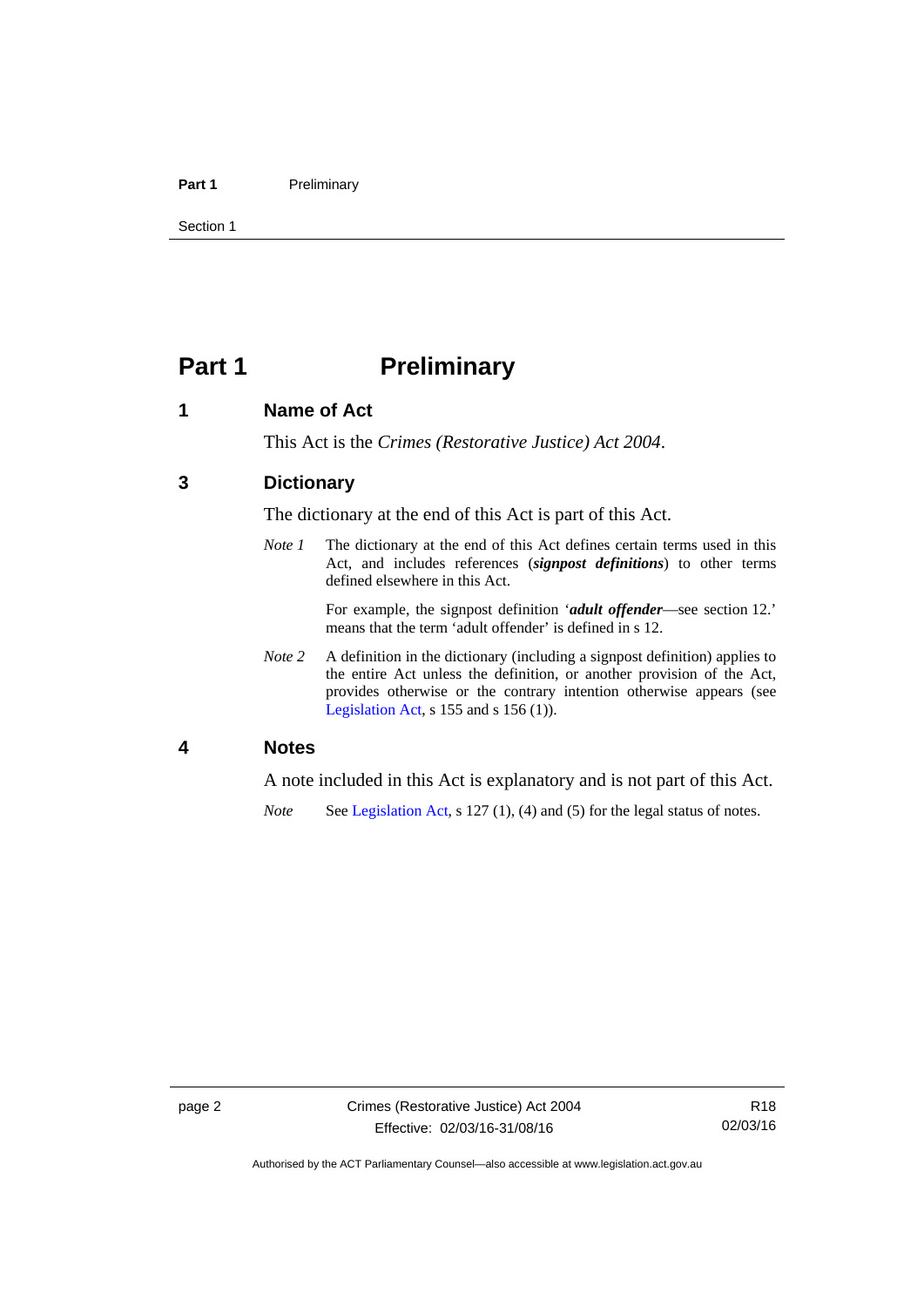# <span id="page-8-0"></span>**5 Offences against Act—application of Criminal Code etc**

Other legislation applies in relation to offences against this Act.

#### *Note 1 Criminal Code* The [Criminal Code](http://www.legislation.act.gov.au/a/2002-51), ch 2 applies to all offences against this Act (see Code, pt 2.1). The chapter sets out the general principles of criminal responsibility (including burdens of proof and general defences), and defines terms used for offences to which the Code applies (eg *conduct*, *intention*, *recklessness* and *strict liability*).

*Note 2 Penalty units* 

The [Legislation Act](http://www.legislation.act.gov.au/a/2001-14), s 133 deals with the meaning of offence penalties that are expressed in penalty units.

page 3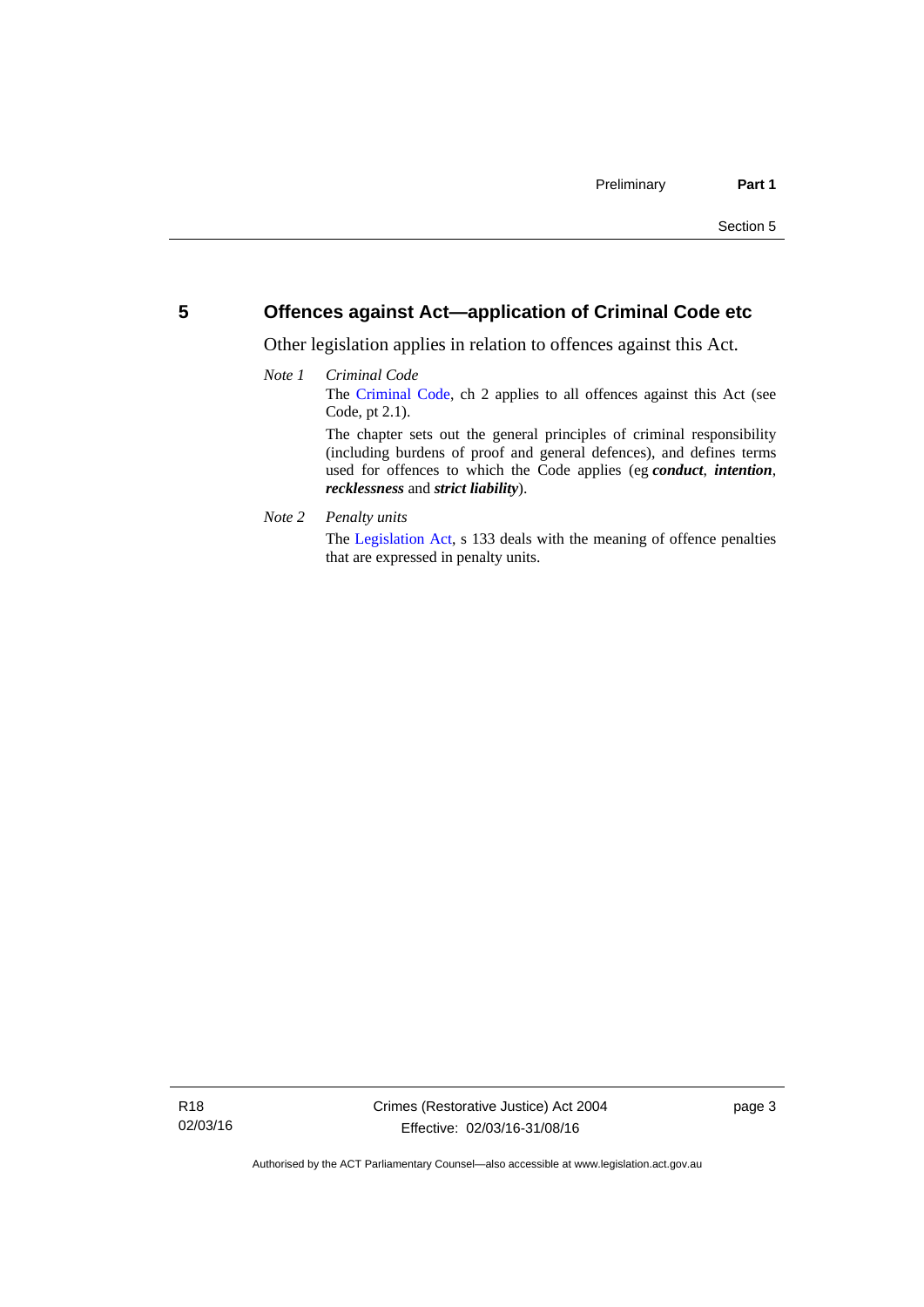#### **Part 2** Underlying principles

Section 6

# <span id="page-9-0"></span>**Part 2 Underlying principles**

# <span id="page-9-1"></span>**6 Objects of Act**

The objects of this Act are as follows:

- (a) to enhance the rights of victims of offences by providing restorative justice as a way of empowering victims to make decisions about how to repair the harm done by offences;
- (b) to set up a system of restorative justice that brings together victims, offenders and their personal supporters in a carefully managed, safe environment;
- (c) to ensure that the interests of victims of offences are given high priority in the administration of restorative justice under this Act;
- (d) to enable access to restorative justice at every stage of the criminal justice process without substituting for the criminal justice system or changing the normal process of criminal justice:
- (e) to enable agencies that have a role in the criminal justice system to refer offences for restorative justice.
- *Note Offence* includes an offence that is alleged to have been committed, but has not yet been tried in court, or proven (see s 12).

# <span id="page-9-2"></span>**7 Application of restorative justice**

- (1) In deciding how to deal with an offence, a referring entity may consider whether it is appropriate to refer the offence for restorative justice before considering other action.
	- *Note Referring entities* are listed at table 22. They represent the agencies responsible for the various stages of the criminal justice process in relation to an offence.

Authorised by the ACT Parliamentary Counsel—also accessible at www.legislation.act.gov.au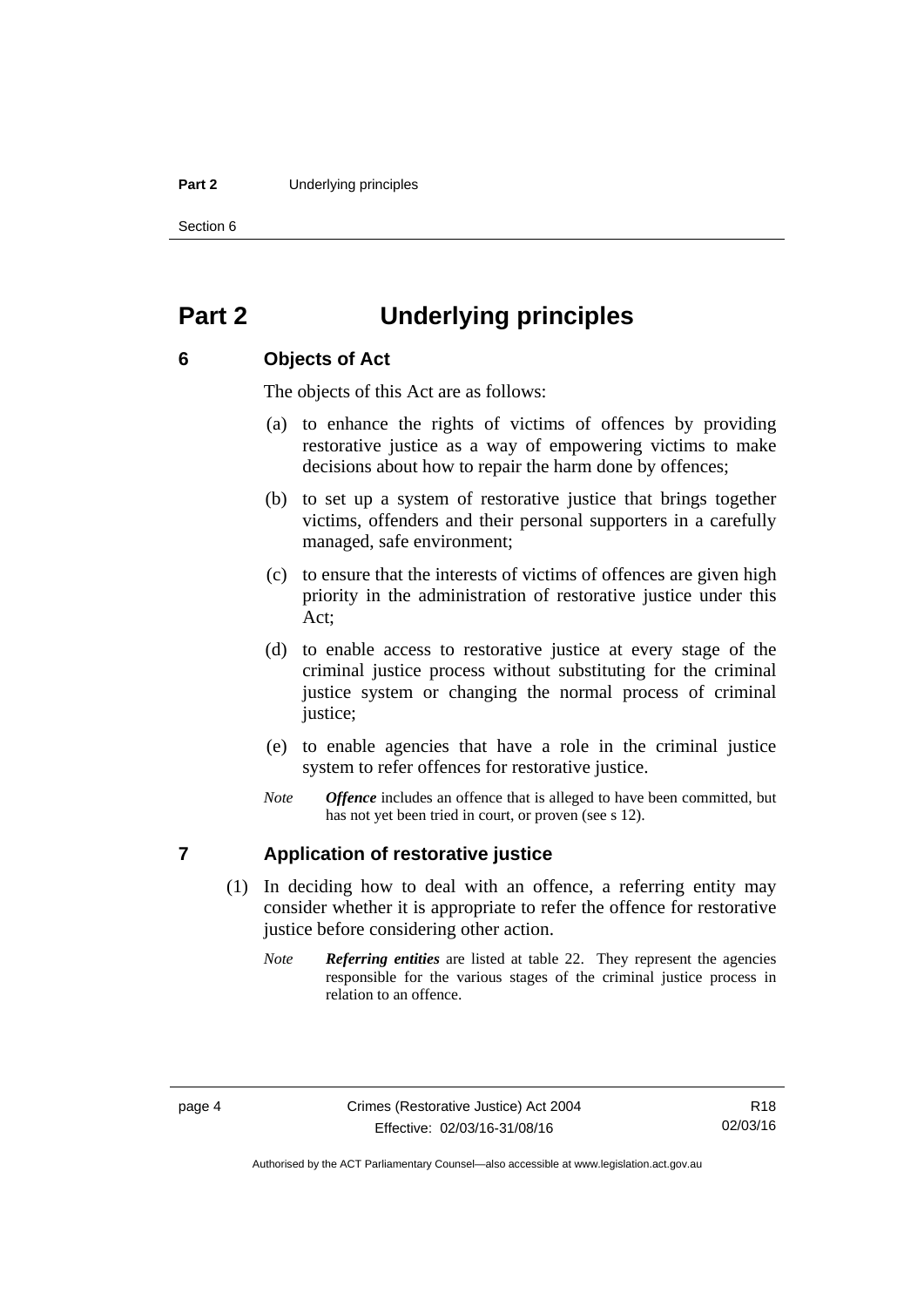(2) However, if an offence is referred for restorative justice, the referral is to have no effect on any other action or proposed action in relation to the offence or the offender by the referring entity.

#### **Example**

Sían is arrested and charged with an offence. The chief police officer refers the offence for restorative justice. The referral of the offence does not prevent Sían being required to attend court to answer the charge.

*Note* An example is part of the Act, is not exhaustive and may extend, but does not limit, the meaning of the provision in which it appears (see [Legislation Act,](http://www.legislation.act.gov.au/a/2001-14) s 126 and s 132).

#### <span id="page-10-0"></span>**8 When restorative justice is available**

Restorative justice is available for an offence if all of the following requirements are satisfied:

- (a) there is an eligible victim or eligible parent in relation to the offence;
- (b) the offender is an eligible offender;
- (c) the offence is referred for restorative justice by a referring entity;
- (d) the director-general decides that restorative justice is suitable for the offence.
- *Note 1* Victims, parents and offenders are *eligible* for restorative justice if they qualify under part 5.
- *Note 2* The director-general may only decide that restorative justice is *suitable*  for an offence according to the requirements of pt 7 (see s 10, def).
- *Note 3* The restorative justice process is provided for by this Act as follows:
	- pt 5 (Eligibility for restorative justice) deals with eligibility of victims (or their parents) and offenders for restorative justice
	- pt 6 (Referral for restorative justice) deals with the referral of offences for restorative justice
	- pt 7 (Suitability for restorative justice) deals with the suitability of restorative justice for an offence.

page 5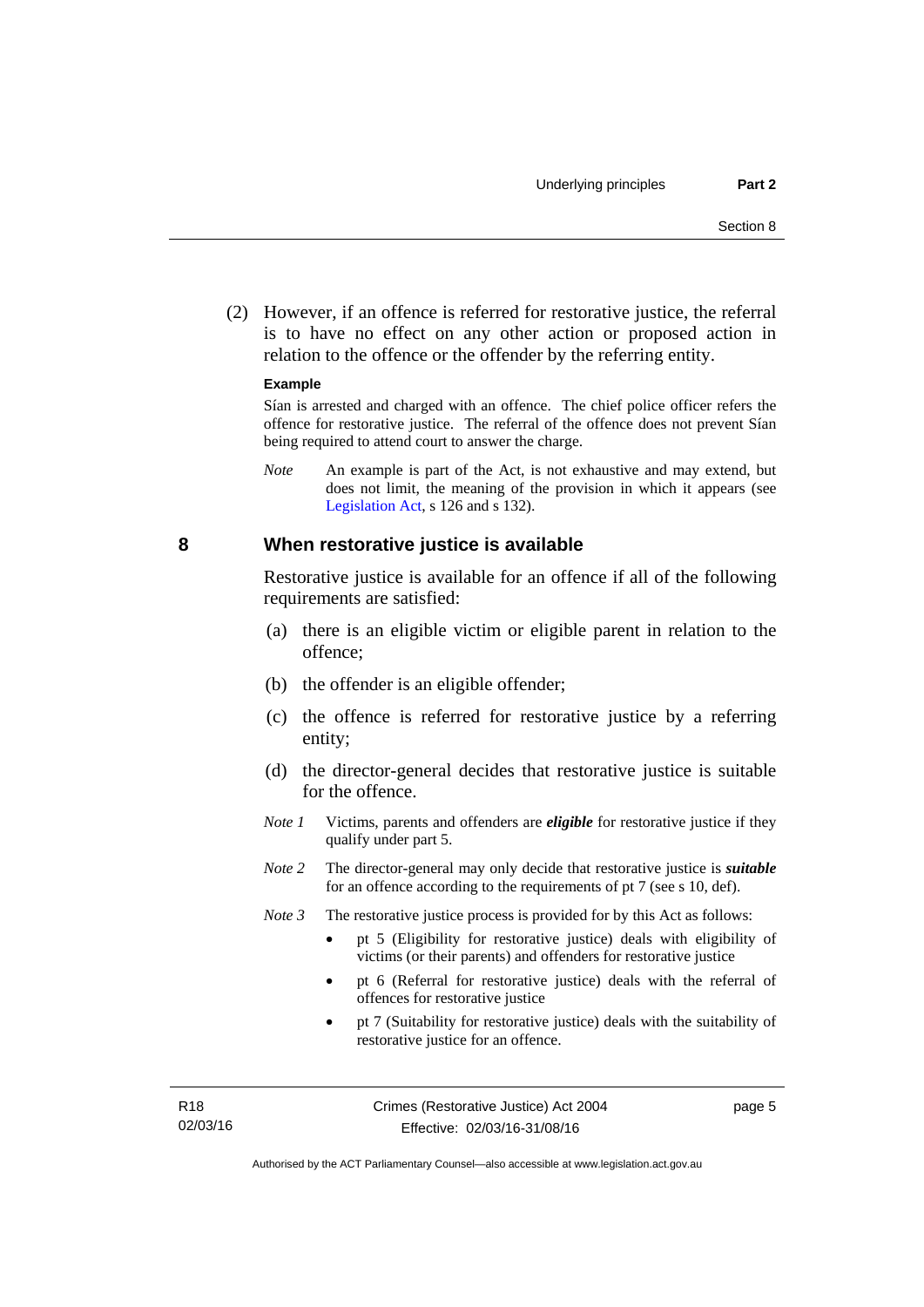#### **Part 2** Underlying principles

Section 9

 pt 8 (Restorative justice conferences and agreements) deals with the calling of restorative justice conferences and the making of restorative justice agreements for an offence

#### <span id="page-11-0"></span>**9 No obligation to participate**

There is no obligation on a victim, a parent of a child victim or an offender—

- (a) to take part in restorative justice; or
- (b) to continue to take part in restorative justice after it has started.
- *Note* Victims (or their parents) and offenders must be given clear explanations of the purpose and procedures involved in the restorative justice process before agreeing to take part. In addition, the legal status of the process and the legal effect of entering into a restorative justice agreement must be clearly explained to victims (or their parents) and offenders. See the following:
	- s 25 (Explanation of restorative justice)
	- s 45 (Explanation for participants)
	- s 53 (Explanation of effect of agreement).

Authorised by the ACT Parliamentary Counsel—also accessible at www.legislation.act.gov.au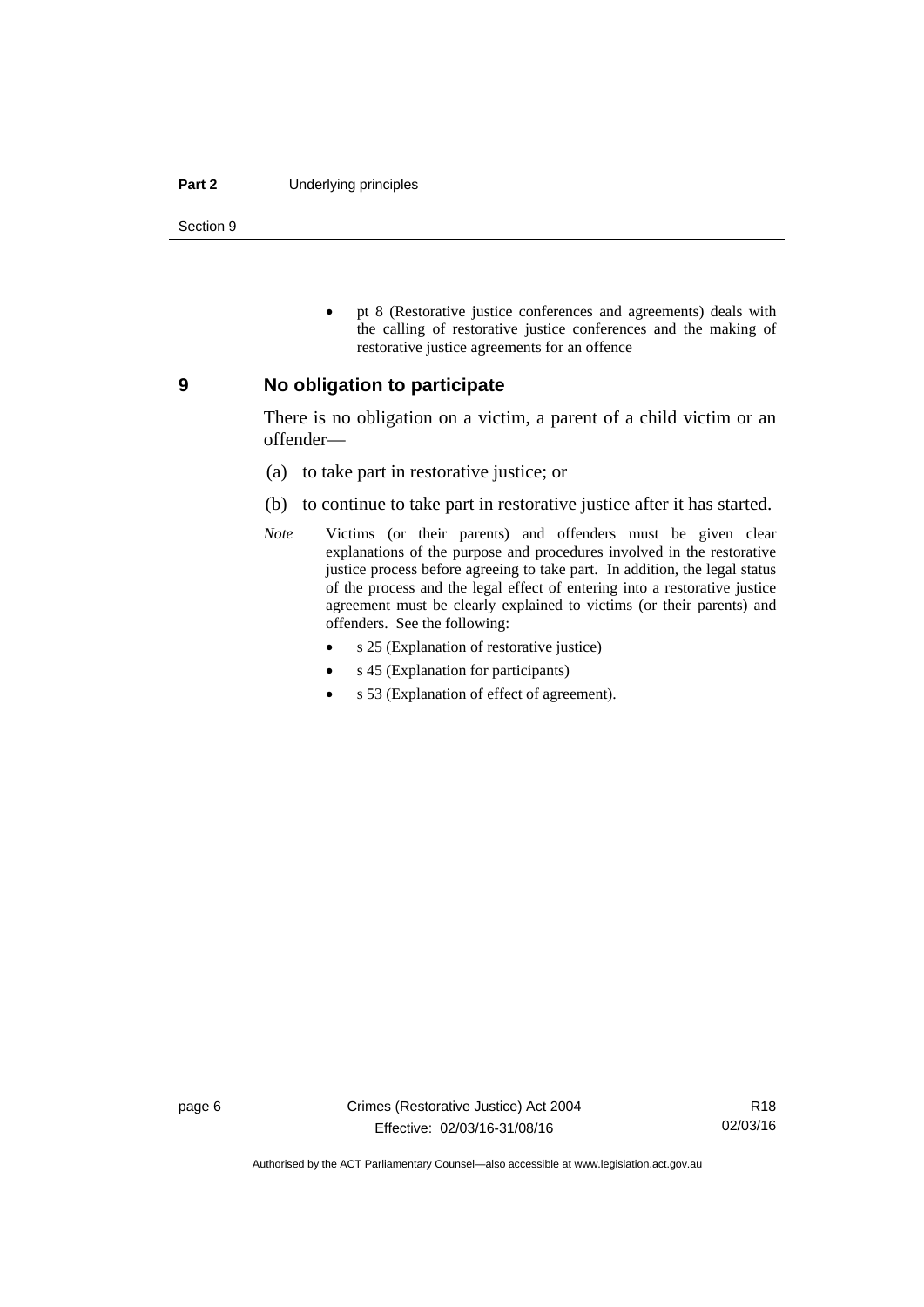# <span id="page-12-0"></span>**Part 3 Key concepts**

# <span id="page-12-1"></span>**10 Definitions—restorative justice**

In this Act:

*eligible offender*—see section 19.

*eligible parent*—see section 18.

*eligible victim*— see section 17.

*referred*, for restorative justice—an offence is *referred* for restorative justice if a referring entity proposes that consideration be given to whether restorative justice is suitable for the offence.

### *referring entity*—

- (a) see section 22; but
- (b) for part 8 (Restorative justice conferences and agreements) see section 38; and
- (c) for division 9.2 (Reporting and records)—see section 67.

*restorative justice* means the process of restorative justice provided under this Act, including a restorative justice conference under this Act.

*suitable*—restorative justice is *suitable* for an offence, or an eligible victim, parent or offender in relation to an offence, if the director-general decides under part 7 that restorative justice is suitable for the offence, victim, parent or offender.

page 7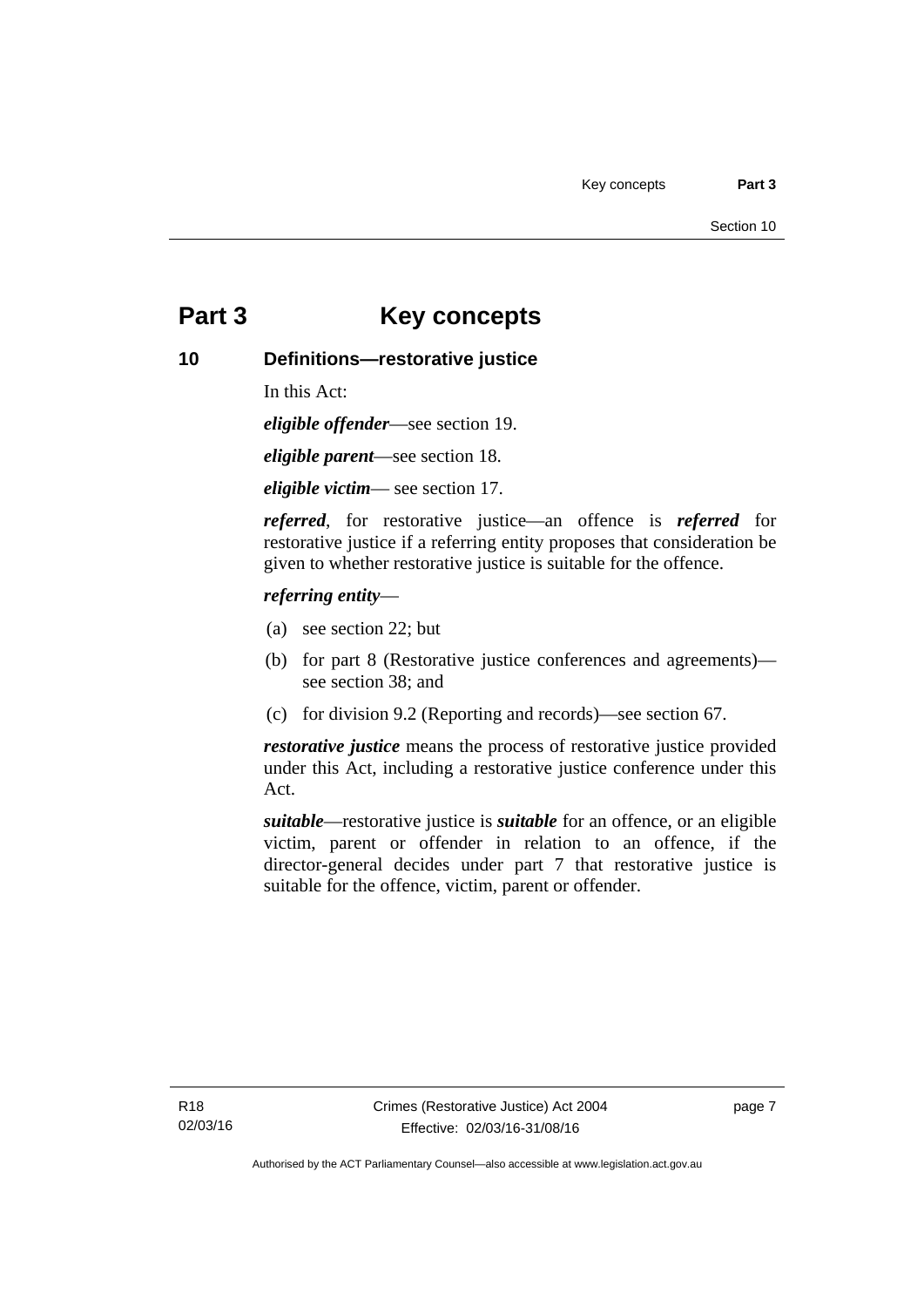Section 11

### <span id="page-13-0"></span>**11 Definitions—***child victim***,** *parent* **and** *victim*

In this Act:

*child victim*, of an offence, means a victim of an offence who is a child.

*Note* A *child* is an individual under 18 years old (see [Legislation Act,](http://www.legislation.act.gov.au/a/2001-14) dict, pt 1, def *child*).

*parent*, of a child, means a person with parental responsibility for the child within the meaning of the *[Children and Young People Act](http://www.legislation.act.gov.au/a/2008-19)  [2008](http://www.legislation.act.gov.au/a/2008-19)*, division 1.3.2 (Parental responsibility).

#### *victim*—

- (a) has the meaning given by the *[Victims of Crime Act 1994](http://www.legislation.act.gov.au/a/1994-83)*, dictionary; and
- (b) includes a person who would be a victim if a reference in that Act to an *offence* included a reference to an offence that is alleged to have been committed.

# <span id="page-13-1"></span>**12 Definitions—offences and offenders**

In this Act:

*adult offender*, in relation to an offence, means an offender who was an adult when the offence was committed.

*Note* An *adult* is an individual who is at least 18 years old (see [Legislation](http://www.legislation.act.gov.au/a/2001-14)  [Act](http://www.legislation.act.gov.au/a/2001-14), dict, pt 1, def *adult*).

*commission*, of an offence that is alleged to have been committed, includes the alleged commission of the offence.

*Note Offence* is defined to include an offence that is alleged to have been committed. *Offender* is defined in similar terms. See definitions of *offence* and *offender* in this section.

*domestic violence offence* means a less serious domestic violence offence or a serious domestic violence offence.

R18 02/03/16

Authorised by the ACT Parliamentary Counsel—also accessible at www.legislation.act.gov.au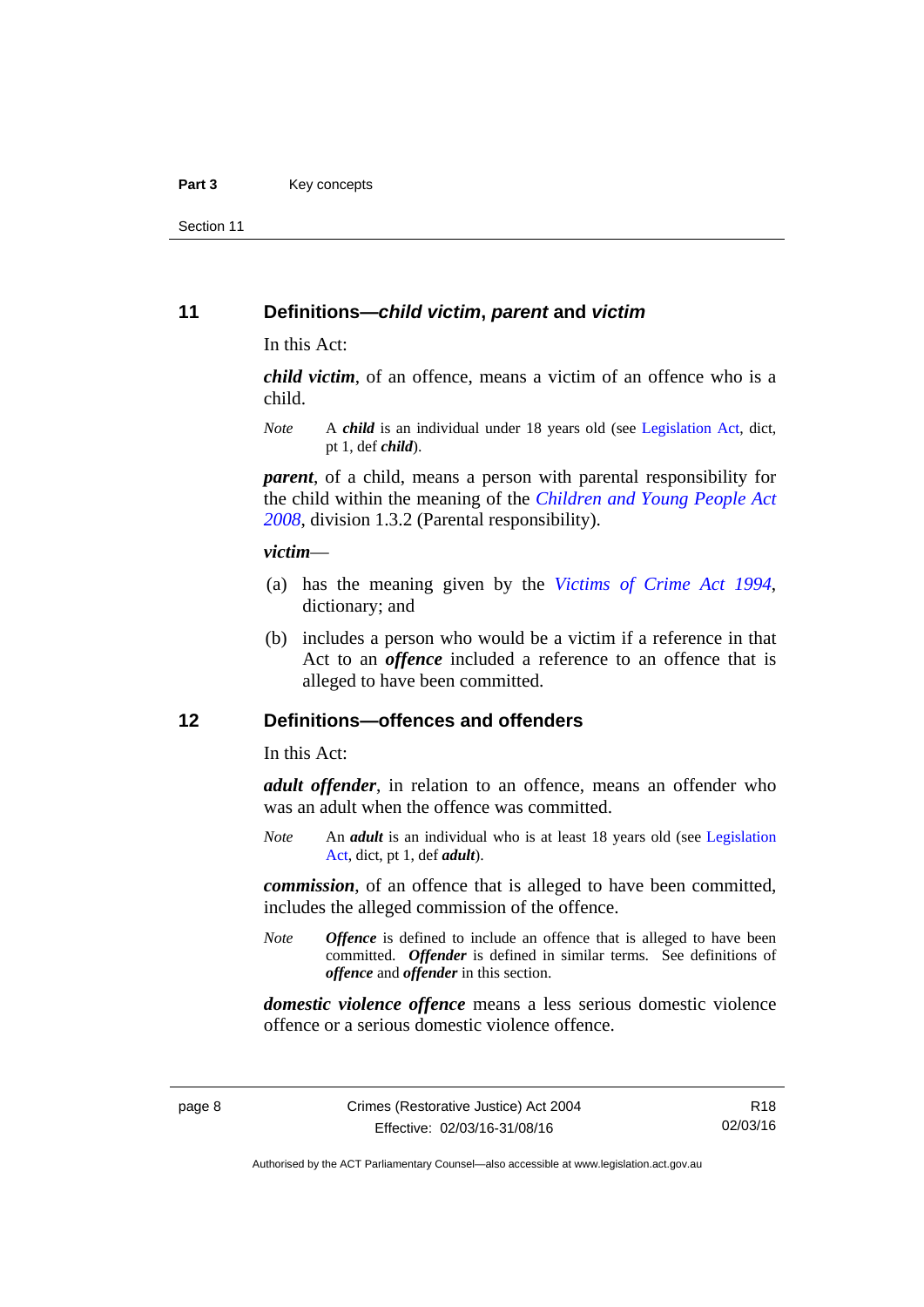#### *less serious domestic violence offence* means—

- (a) an offence mentioned in the *[Domestic Violence and Protection](http://www.legislation.act.gov.au/a/2008-46)  [Orders Act 2008](http://www.legislation.act.gov.au/a/2008-46)*, schedule 1—
	- (i) committed by an offender against a relevant person; and
	- (ii) that is punishable by a term of imprisonment of—
		- (A) if the offence relates to money or other property—14 years or less; or
		- (B) in any other case—10 years or less; and
- (b) an animal violence offence mentioned in the *[Domestic](http://www.legislation.act.gov.au/a/2008-46)  [Violence and Protection Orders Act 2008](http://www.legislation.act.gov.au/a/2008-46)*, section 13 (3); and
- (c) a contravention of a protection order under the *[Domestic](http://www.legislation.act.gov.au/a/2008-46)  [Violence and Protection Orders Act 2008](http://www.legislation.act.gov.au/a/2008-46)*, section 90.

*less serious offence* means an offence other than a serious offence.

*less serious sexual offence* means an offence under the *[Crimes](http://www.legislation.act.gov.au/a/1900-40)  [Act 1900](http://www.legislation.act.gov.au/a/1900-40)*, part 3 that is punishable by a term of imprisonment of 10 years or less.

#### *offence*—

- (a) means an offence against a territory law; and
- (b) includes an offence against a territory law that is alleged to have been committed by a person, unless—
	- (i) a court has acquitted the person of the offence; or
	- (ii) a court has dismissed a proceeding against the person for the offence without finding the person guilty.

#### *offender*—

 (a) means a person who has been convicted or found guilty of an offence against a territory law; and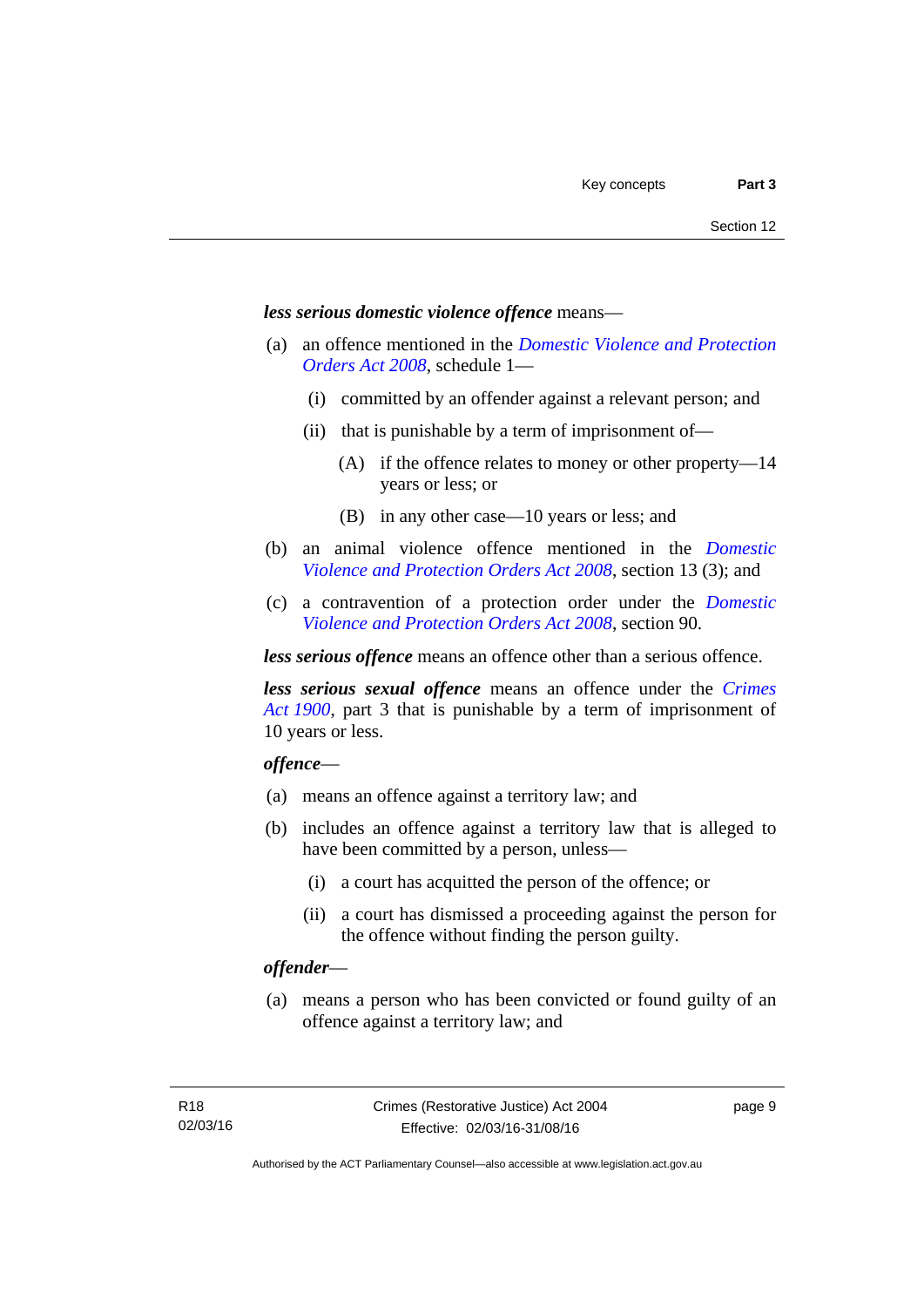- (b) includes a person who is alleged to have committed an offence against a territory law, unless—
	- (i) a court has acquitted the person of the offence; or
	- (ii) a court has dismissed a proceeding against the person for the offence without finding the person guilty.

*relevant person*—see the *[Domestic Violence and Protection Orders](http://www.legislation.act.gov.au/a/2008-46)  [Act 2008](http://www.legislation.act.gov.au/a/2008-46)*, section 15 (1).

*relevant relationship*—see the *[Domestic Violence and Protection](http://www.legislation.act.gov.au/a/2008-46)  [Orders Act 2008](http://www.legislation.act.gov.au/a/2008-46)*, section 15 (2).

*serious domestic violence offence* means an offence mentioned in the *[Domestic Violence and Protection Orders Act 2008](http://www.legislation.act.gov.au/a/2008-46)*, schedule 1—

- (a) committed by an offender against a relevant person; and
- (b) that is punishable by a term of imprisonment of—
	- (i) if the offence relates to money or other property—more than 14 years; or;
	- (ii) in any other case—more than 10 years.

*serious offence* means an offence punishable by imprisonment for a term longer than—

- (a) if the offence relates to money or other property—14 years; or
- (b) in any other case—10 years.

*serious sexual offence* means an offence under the *[Crimes](http://www.legislation.act.gov.au/a/1900-40)  [Act 1900](http://www.legislation.act.gov.au/a/1900-40)*, part 3 that is punishable by a term of imprisonment of more than 10 years.

*sexual offence* means a less serious sexual offence or a serious sexual offence.

Authorised by the ACT Parliamentary Counsel—also accessible at www.legislation.act.gov.au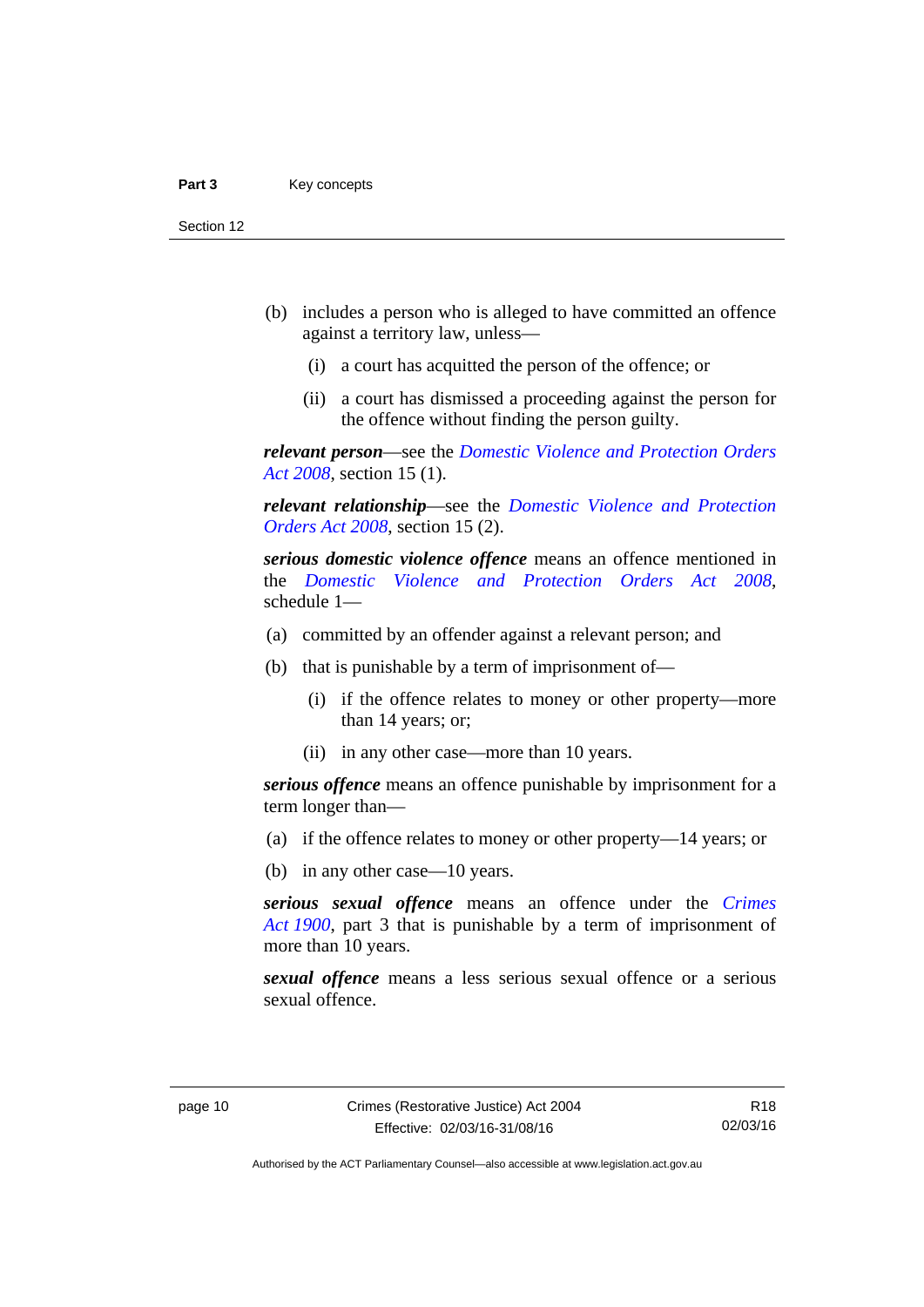*young offender*, in relation to an offence, means an offender who was less than 18 years old, but at least 10 years old, when the offence was committed or allegedly committed.

#### <span id="page-16-0"></span>**13 Definition—sentence-related order**

In this Act:

*sentence-related order*, for an offender who is found guilty of an offence, means any of the following orders of the court:

- (a) an order sentencing the offender;
- (b) an order under the *[Crimes \(Sentencing\) Act 2005](http://www.legislation.act.gov.au/a/2005-58)*, section 12 (Suspended sentences) or section 17 (Non-conviction orders general).

#### **Examples—par (a)**

- 1 an order for a sentence of imprisonment
- 2 an order for intensive correction under the *[Crimes \(Sentencing\) Act 2005](http://www.legislation.act.gov.au/a/2005-58)*
- 3 a good behaviour order under the *[Crimes \(Sentencing\) Act 2005](http://www.legislation.act.gov.au/a/2005-58)*, including an order subject to a community service condition
- *Note 1* Orders under the *[Crimes Act 1900](http://www.legislation.act.gov.au/a/1900-40)*, s 402 (Conditional release of offenders without proceeding to conviction) (repealed) and s 403 (Conditional release of offenders) (repealed) are taken to be orders under the *[Crimes \(Sentencing\) Act 2005](http://www.legislation.act.gov.au/a/2005-58)*, s 12 or s 17 (see *[Crimes](http://www.legislation.act.gov.au/a/2005-59)  [\(Sentence Administration\) Act 2005](http://www.legislation.act.gov.au/a/2005-59)*, s 336 to s 338).
- *Note 2* An example is part of the Act, is not exhaustive and may extend, but does not limit, the meaning of the provision in which it appears (see [Legislation Act,](http://www.legislation.act.gov.au/a/2001-14) s 126 and s 132).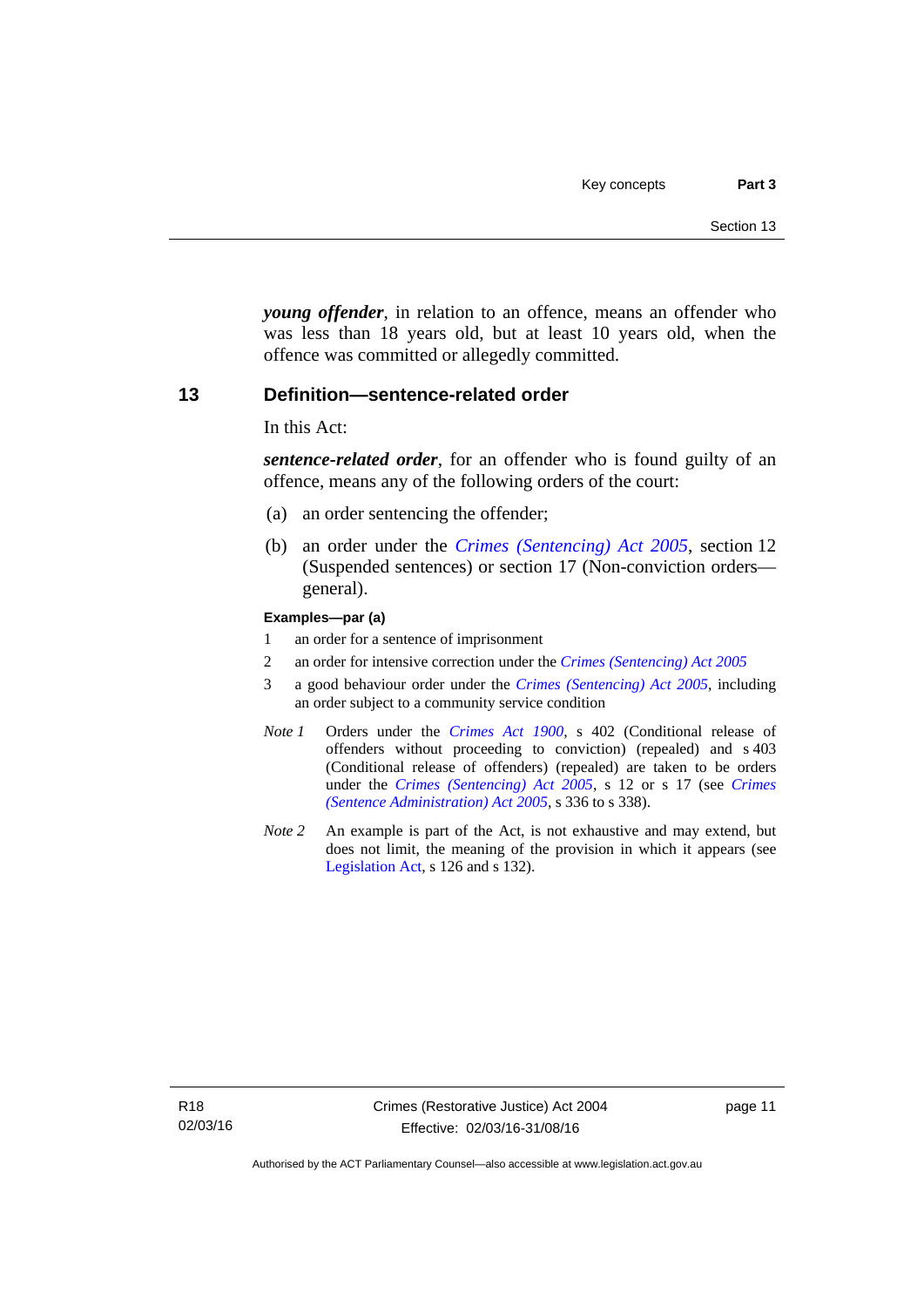#### **Part 4 Application of Act**

Section 14

# <span id="page-17-0"></span>**Part 4 Application of Act**

### <span id="page-17-1"></span>**14 Application of Act—less serious offences**

- (1) This Act applies to a less serious offence committed by a young offender or an adult offender.
- (2) This Act applies to a less serious offence committed by a young offender or an adult offender even if the offence was committed before the day this section commenced.
- (3) This section does not apply to a domestic violence offence or a sexual offence.
	- *Note* For the application of this Act to domestic violence offences and sexual offences, see s 16.

## <span id="page-17-2"></span>**15 Application of Act—serious offences**

- (1) This Act applies to a serious offence committed by a young offender or an adult offender if the offender—
	- (a) is charged with the offence; and
	- (b) either—
		- (i) pleads guilty to the offence; or
		- (ii) is found guilty of the offence (whether or not the offender is convicted or sentenced for the offence).
- (2) This Act applies to a serious offence committed by a young offender or an adult offender even if the offence was committed before the day this section commenced.
- (3) This section does not apply to a domestic violence offence or a sexual offence.
	- *Note* For the application of this Act to domestic violence offences and sexual offences, see s 16.

R18 02/03/16

Authorised by the ACT Parliamentary Counsel—also accessible at www.legislation.act.gov.au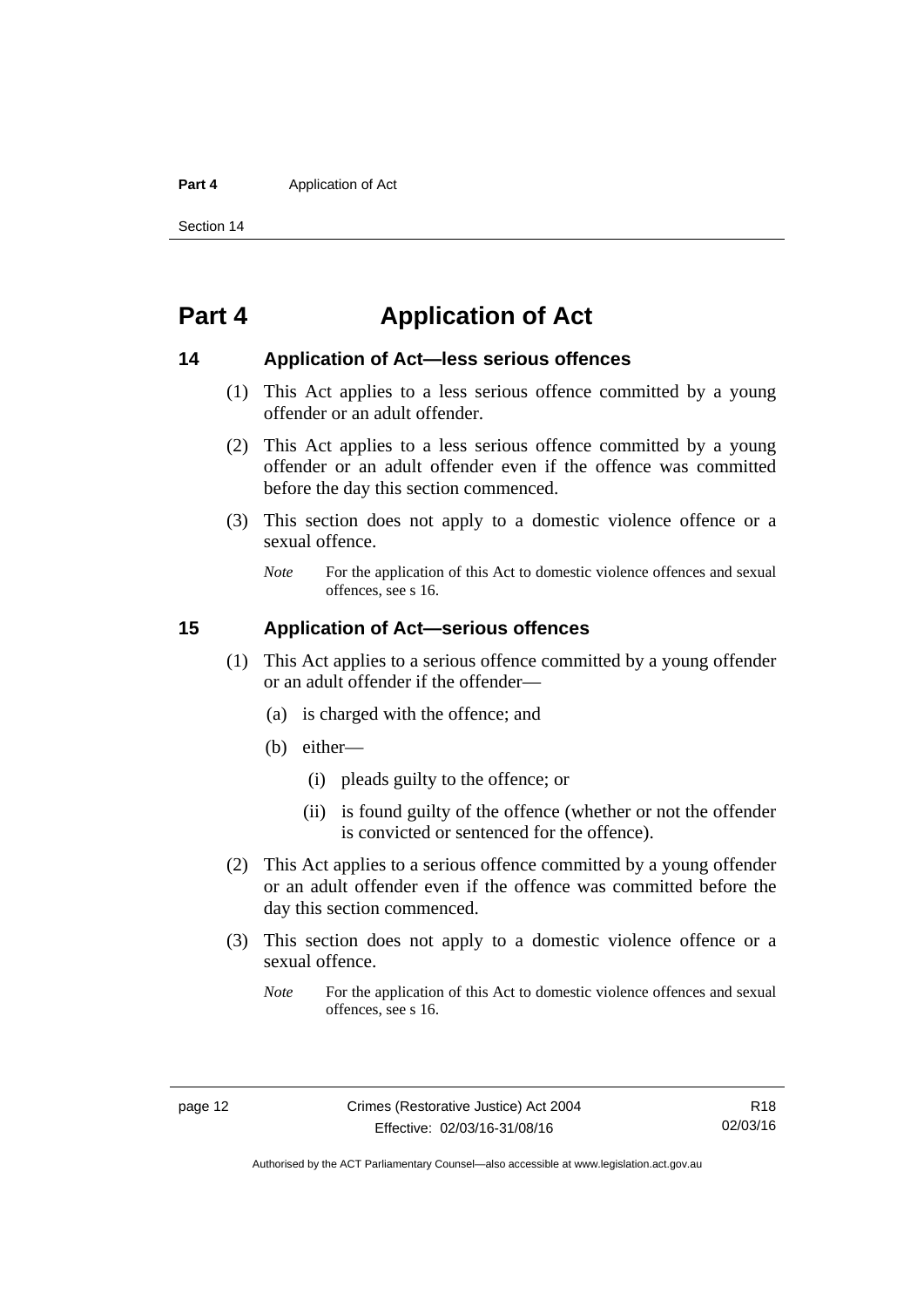# <span id="page-18-0"></span>**16 Application of Act—domestic violence offences and sexual offences**

- (1) This Act applies to a less serious domestic violence offence or a less serious sexual offence committed by a young offender or an adult offender.
- (2) Subsection (1) applies whether or not the young offender or adult offender is charged with the offence.
	- *Note 1* An offence may have been *committed* if it is alleged that the offence was committed (see s 12, def *commission*).
	- *Note* 2 For the director-general to decide that a less serious domestic violence offence or a less serious sexual offence committed by a young offender or an adult offender is suitable for restorative justice under pt 7 before the offender pleads guilty to the offence or is found guilty of the offence, the director-general must be satisfied that exceptional circumstances exist for the calling of a restorative justice conference (see s 33 (2)).
- (3) This Act applies to a serious domestic violence offence or a serious sexual offence committed by a young offender or an adult offender if—
	- (a) the offender is charged with the offence; and
	- (b) either—
		- (i) the offender pleads guilty to the offence; or
		- (ii) the offender is found guilty of the offence (whether or not the offender is convicted or sentenced for the offence).
- (4) However, subsections (1) to (3) may apply to a domestic violence offence or a sexual offence even if the offence was committed before the phase 3 application day.
- (5) Subsections (1) to (4) do not apply before a day declared by the Minister (the *phase 3 application day*).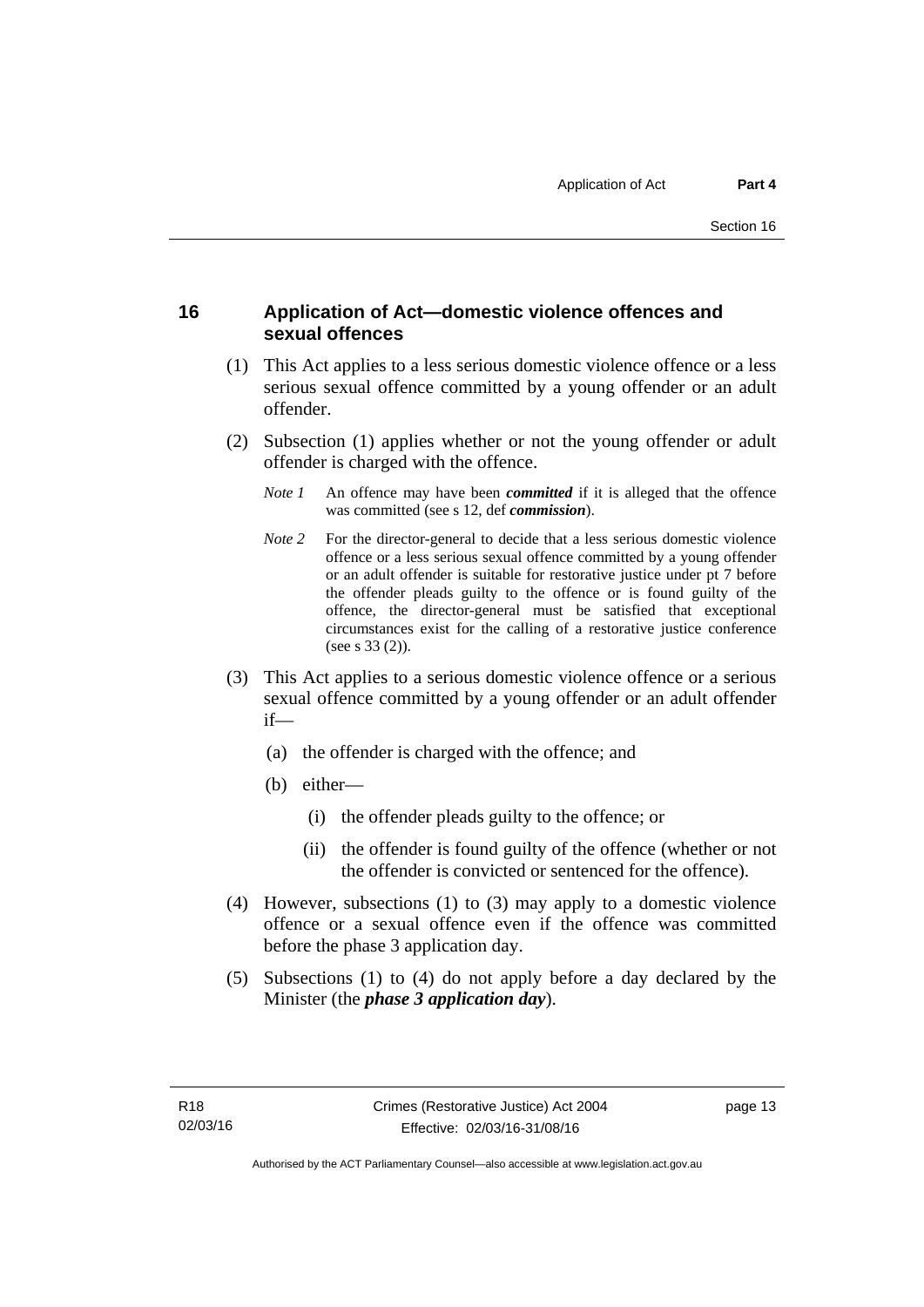Section 16

- (6) To remove any doubt, the [Legislation Act](http://www.legislation.act.gov.au/a/2001-14), section 79 (Automatic commencement of postponed law) does not apply to subsections (1) to (4).
	- *Note* If the [Legislation Act,](http://www.legislation.act.gov.au/a/2001-14) s 79 applied to ss (1) to (4), the subsections would automatically commence 6 months after the day this Act commences (apart from s 1 and s 2) if it had not already been effectively commenced by the declaration of the phase 3 application day.
- (7) Subsections (5) and (6) are laws to which the [Legislation Act](http://www.legislation.act.gov.au/a/2001-14), section 88 (Repeal does not end effect of transitional laws etc) applies.
- (8) Subsections (5) to (7) and this subsection expire on the phase 3 application day.
	- *Note* A provision of an Act expires at the end of the day fixed for its expiry (see [Legislation Act,](http://www.legislation.act.gov.au/a/2001-14) s 85 (3); *repeal* in s 85 includes expiry—see s 82).

page 14 Crimes (Restorative Justice) Act 2004 Effective: 02/03/16-31/08/16

R18 02/03/16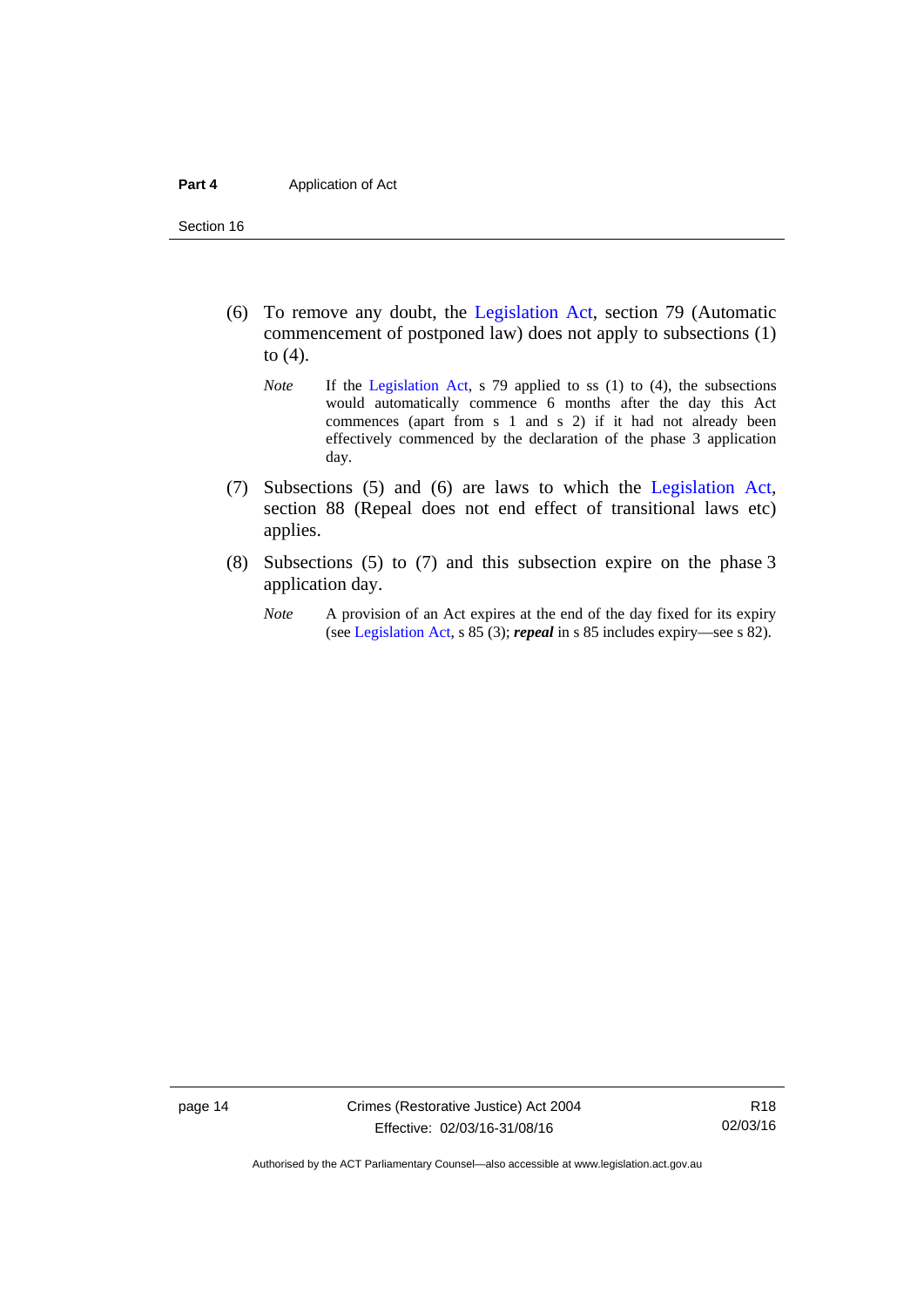# <span id="page-20-0"></span>**Part 5 Eligibility for restorative justice**

# <span id="page-20-1"></span>**17 Eligible victims**

- (1) A victim of an offence is eligible for restorative justice in relation to the offence if—
	- (a) this Act applies to the offence and the offender under part 4; and
	- (b) the victim is at least 10 years old; and
	- (c) the victim is capable of agreeing to take part in restorative justice.
- (2) If a victim of an offence is younger than 10 years old, an immediate family member of the victim is eligible for restorative justice in relation to the offence if—
	- (a) this Act applies to the offence and the offender under part 4; and
	- (b) the immediate family member is at least 10 years old; and
	- (c) the immediate family member is capable of agreeing to take part in restorative justice.
	- *Note* Alternatively, a parent of a child victim of an offence may take part in restorative justice as an invited participant (see s 44).
- (3) For this Act, a victim of an offence, or an immediate family member of a victim of an offence, is an *eligible victim* in relation to the offence if the victim or immediate family member is eligible for restorative justice under this section.
- (4) In this section:

*immediate family member*, in relation to a victim of an offence, means a person who was, at the time the offence was committed—

(a) a parent of the victim; or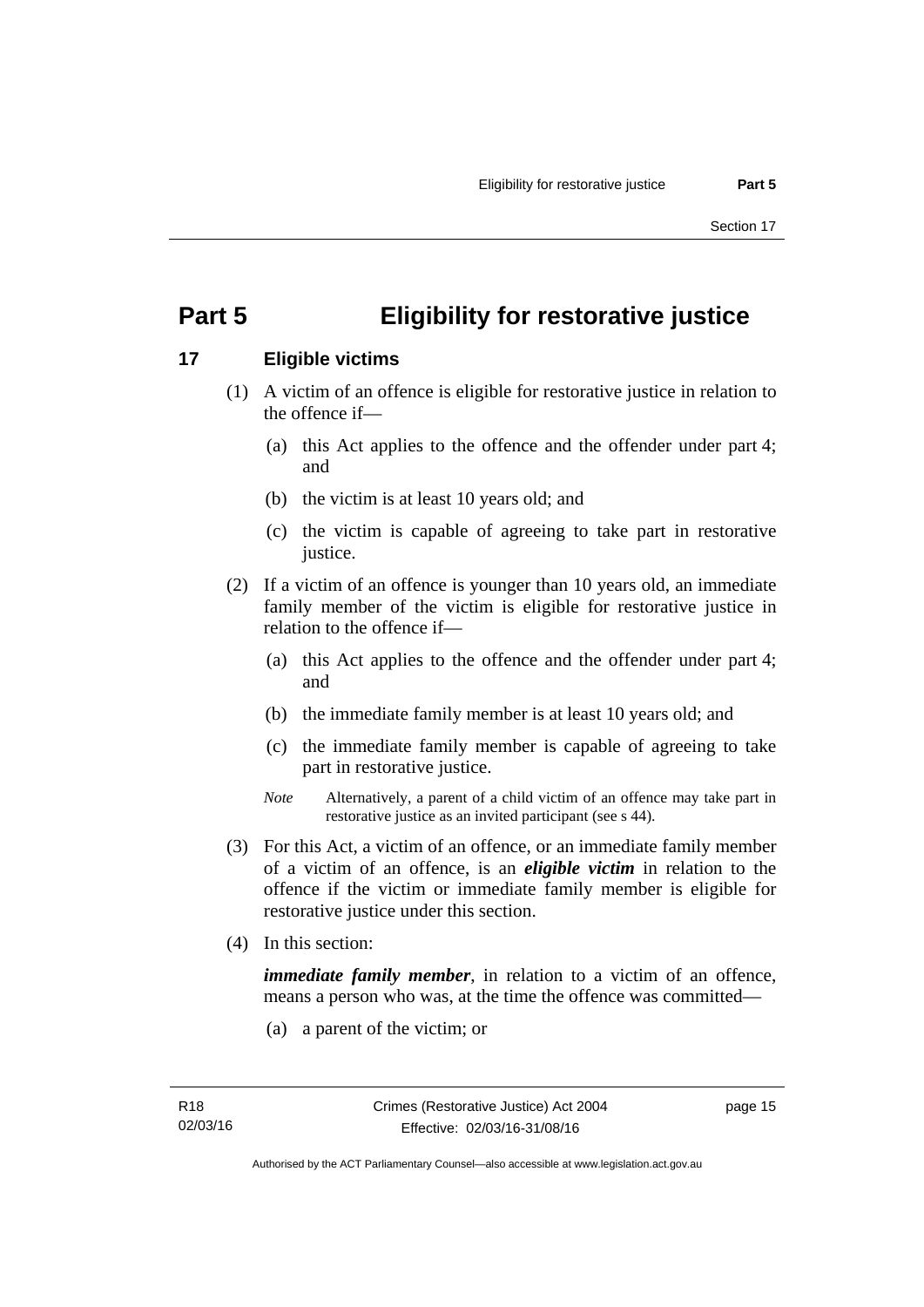#### **Part 5 Eligibility for restorative justice**

(b) a sibling of the victim.

#### **Examples of siblings**

- 1 brother or sister
- 2 half-brother or half-sister
- 3 step-brother or step-sister
- 4 someone who has the same guardian or foster parent as the victim
- *Note* An example is part of the Act, is not exhaustive and may extend, but does not limit, the meaning of the provision in which it appears (see [Legislation Act,](http://www.legislation.act.gov.au/a/2001-14) s 126 and s 132).

#### <span id="page-21-0"></span>**18 Eligible parents**

- (1) A parent of a child victim of an offence (no matter how old the child victim is) is eligible for restorative justice in relation to the offence if—
	- (a) this Act applies to the offence and the offender under part 4; and
	- (b) the child victim is incapable of adequately understanding or responding to the experience of the offence, or has died; and
	- (c) the parent is capable of agreeing to take part in restorative justice.
- (2) For this Act, a parent of a child victim of an offence is an *eligible parent* in relation to the offence if the parent is eligible for restorative justice under this section.

#### <span id="page-21-1"></span>**19 Eligible offenders**

- (1) An offender who commits an offence is eligible for restorative justice if—
	- (a) this Act applies to the offence and the offender under part 4; and
	- (b) the offender—

Authorised by the ACT Parliamentary Counsel—also accessible at www.legislation.act.gov.au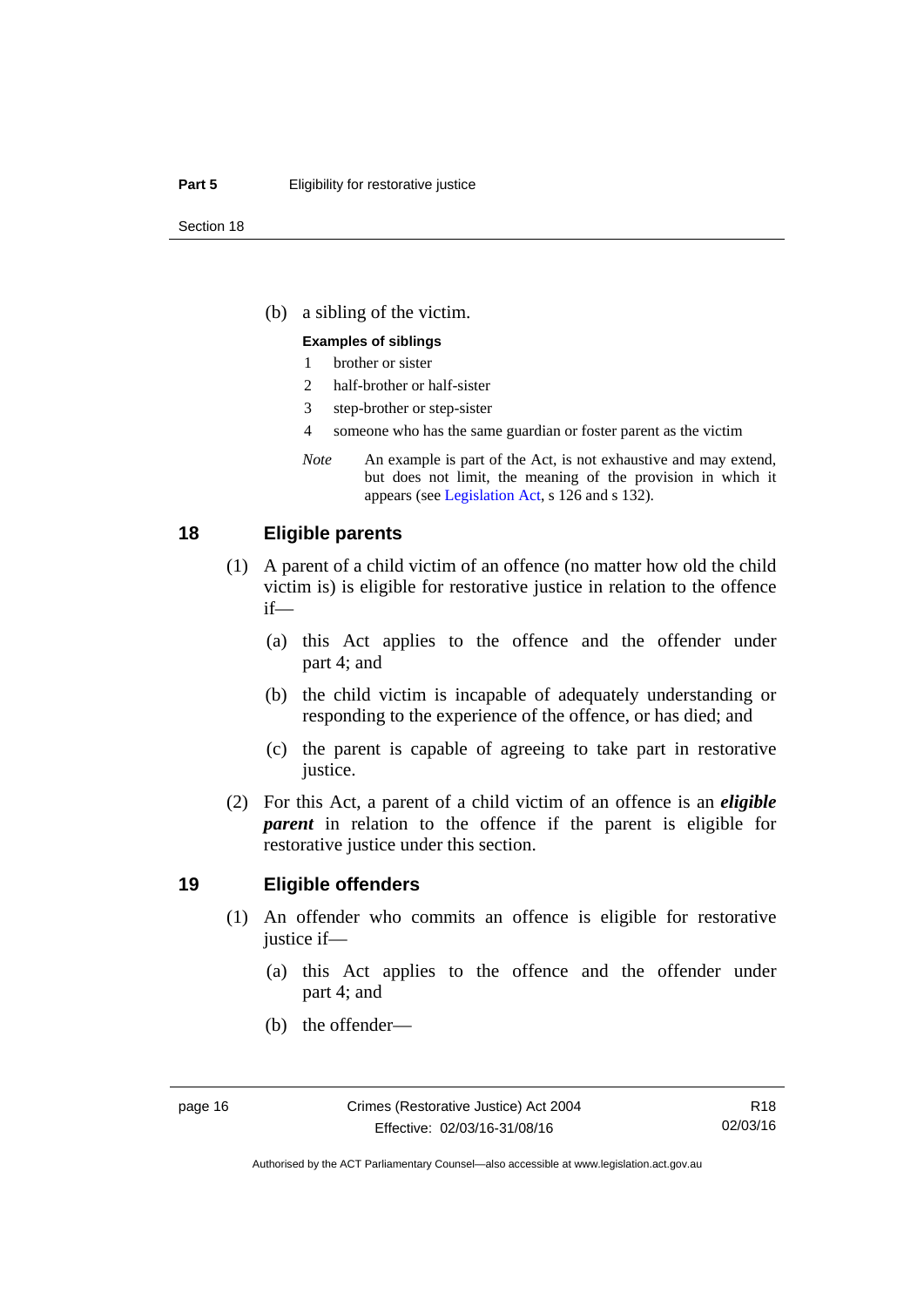- (i) accepts responsibility for the commission of the offence; and
- (ii) was at least 10 years old when the offence was committed, or was allegedly committed; and
- (iii) is capable of agreeing to take part in restorative justice; and
- (iv) agrees to take part in restorative justice.
- (2) For this Act an offender is an *eligible offender* in relation to the offence if the offender is eligible for restorative justice under this section.

### <span id="page-22-0"></span>**20 Accepting responsibility for offences**

- (1) If an offender accepts responsibility for the commission of an offence to take part in restorative justice, this Act does not prevent the offender from pleading not guilty for the offence.
- (2) The fact that a court knows that an offender has accepted responsibility for the commission of an offence to take part in restorative justice does not require a court to reduce the severity of any sentence it may make for the offender.
	- *Note 1* To be eligible take part in restorative justice, an offender must accept responsibility for the commission of the offence (see s 19).
	- *Note 2* The *[Crimes \(Sentencing\) Act 2005](http://www.legislation.act.gov.au/a/2005-58)*, section 33 (1) (x) provides that, in deciding how an offender should be sentenced (if at all) for an offence, the matters known to the court that it must consider include, if relevant, the fact that the person has accepted responsibility for the offence to take part in restorative justice.

 However, the *[Crimes \(Sentencing\) Act 2005](http://www.legislation.act.gov.au/a/2005-58)*, section 34 (1) (g) provides that a court must not increase the severity of the sentence that it would otherwise impose on a person for an offence because the offender has chosen not to take part, or to continue to take part, in restorative justice for the offence.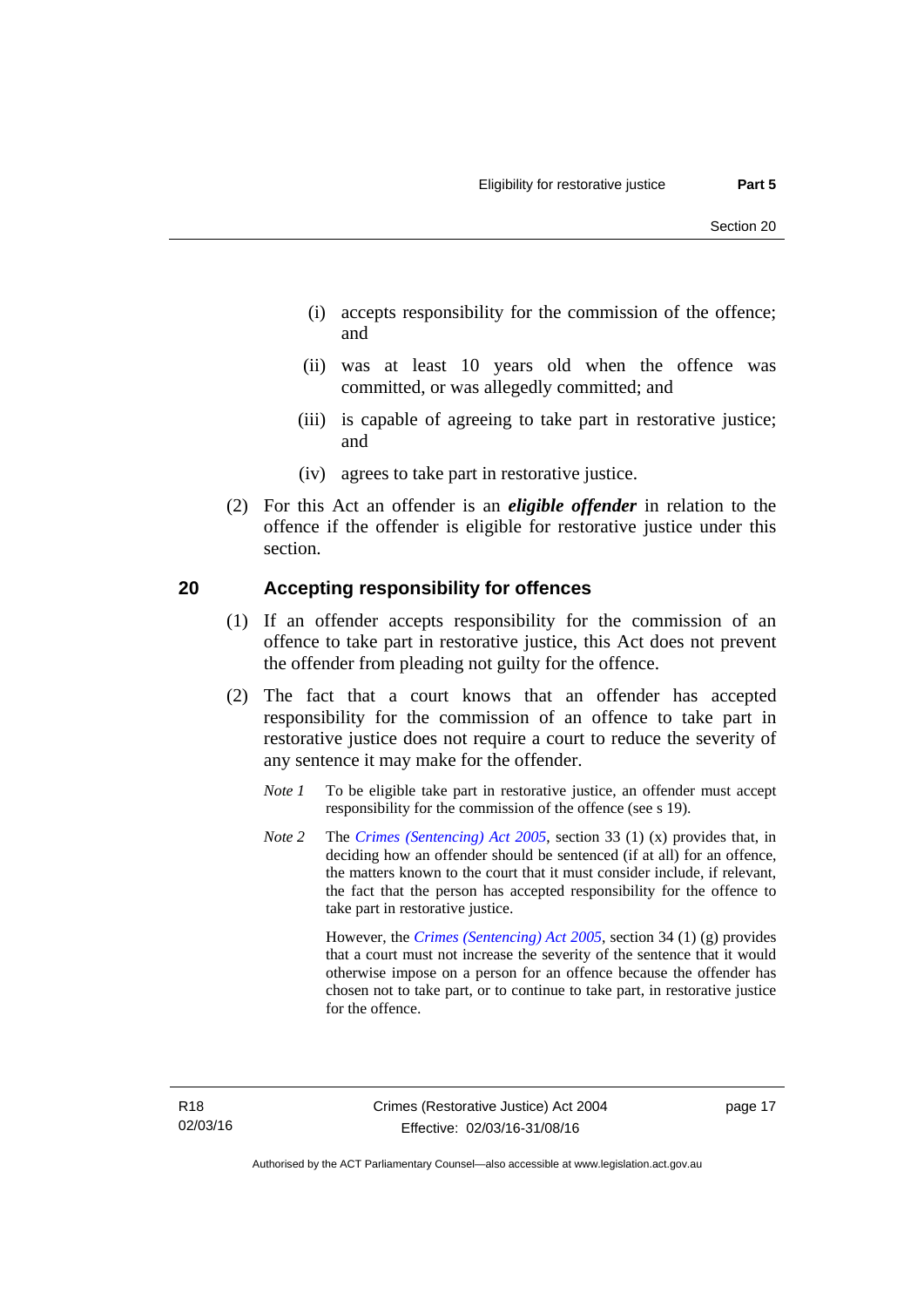**Part 6 Referral for restorative justice**<br>**Division 6.1 Preliminary Division 6.1** Preliminary Section 21

<span id="page-23-0"></span>**Part 6** Referral for restorative justice

# <span id="page-23-1"></span>**Division 6.1 Preliminary**

# <span id="page-23-2"></span>**21 Definitions—referral**

In this Act:

*director-general (children and young people)*—see section 22 (2). *director-general (corrections)*—see section 22 (2). *director-general (restorative justice)*—see section 22 (2). *court referral order*—see section 27 (2). *Note Referred* is defined in s 10. *referring entity*—see section 22. *section 24 referral conditions*—see section 24.

# <span id="page-23-3"></span>**Division 6.2 General**

# <span id="page-23-4"></span>**22 Referring entities**

- (1) An entity mentioned in table 22, column 2 (a *referring entity*) may refer an offence for restorative justice at the stage of the criminal justice process described for the entity in column 3 in relation to the offence.
- (2) In table 22:

*director-general (children and young people)* means the director-general of the administrative unit responsible for the administration of the *[Children and Young People Act 2008](http://www.legislation.act.gov.au/a/2008-19)*, acting in that capacity.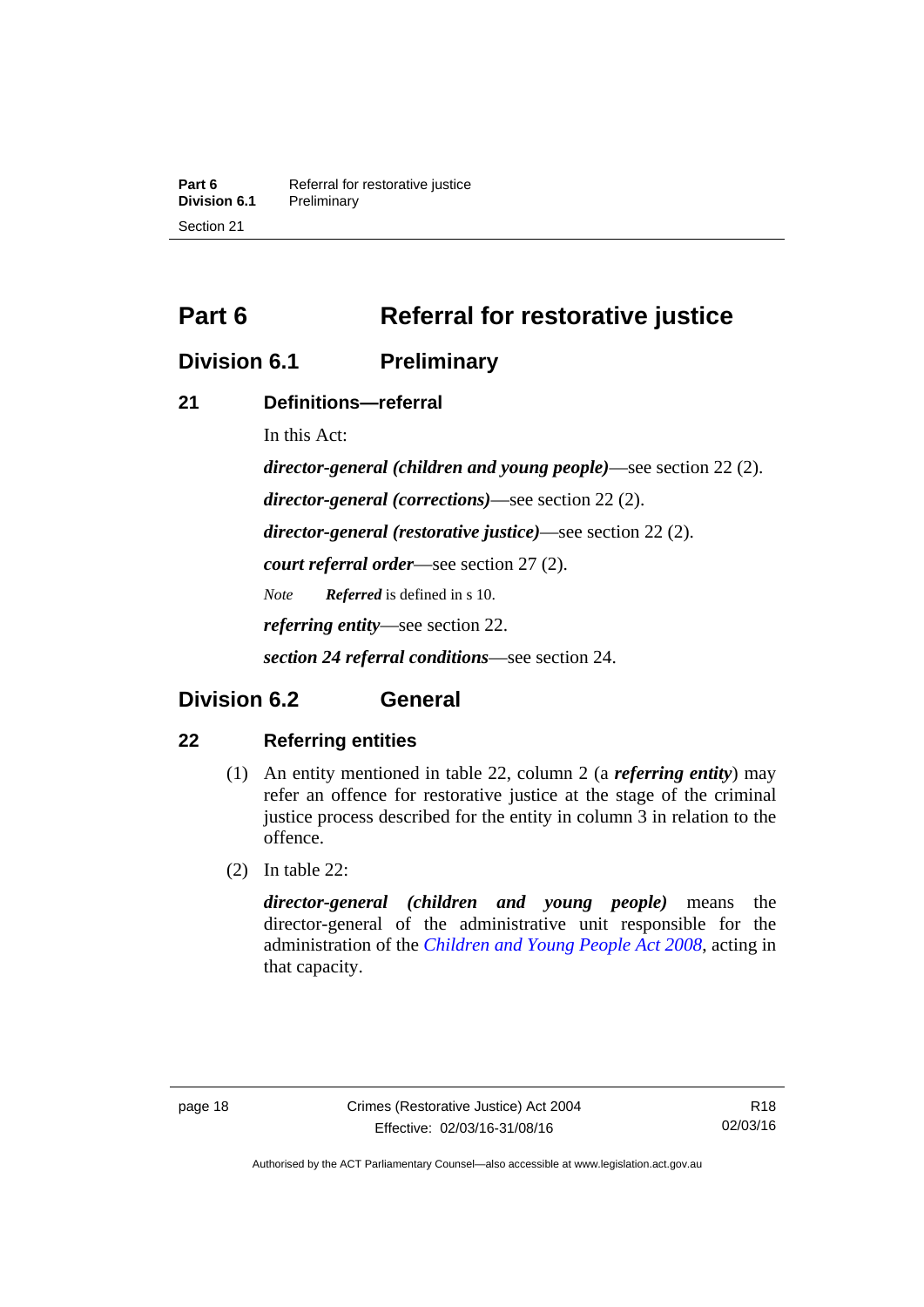*director-general (corrections)*, in relation to an offender for whom a sentence-related order is made, means the director-general of the administrative unit responsible for the administration of the order, acting in that capacity.

*director-general (restorative justice)* means the director-general of the administrative unit responsible for the administration of this Act, acting in that capacity.

#### **Example (definitions of all directors-general)**

For this example, the administrative unit responsible for the administration of sentence-related orders (for both young and adult offenders) is also the administrative unit responsible for the administration of this Act and the *[Children](http://www.legislation.act.gov.au/a/2008-19)  [and Young People Act 2008](http://www.legislation.act.gov.au/a/2008-19)*. The administrative unit has a single director-general. That director-general, in different capacities corresponding to those different responsibilities, may be differently described as follows:

- The director-general is the *director-general (children and young people)*  while exercising a function in relation to an offence allegedly committed by a child who is the subject of a care and protection order under the *[Children](http://www.legislation.act.gov.au/a/2008-19)  [and Young People Act 2008](http://www.legislation.act.gov.au/a/2008-19)*.
- The director-general is the *director-general (corrections)* while exercising a function in relation to a young or adult offender who is the subject of a sentence-related order.
- The director-general is the *director-general (restorative justice)* while exercising a function relating to the administration of this Act.
- *Note 1* If this Act refers simply to *the director-general* (without a tag) this is a reference to the director-general of the administrative unit responsible for the administration of this Act (see [Legislation Act,](http://www.legislation.act.gov.au/a/2001-14) s 163).
- *Note 2* A director-general may delegate any powers given to the director-general under this Act to a public sector officer under the *[Public Sector Management Act 1994](http://www.legislation.act.gov.au/a/1994-37)*, s 36C.
- *Note 3* An example is part of the Act, is not exhaustive and may extend, but does not limit, the meaning of the provision in which it appears (see [Legislation Act,](http://www.legislation.act.gov.au/a/2001-14) s 126 and s 132).

*prosecution referral*, for an offender, means referral of the offender for prosecution by any of the following:

(a) a voluntary agreement to attend court;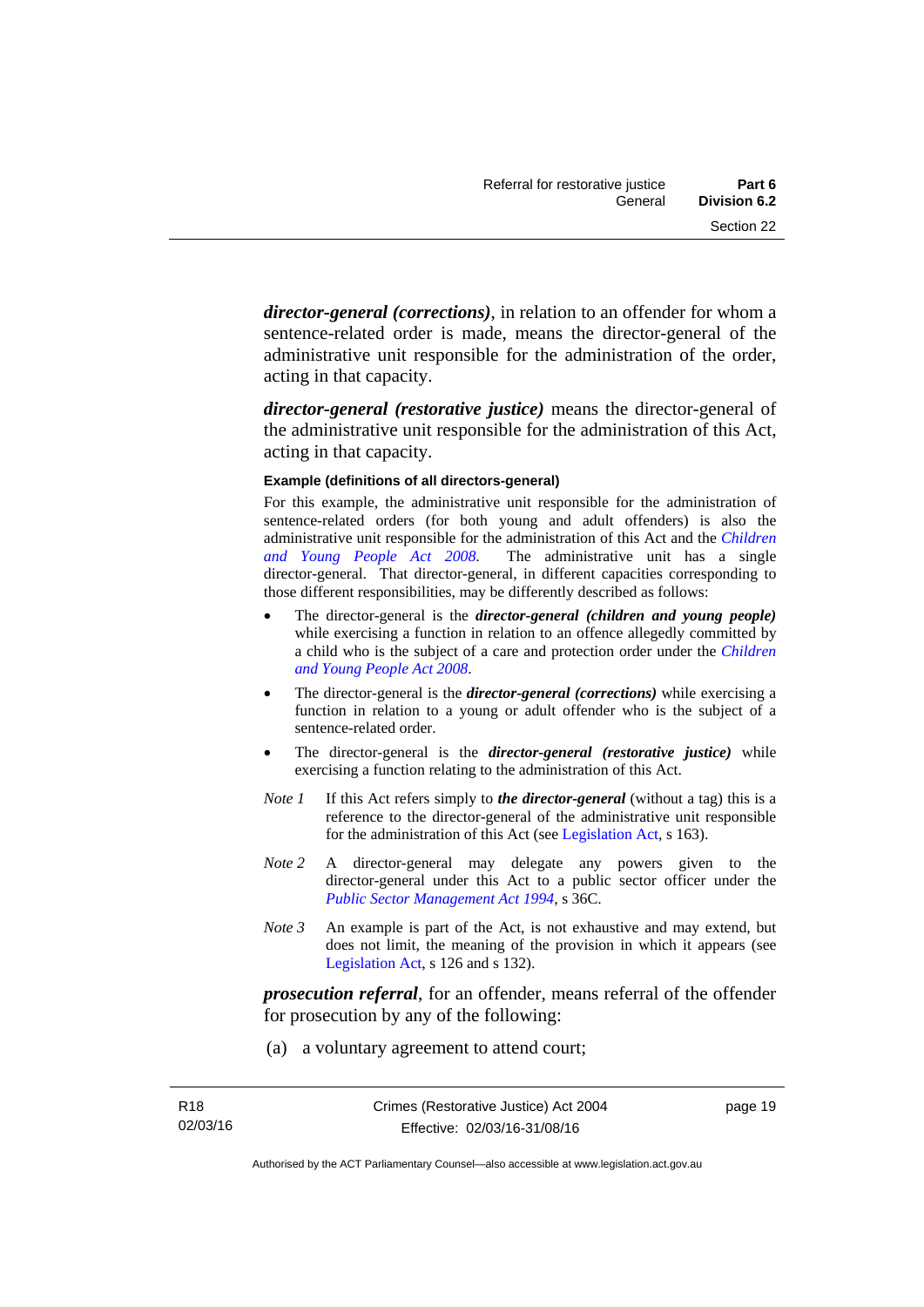| Part 6              | Referral for restorative justice |
|---------------------|----------------------------------|
| <b>Division 6.2</b> | General                          |
| Section 22          |                                  |

- (b) a court attendance notice under the *[Magistrates Court](http://www.legislation.act.gov.au/a/1930-21)  [Act 1930](http://www.legislation.act.gov.au/a/1930-21)*.
- (c) a summons;
- (d) the arrest and charging of the offender.

*victims of crime commissioner* means the victims of crime commissioner appointed under the *[Victims of Crime Act 1994](http://www.legislation.act.gov.au/a/1994-83)*.

| Table 22<br>column 1<br>item | <b>Referring entities</b><br>column <sub>2</sub><br>referring entity                                                              | column 3                              | stage of criminal justice process                                                        |
|------------------------------|-----------------------------------------------------------------------------------------------------------------------------------|---------------------------------------|------------------------------------------------------------------------------------------|
| $\mathbf{1}$                 | chief police officer<br>director-general                                                                                          | (a)                                   | after the offender is cautioned or<br>apprehended; and                                   |
|                              | (restorative justice)<br>director-general<br>(children and<br>young people)<br>police officer<br>victims of crime<br>commissioner | (b)                                   | before a prosecution referral is<br>made for the offender                                |
| 2                            | director of public<br>prosecutions                                                                                                | (a)                                   | after a prosecution referral is<br>made for the offender; and                            |
|                              |                                                                                                                                   | (b)                                   | before a second mention hearing<br>for the offence by a court has<br>begun               |
| 3                            | <b>Magistrates Court</b><br>(including the                                                                                        | the offence-                          | unless, or until, the offender pleads guilty to                                          |
|                              | Childrens Court)<br><b>Supreme Court</b>                                                                                          | (a)                                   | after a second mention hearing for<br>the offence has begun; and                         |
|                              |                                                                                                                                   | (b)                                   | before the end of a case<br>management hearing or case<br>status inquiry for the offence |
| naga 20                      |                                                                                                                                   | Crimes (Restorative Justice) Act 2004 | D 1.0                                                                                    |

page 20 Crimes (Restorative Justice) Act 2004 Effective: 02/03/16-31/08/16

R18 02/03/16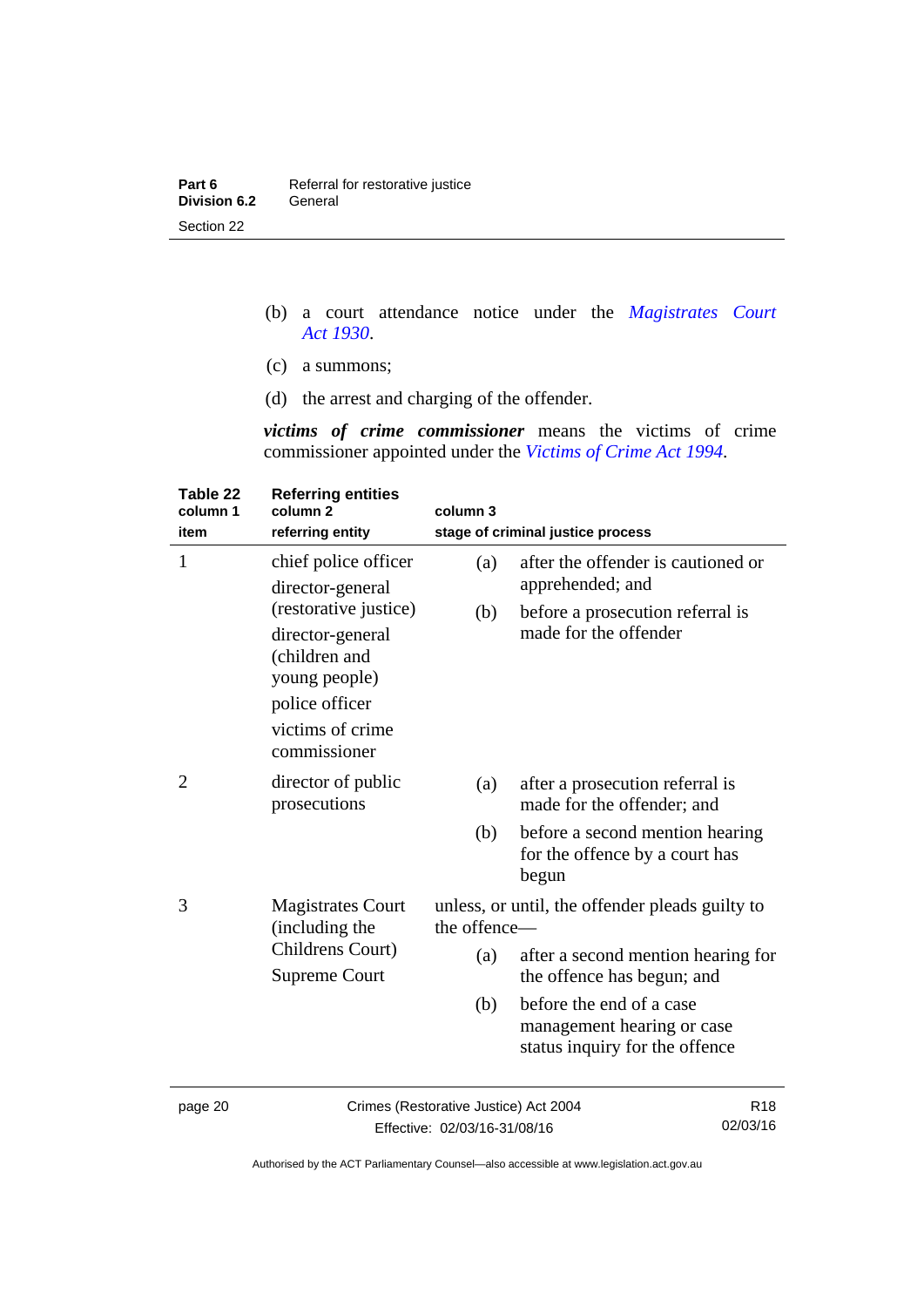| column 1<br>item | column <sub>2</sub><br>referring entity                                                | column 3 | stage of criminal justice process                                                                                                                                                                                               |
|------------------|----------------------------------------------------------------------------------------|----------|---------------------------------------------------------------------------------------------------------------------------------------------------------------------------------------------------------------------------------|
| 4                | <b>Magistrates Court</b><br>(including the<br>Childrens Court)<br><b>Supreme Court</b> | (a)      | if the offender pleads guilty to, or is found<br>guilty of, the offence—<br>after the offender pleads guilty to,<br>or is found guilty of, the offence<br>(whether or not the offender has<br>been convicted or sentenced); and |
|                  |                                                                                        | (b)      | before the end of the proceeding                                                                                                                                                                                                |
| 5                | director-general<br>(children and<br>young people)                                     | (a)      | after a court has made a sentence-<br>related order in relation to the<br>offender; and                                                                                                                                         |
|                  | director-general<br>(corrections)<br>director-general<br>(restorative justice)         | (b)      | before the end of the term of the<br>sentence-related order or the<br>sentence (if any) of which it forms<br>part (whichever is later)                                                                                          |
|                  | sentence<br>administration<br>board<br>victims of crime<br>commissioner                |          |                                                                                                                                                                                                                                 |
| 6                | referring entity<br>prescribed by<br>regulation                                        |          | stage of the criminal justice process<br>prescribed by regulation                                                                                                                                                               |

÷,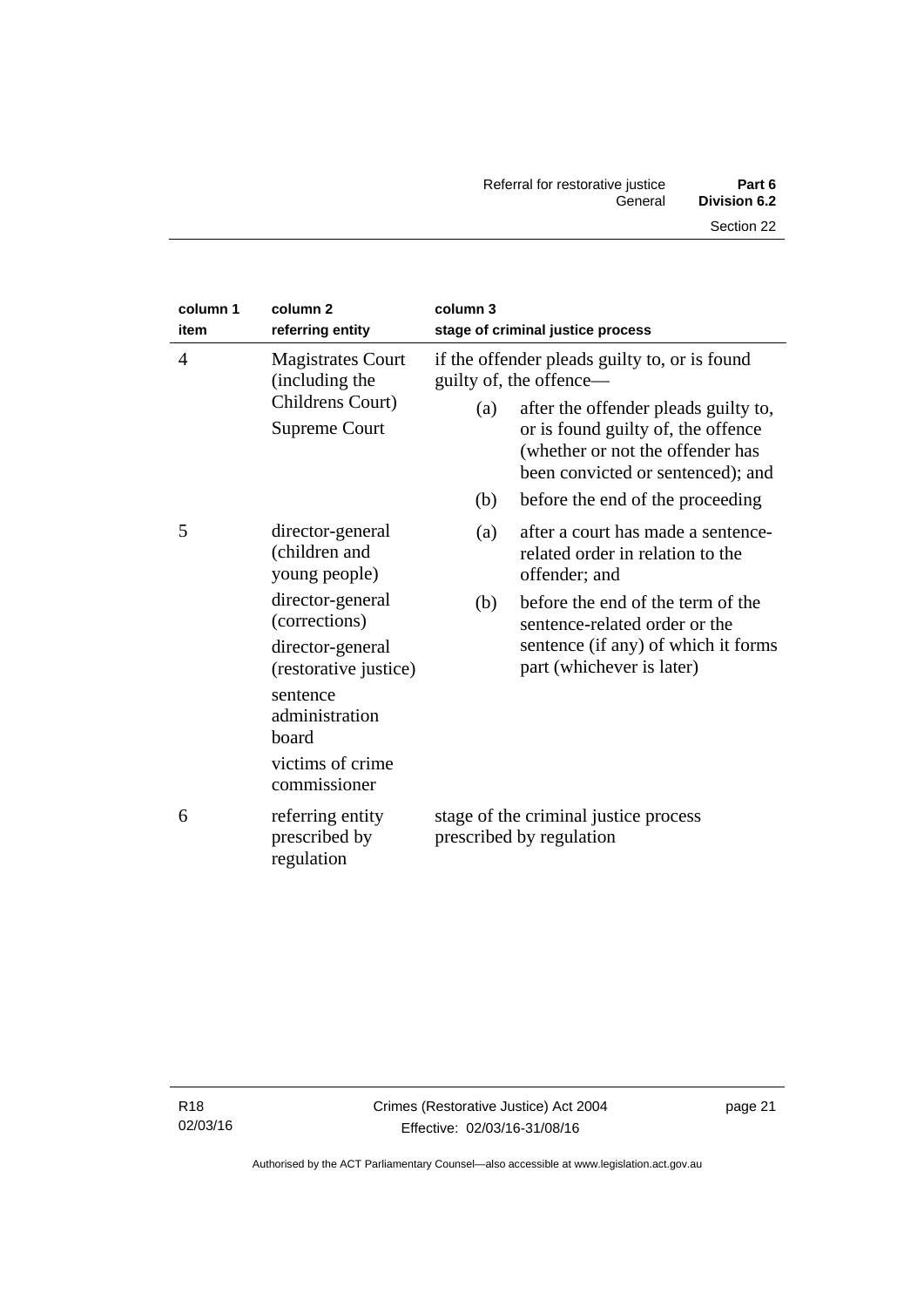# <span id="page-27-0"></span>**23 Referral—procedure**

- (1) The referring entity must give a referral to the director-general (restorative justice).
	- *Note* Section 72 deals with what happens if the referring entity is the same director-general as the director-general (restorative justice), but the referral is made by the director-general as director-general (corrections) or director-general (children and young people).

 That section provides that the director-general must ensure that appropriate administrative arrangements are made for the referral to be given by a delegate of the director-general as director-general (corrections) or director-general (children and young people) to a delegate of the director-general as director-general (restorative justice).

- (2) The referral—
	- (a) must be in writing, stating the grounds for referral; and
	- (b) if the referring entity is a court—may be in the form of a court referral order or sentence-related order, or as a condition of a bail order.
	- *Note* If a form is approved under s 73 for this provision, the form must be used.
- (3) This section does not apply if the referring entity is the director-general (restorative justice).
	- *Note* The referring entity may be the director-general (restorative justice) under table 22, item 1 or 5.

### <span id="page-27-1"></span>**24 Referral power**

- (1) A referring entity may refer an offence for restorative justice if the entity is satisfied that all the following conditions (the *section 24 referral conditions*) apply:
	- (a) the offender is an eligible offender;
	- (b) there is an eligible victim or parent in relation to the offence;

Authorised by the ACT Parliamentary Counsel—also accessible at www.legislation.act.gov.au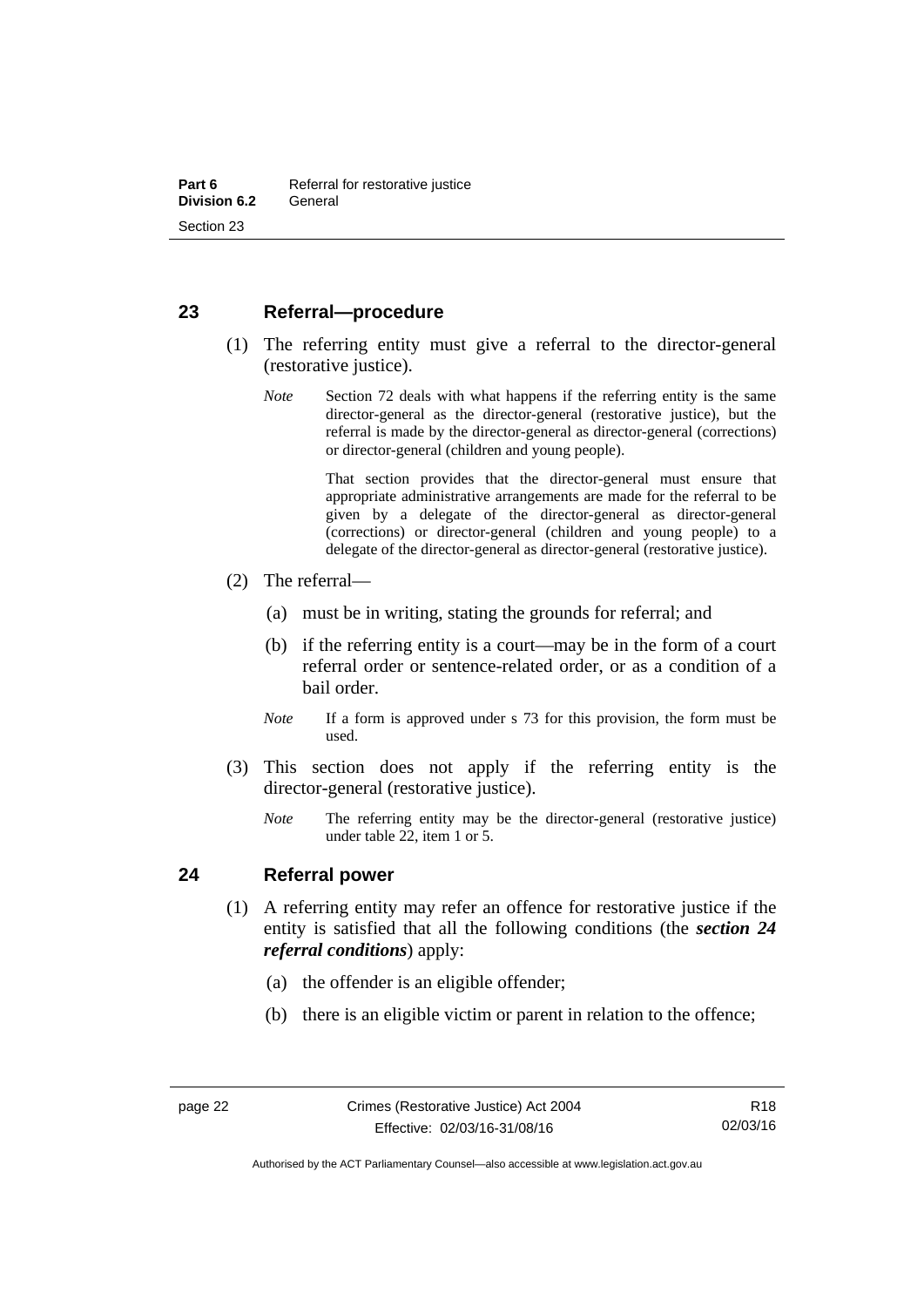- (c) an explanation has been given under section 25 to the eligible offender, before the offender agrees to take part in restorative justice.
- *Note* The conditions under which a victim, parent or offender may be eligible are set out in s 17, s 18 and s 19.
- (2) The restorative justice guidelines may prescribe procedures for making decisions about referrals under subsection (1).
- (3) This section is subject to the following sections:
	- (a) section 26 (Referral by DPP—less serious domestic violence offences and less serious sexual offences);
	- (b) section 27 (Referral during court proceeding).

# <span id="page-28-0"></span>**25 Explanation of restorative justice**

Before an offence is referred for restorative justice, the referring entity must ensure that reasonable steps are taken to explain to the eligible offender (in language that the offender can readily understand)––

- (a) the purpose of restorative justice generally and for the particular offence; and
- (b) the nature of restorative justice, including the following:
	- (i) the nature of a restorative justice conference;
	- (ii) who may take part in a restorative justice conference;
	- (iii) the nature of a restorative justice agreement; and
- (c) that the offender may seek independent legal advice about taking part in restorative justice; and
- (d) that no-one is under an obligation to take part, or continue to take part, in restorative justice after it has started; and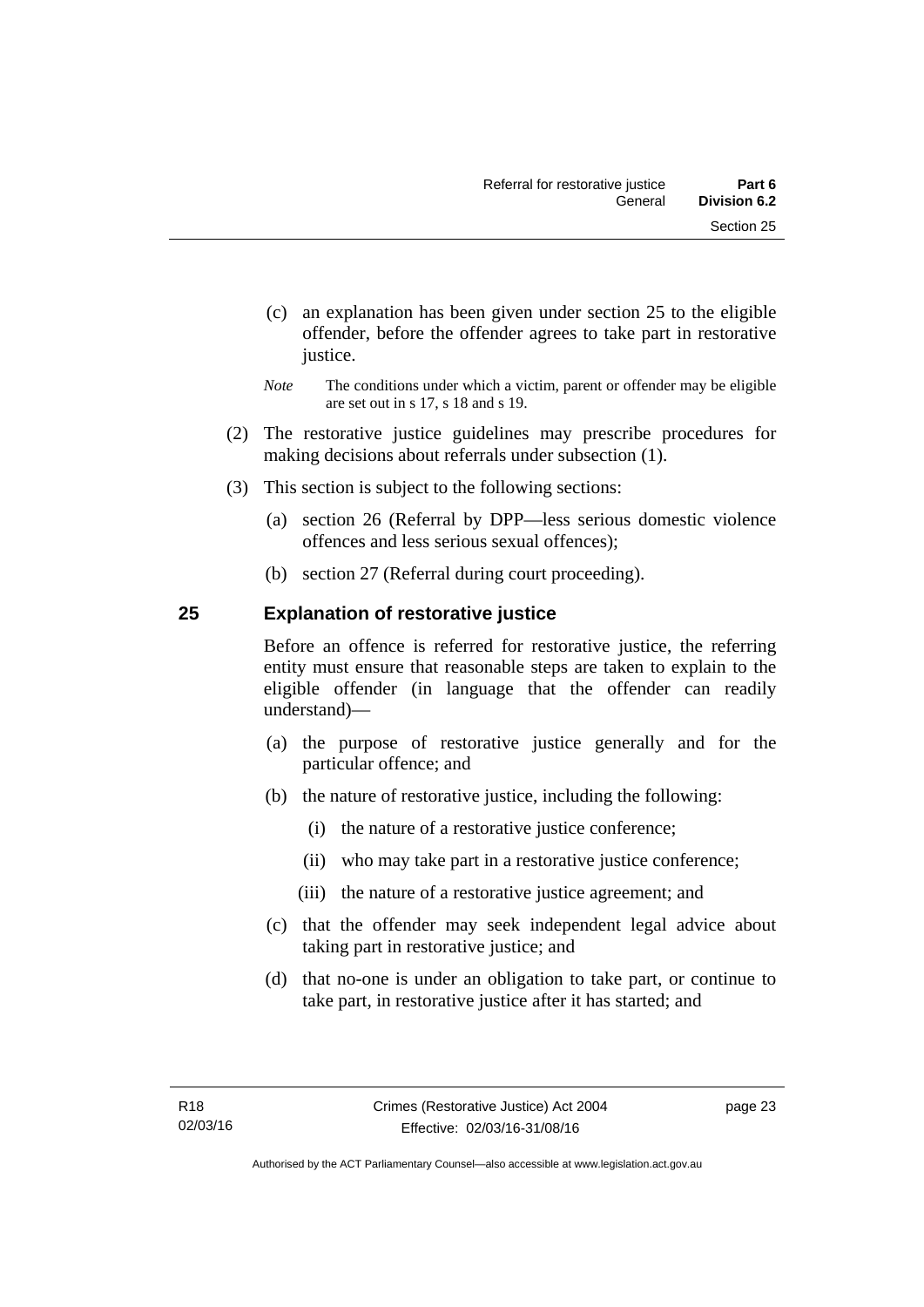- (e) if the offender has not entered a plea for the offence—that the acceptance of responsibility for the commission of the offence by the offender for the purpose of restorative justice does not prevent the offender from pleading not guilty to the offence; and
- (f) if a sentence-related order has not been made for the offender—that, if the offender is found guilty of the offence, a court, in sentencing the offender—
	- (i) may consider whether the offender accepts responsibility for the offence to take part in restorative justice, but is not required to reduce the severity of any sentence as a result; and
	- (ii) must not consider whether the offender has chosen not to take part, or not to continue to take part, in restorative justice.

# <span id="page-29-0"></span>**26 Referral by DPP—less serious domestic violence offences and less serious sexual offences**

- (1) This section applies if the director of public prosecutions is the referring entity for a less serious domestic violence offence or a less serious sexual offence allegedly committed by a young offender or an adult offender.
- (2) The director of public prosecutions may refer the offence for restorative justice if—
	- (a) the section 24 referral conditions apply; and
	- (b) the director has consulted each person who could be an eligible victim or parent for the offence.
- (3) Subsections (1) and (2) do not apply before the phase 3 application day.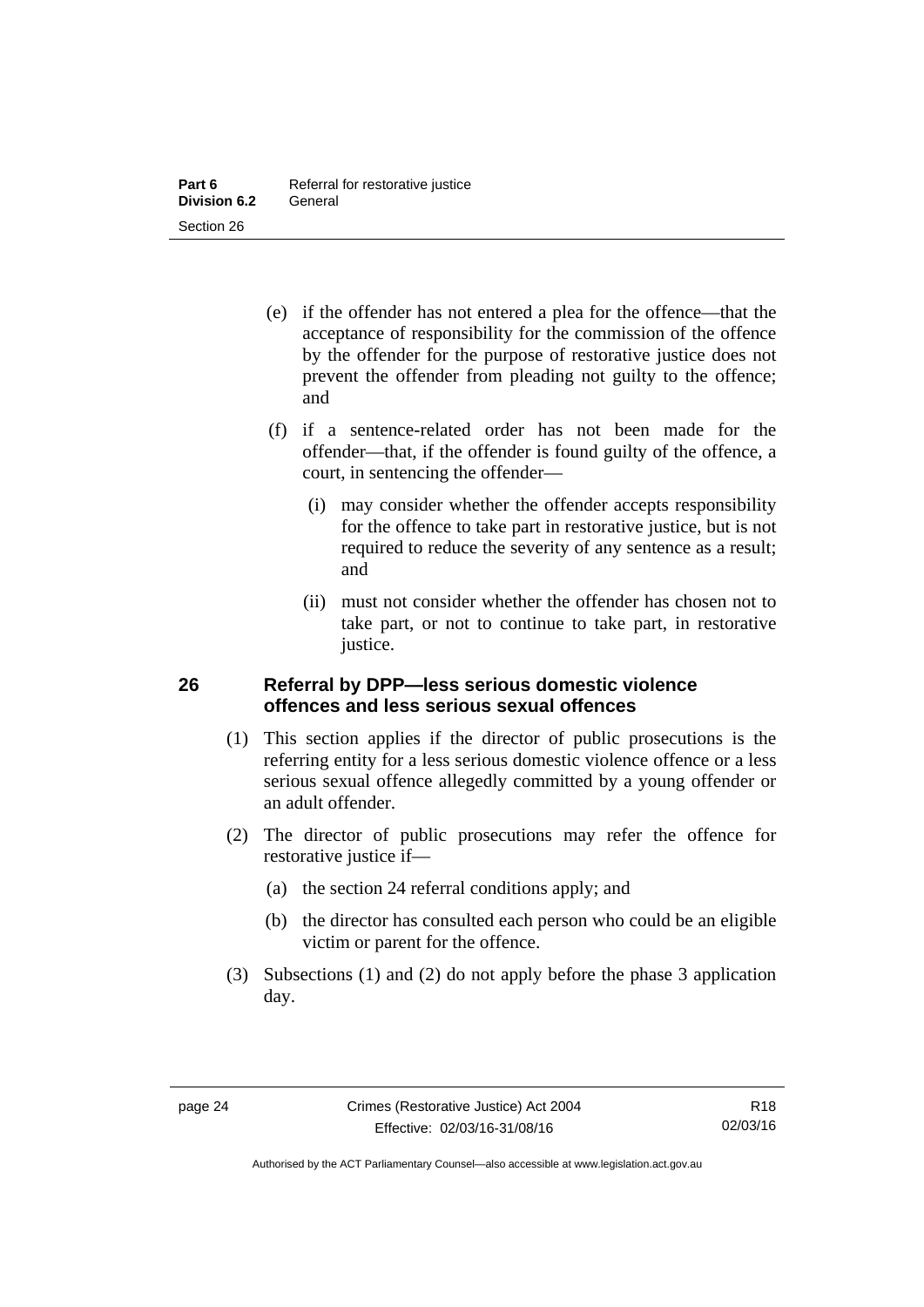- (4) However, subsections (1) and (2) may apply to an offence even if the offence was allegedly committed before the phase 3 application day.
- (5) To remove any doubt, the [Legislation Act](http://www.legislation.act.gov.au/a/2001-14), section 79 (Automatic commencement of postponed law) does not apply to subsection (1) or (2).
	- *Note* If the [Legislation Act,](http://www.legislation.act.gov.au/a/2001-14) s 79 applied to subsection (1) or (2), the subsection would automatically commence 6 months after the commencement of this Act (apart from s 1 and s 2) if it had not already been effectively commenced by the declaration of the phase 3 application day.
- (6) Subsections (3) to (8) (including this subsection) expire on the phase 3 application day.
	- *Note* A provision of an Act expires at the end of the day fixed for its expiry (see [Legislation Act,](http://www.legislation.act.gov.au/a/2001-14) s 85 (3); *repeal* in s 85 includes expiry—see s 82).
- (7) Subsections (3) to (8) (including this subsection) are laws to which the [Legislation Act](http://www.legislation.act.gov.au/a/2001-14), section 88 (Repeal does not end effect of transitional laws etc) applies.
- (8) In this section:

*phase 3 application day*—see section 16 (5).

# <span id="page-30-0"></span>**Division 6.3 Referral by courts**

# <span id="page-30-1"></span>**27 Referral during court proceeding**

- (1) This section applies if—
	- (a) a court is the referring entity for an offence under table 22, item 3; and
	- (b) the prosecution and any lawyer representing the offender agree that the offence should be referred for restorative justice; and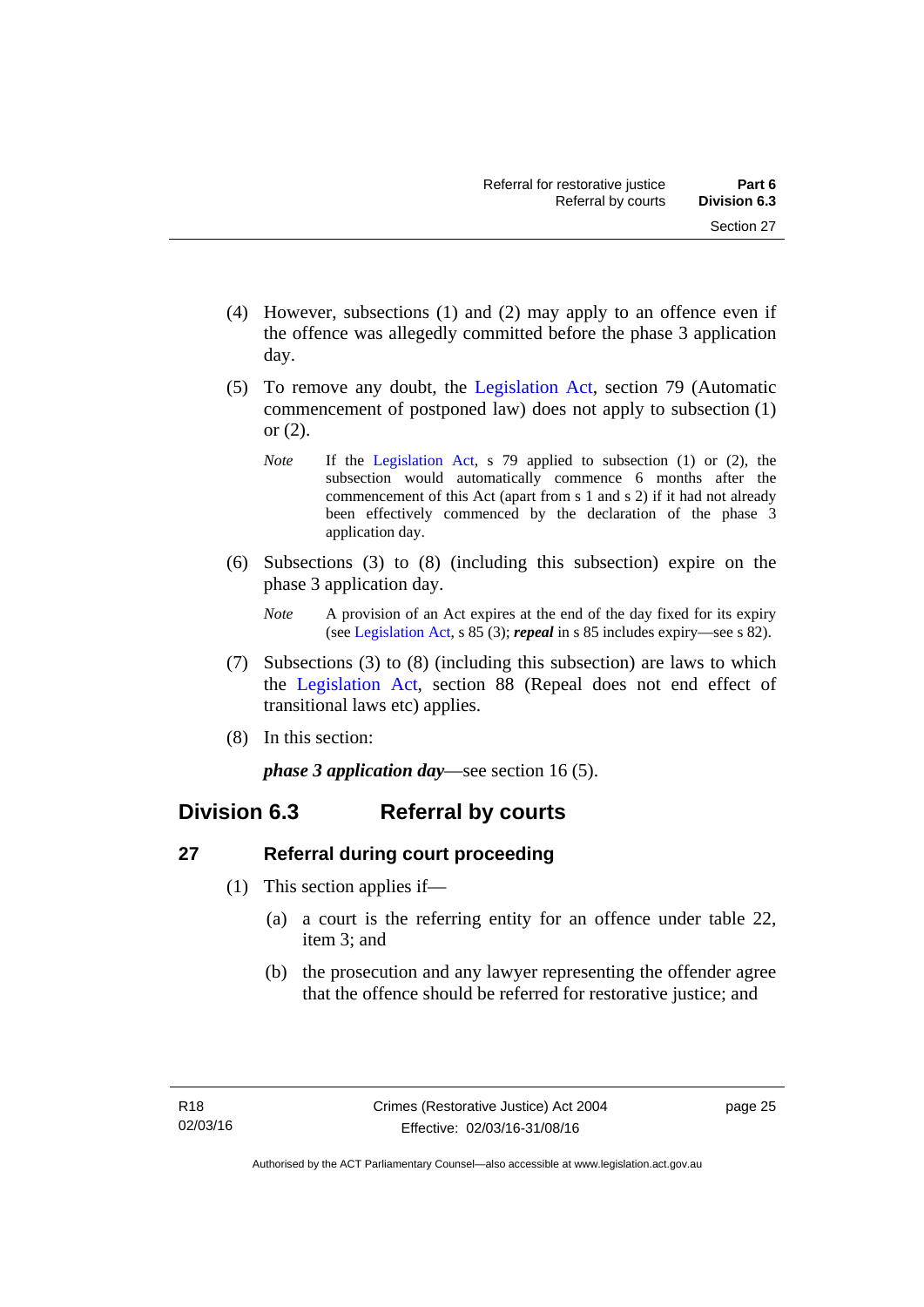- (c) either—
	- (i) the court is satisfied that the section 24 referral conditions apply; or
	- (ii) the court considers that it is appropriate to refer the offence for restorative justice, and the court has ensured that an explanation has been given under section 25 (Explanation of restorative justice) to the offender.
- (2) The court may by order (a *court referral order*) adjourn the proceeding for a stated period, and refer the offence for restorative justice, on the application of—
	- (a) the director of public prosecutions; or
	- (b) the offender's legal representative.
- (3) The court must ensure that a copy of the court referral order is given to—
	- (a) each victim and parent mentioned in subsection  $(1)$  (c) (ii); and
	- (b) the offender; and
	- (c) the director of public prosecutions and any lawyer representing the offender; and
	- (d) the director-general.
- (4) For the referral of a less serious domestic violence offence or a less serious sexual offence alleged to have been committed by a young offender or an adult offender, the court may make a court referral order, before the offender pleads guilty to the offence or is found guilty of the offence, only if it considers that exceptional circumstances exist to justify the referral.
	- *Note* This Act does not apply to a serious domestic violence offence or a serious sexual offence unless the offender pleads guilty to the offence, or is found guilty of the offence (see s 16).
- (5) Subsection (4) does not apply before the phase 3 application day.

Authorised by the ACT Parliamentary Counsel—also accessible at www.legislation.act.gov.au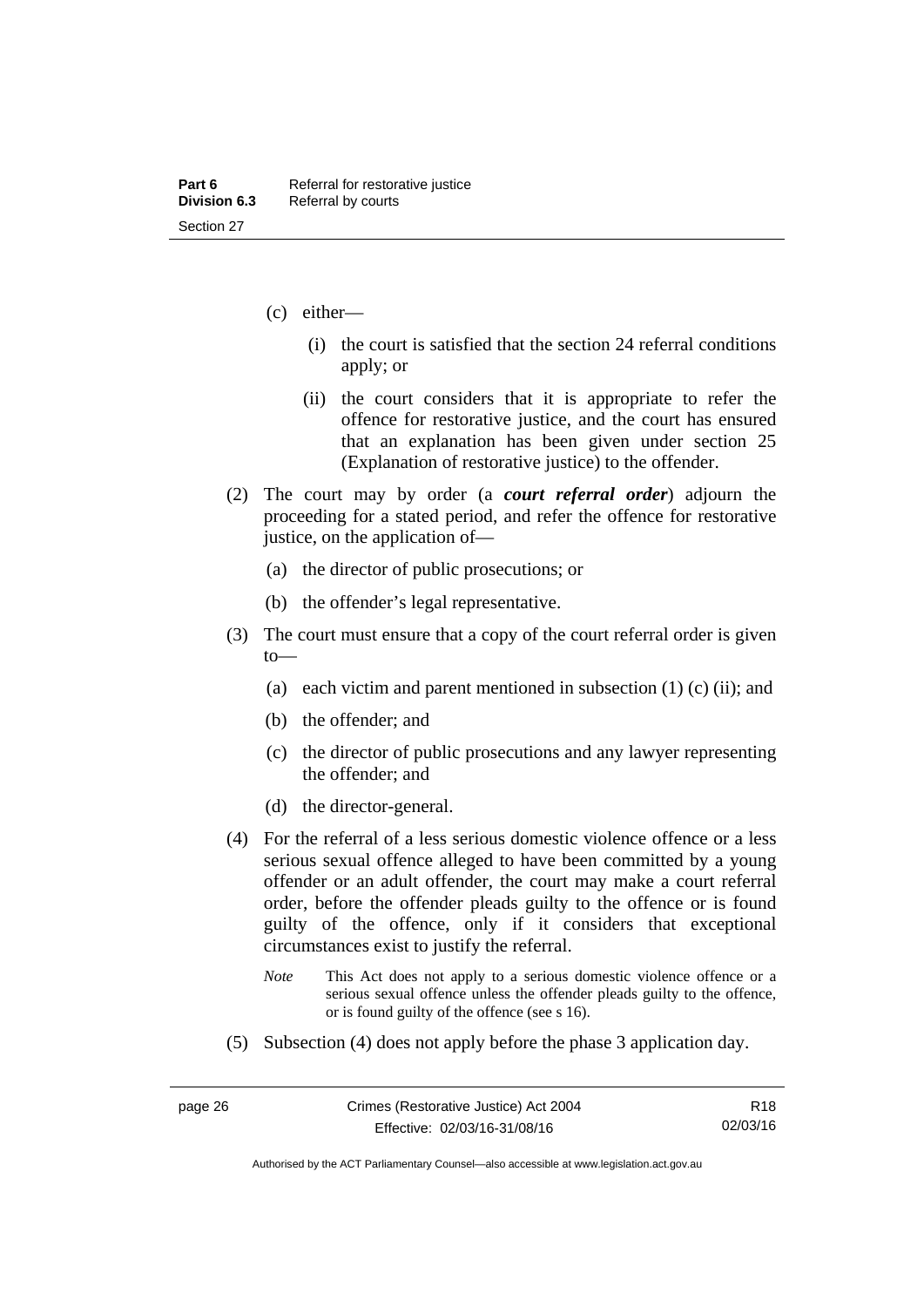- (6) However, subsection (4) may apply to an offence even if the offence was allegedly committed before the phase 3 application day.
- (7) To remove any doubt, the [Legislation Act](http://www.legislation.act.gov.au/a/2001-14), section 79 (Automatic commencement of postponed law) does not apply to subsection (4).
	- *Note* If the [Legislation Act,](http://www.legislation.act.gov.au/a/2001-14) s 79 applied to the subsection, it would automatically commence 6 months after the commencement of this Act (apart from s 1 and s 2) if it had not already been effectively commenced by the declaration of the phase 3 application day.
- (8) Subsections (5) to (10) (including this subsection) expire on the phase 3 application day.
	- *Note* A provision of an Act expires at the end of the day fixed for its expiry (see [Legislation Act,](http://www.legislation.act.gov.au/a/2001-14) s 85 (3); *repeal* in s 85 includes expiry—see s 82).
- (9) Subsections (5) to (10) (including this subsection) are laws to which the [Legislation Act](http://www.legislation.act.gov.au/a/2001-14), section 88 (Repeal does not end effect of transitional laws etc) applies.
- (10) In this section:

*phase 3 application day*—see section 16 (5).

# <span id="page-32-0"></span>**28 Court referral orders—reports**

- (1) This section applies if a court makes a court referral order for section 27 in relation to a proceeding for an offence.
- (2) The director-general must give the court a written report about the outcome of restorative justice for the offence within the period for which the proceeding is adjourned under the order.
- (3) The report must include a statement of the following in relation to each person of whom the court is aware who is a victim, or a parent of a child victim, of the offence, and the offender:
	- (a) whether the victim, parent or offender is eligible for restorative justice;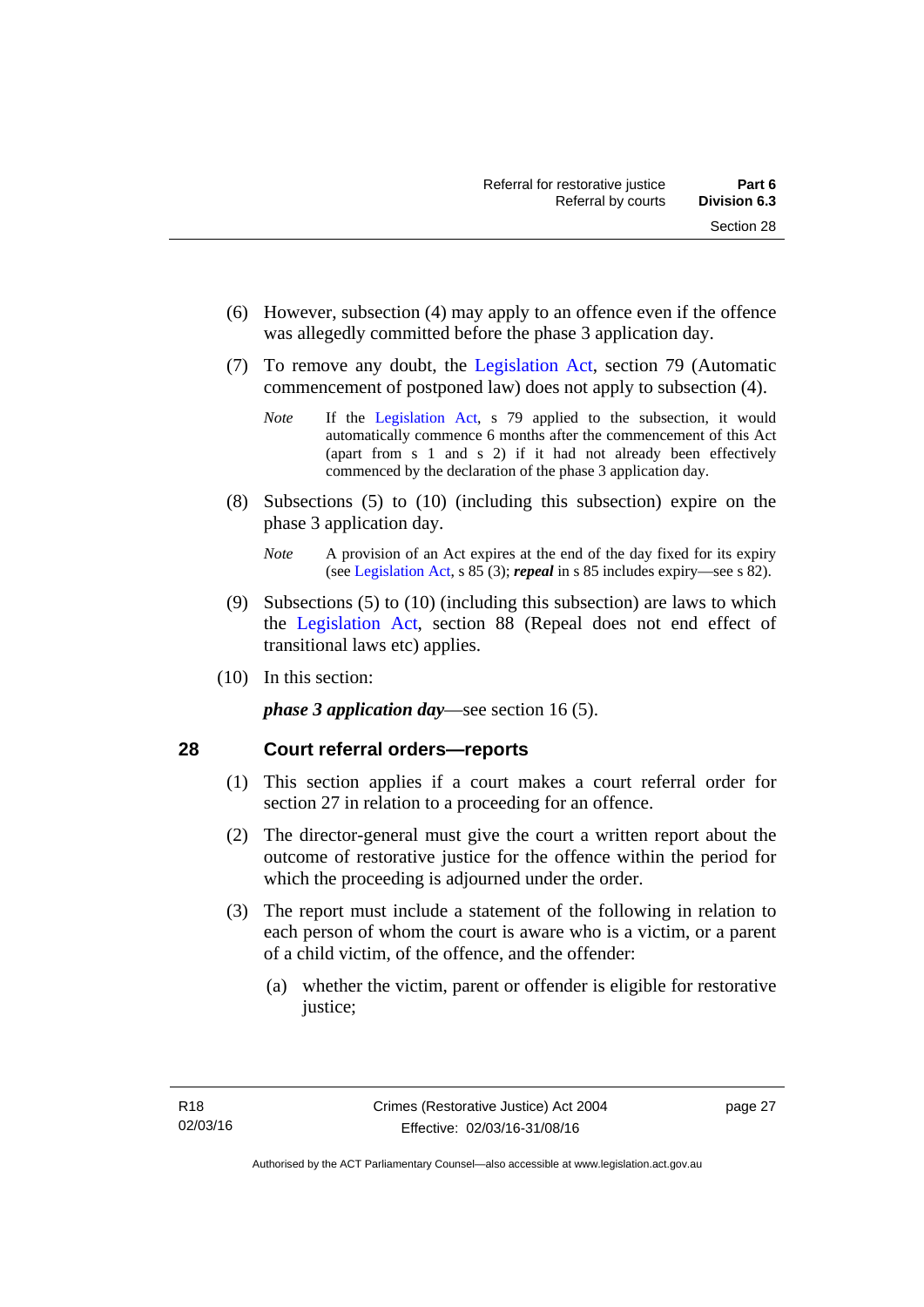- (b) if the victim, parent or offender is eligible for restorative justice—whether restorative justice is suitable for the victim, parent or offender;
- (c) whether a restorative justice conference was held;
- (d) if a restorative justice conference was held—
	- (i) the extent to which the conference met the objects of this Act; and
	- (ii) whether a restorative justice agreement was reached at the conference.
	- *Note* If a form is approved under s 73 for this provision, the form must be used.
- (4) If a restorative justice agreement was reached at a restorative justice conference for the offence, the report must include a copy of the agreement.
- (5) The director-general must give a copy of the report to—
	- (a) each person of whom the court is aware who is a victim, or a parent of a child victim, of the offence; and
	- (b) the offender; and
	- (c) the director of public prosecutions and any lawyer representing the offender.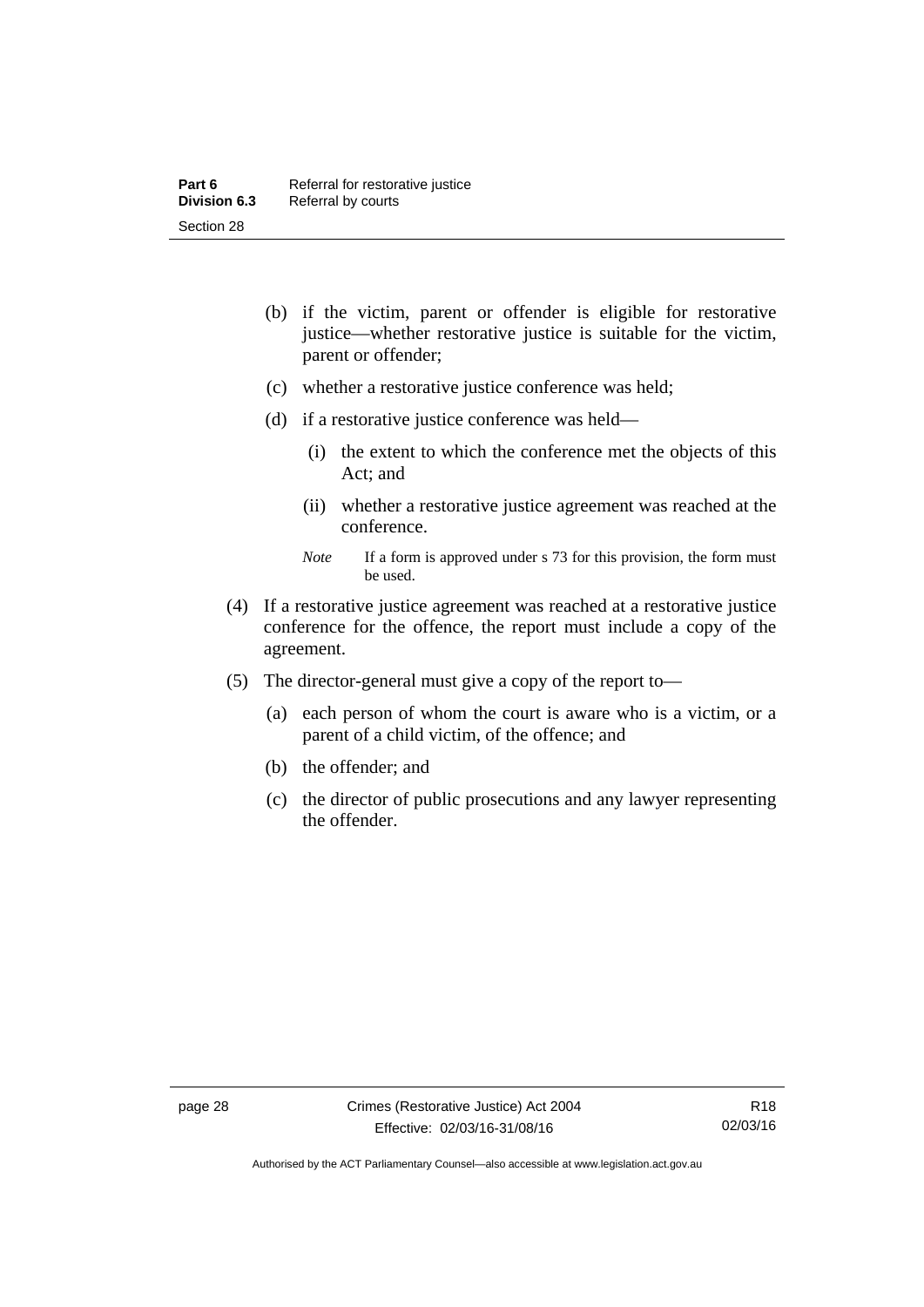# <span id="page-34-0"></span>**Part 7 Suitability for restorative justice**

# <span id="page-34-1"></span>**29 Meaning of** *personal characteristics* **for pt 7**

In this part:

*personal characteristics*, of a victim, or a parent of a child victim, or offender, means personal characteristics of the victim, parent or offender that might affect the outcome of restorative justice for the relevant offence.

#### **Examples**

| age |
|-----|
|     |

- 2 gender
- 3 social or cultural background
- *Note* An example is part of the Act, is not exhaustive and may extend, but does not limit, the meaning of the provision in which it appears (see [Legislation Act,](http://www.legislation.act.gov.au/a/2001-14) s 126 and s 132).

# <span id="page-34-2"></span>**30 Suitability—eligibility requirement**

The director-general may decide that an offence is suitable for restorative justice only if satisfied that—

- (a) there is an eligible victim or eligible parent for the offence; and
- (b) the offender is an eligible offender.

# <span id="page-34-3"></span>**31 Finding of eligibility by referring entity**

- (1) This section applies if, in a referral under section 23 (Referral procedure), a referring entity states that a person is an eligible victim, parent, or offender and gives grounds for that statement.
- (2) For this part, the referring entity's statement—
	- (a) is sufficient for the director-general to be satisfied of the fact of eligibility; but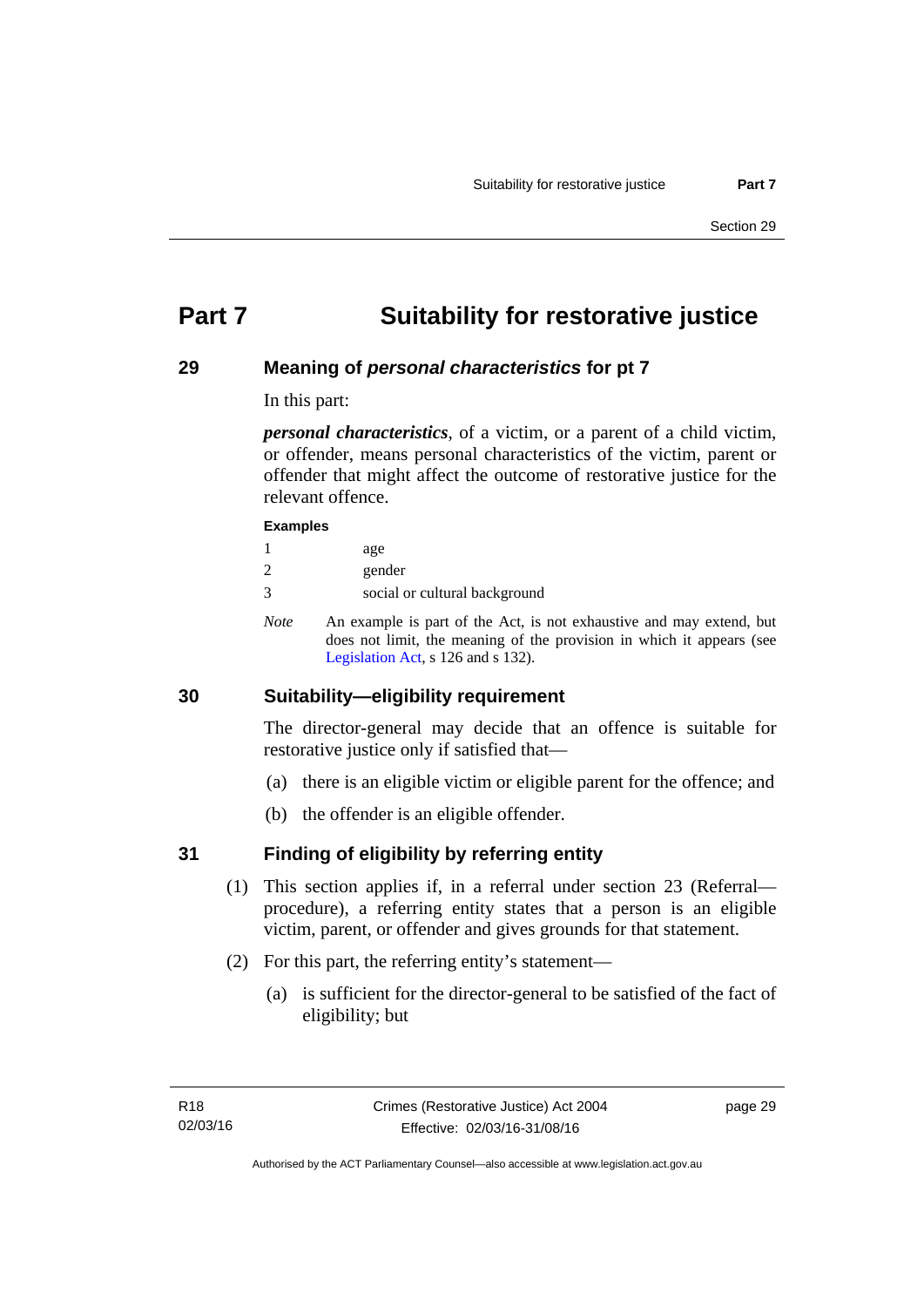Section 32

 (b) does not prevent the director-general from being satisfied that a victim, parent or offender is not eligible for restorative justice.

#### <span id="page-35-0"></span>**32 Suitability—decision**

- (1) The director-general is responsible for deciding whether restorative justice is suitable for an offence.
- (2) The director-general may decide whether restorative justice is suitable for an offence only after considering the following:
	- (a) the general considerations mentioned in section 33;
	- (b) suitability for the eligible victim or parent under section 34 or section 35:
	- (c) suitability for the offender under section 36.
- (3) Subject to section 32A, if the director-general decides that restorative justice is suitable for an offence, the director-general must ask the following for written consent for a restorative justice conference to be called for the offence:
	- (a) the eligible victim or parent, or both (if there is an eligible victim and an eligible parent);
	- (b) the eligible offender.
	- *Note* If a form is approved under s 73 for this provision, the form must be used.

### <span id="page-35-1"></span>**32A Explanation of restorative justice––before consent**

Before obtaining written consent under section 32 (3), the director-general must ensure that reasonable steps are taken to explain to each eligible victim and parent, and the offender (in language that the victim, parent or offender can readily understand)—

 (a) the purpose of restorative justice generally and for the particular offence; and

R18 02/03/16

Authorised by the ACT Parliamentary Counsel—also accessible at www.legislation.act.gov.au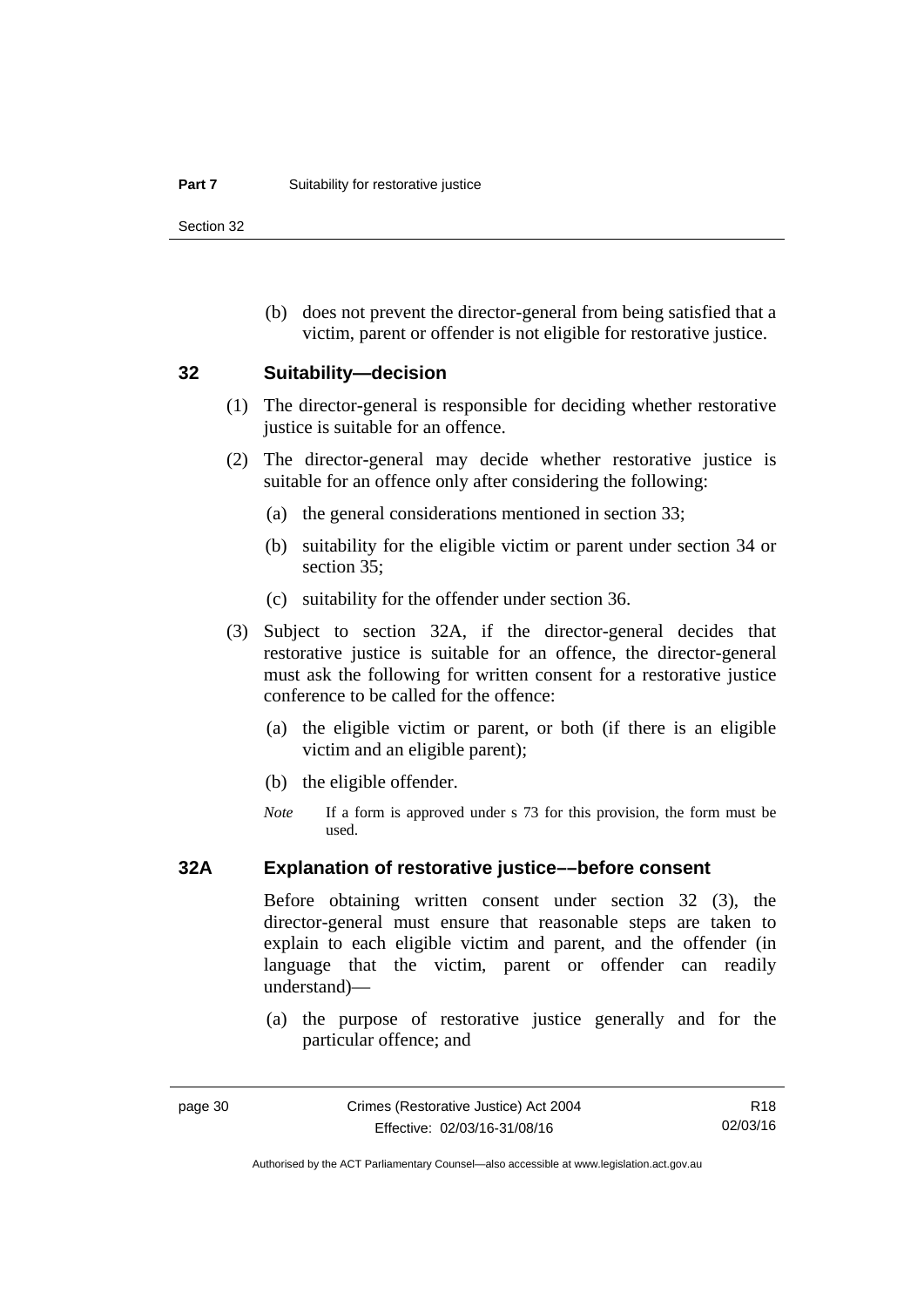- (b) the nature of restorative justice, including the following:
	- (i) the nature of a restorative justice conference;
	- (ii) who may take part in a restorative justice conference;
	- (iii) the nature of a restorative justice agreement; and
- (c) that the person may seek independent legal advice about taking part in restorative justice; and
- (d) that no-one is under an obligation to take part, or continue to take part, in restorative justice after it has started; and
- (e) if the offender has not entered a plea for the offence—that the acceptance of responsibility for the commission of the offence by the offender for the purpose of restorative justice does not prevent the offender from pleading not guilty to the offence; and
- (f) if a sentence-related order has not been made for the offender—that, if the offender is found guilty of the offence, a court, in sentencing the offender—
	- (i) may consider whether the offender accepts responsibility for the offence to take part in restorative justice, but is not required to reduce the severity of any sentence as a result; and
	- (ii) must not consider whether the offender has chosen not to take part, or not to continue to take part, in restorative justice.

#### **33 Suitability—general considerations**

- (1) In deciding whether restorative justice is suitable for an offence, the director-general must consider the following:
	- (a) any government or administrative policy relating to the treatment of offences of the relevant kind;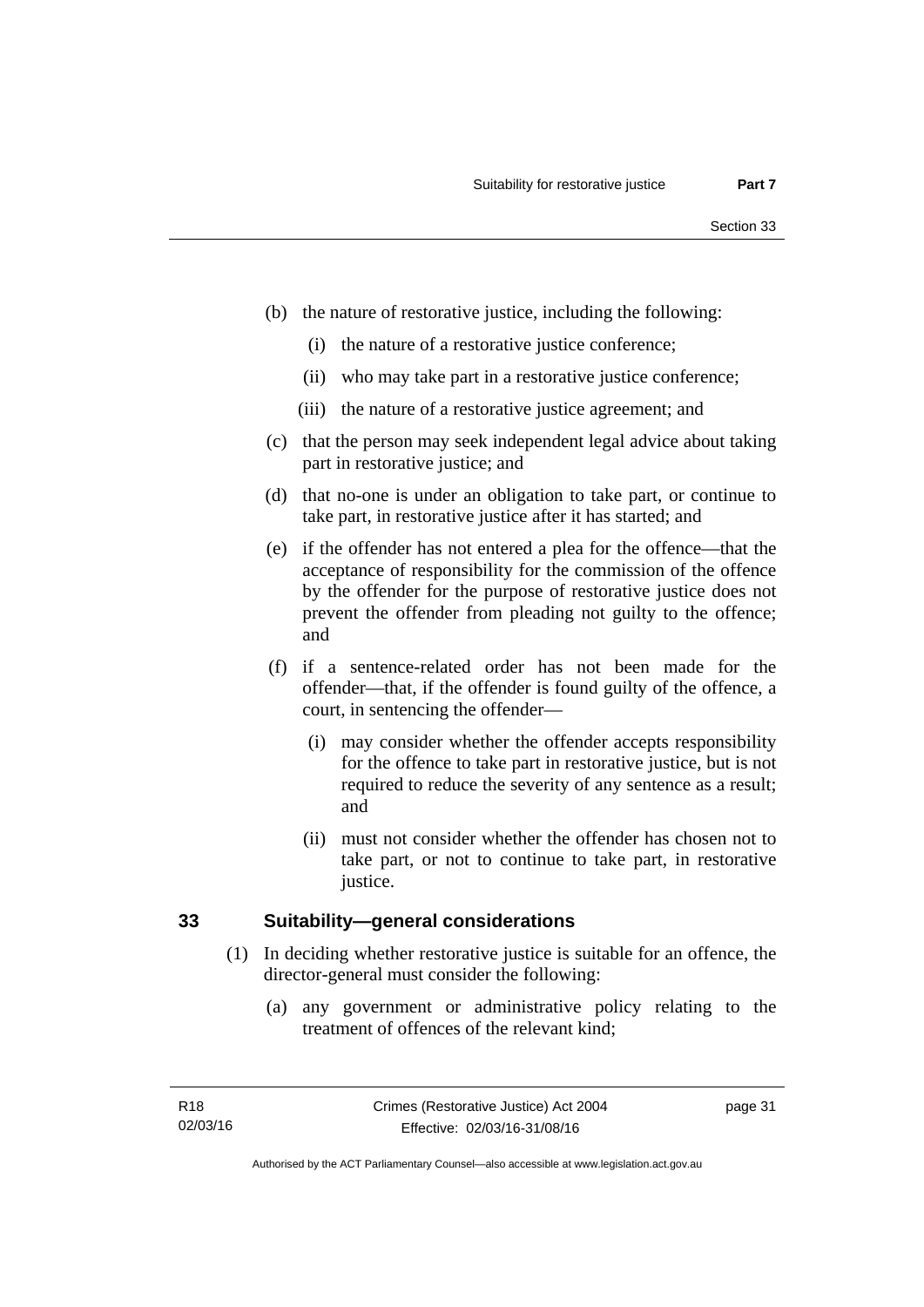Section 33

- (b) the nature of the offence, including the level of harm caused by or violence involved in its commission or alleged commission;
- (c) the appropriateness of restorative justice at the current stage of the criminal justice process in relation to the offence;
- (d) any potential power imbalance between the people who are to take part in restorative justice for the offence;
- (e) the physical and psychological safety of anyone who is to take part in restorative justice for the offence.
- (2) The director-general may decide that restorative justice is suitable for a less serious domestic violence offence or a less serious sexual offence committed by a young offender or an adult offender before the offender pleads guilty to the offence or is found guilty of the offence only if satisfied that exceptional circumstances exist to justify the calling of a restorative justice conference for the offence.
- (3) Subsection (2) does not apply before the phase 3 application day.
- (4) However, subsection (2) may apply to an offence even if the offence was committed before the phase 3 application day.
- (5) To remove any doubt, the [Legislation Act](http://www.legislation.act.gov.au/a/2001-14), section 79 (Automatic commencement of postponed law) does not apply to subsection (2).
	- *Note* If the [Legislation Act,](http://www.legislation.act.gov.au/a/2001-14) s 79 applied to the subsection, it would automatically commence 6 months after the commencement of this Act (apart from s 1 and s 2) if it had not already been effectively commenced by the declaration of the phase 3 application day.
- (6) Subsections (3) to (8) (including this subsection) expire on the phase 3 application day.
	- *Note* A provision of an Act expires at the end of the day fixed for its expiry (see [Legislation Act,](http://www.legislation.act.gov.au/a/2001-14) s 85 (3); *repeal* in s 85 includes expiry—see s 82).
- (7) Subsections (3) to (8) (including this subsection) are laws to which the [Legislation Act](http://www.legislation.act.gov.au/a/2001-14), section 88 (Repeal does not end effect of transitional laws etc) applies.

R18 02/03/16

Authorised by the ACT Parliamentary Counsel—also accessible at www.legislation.act.gov.au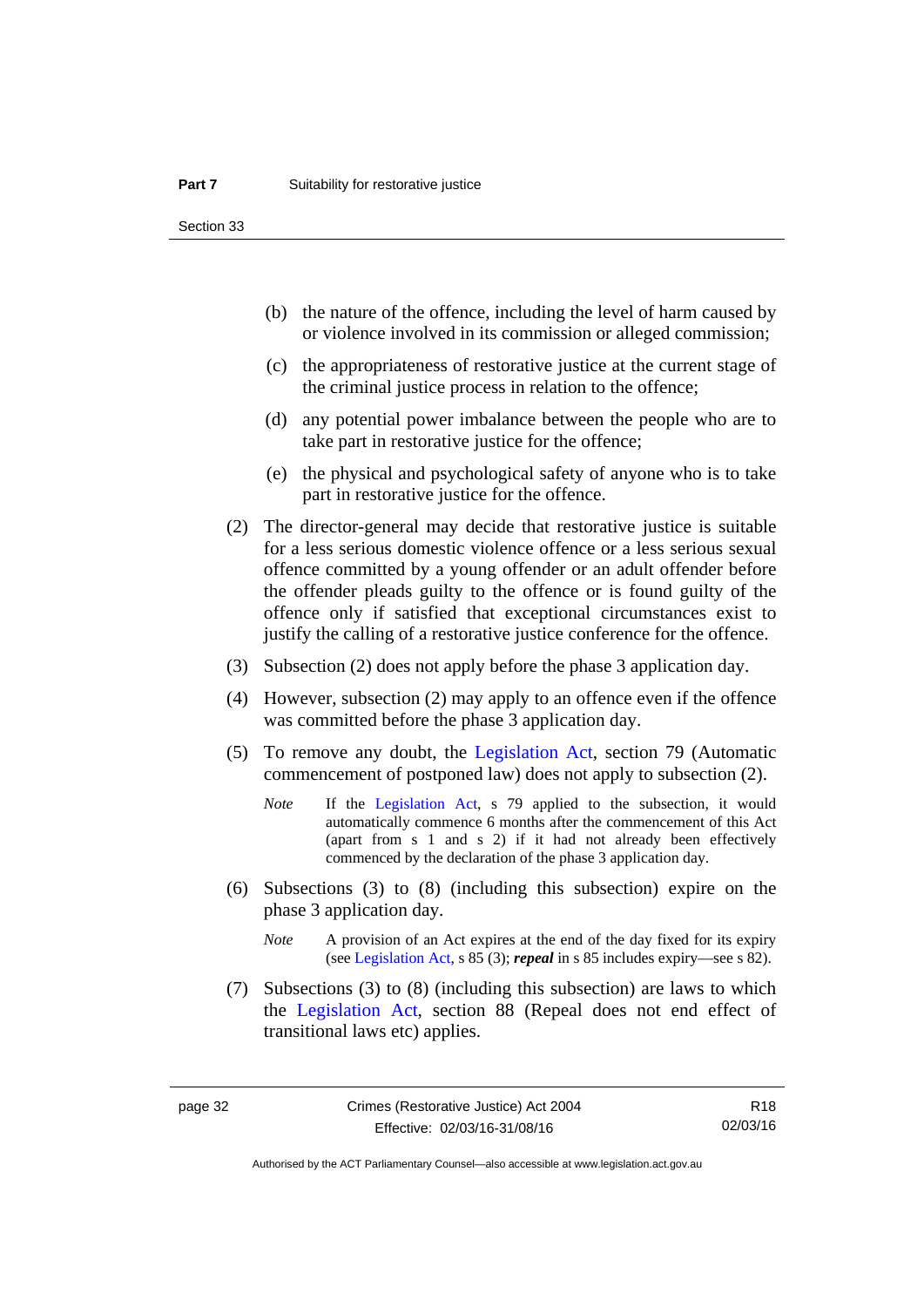(8) In this section:

#### *phase 3 application day*—see section 16 (5).

#### **34 Suitability—victims**

- (1) In deciding whether restorative justice is suitable for an eligible victim, the director-general must consider the following:
	- (a) the victim's personal characteristics;
	- (b) the victim's motivation for taking part in restorative justice;
	- (c) the impact of the offence as perceived by the victim.
- (2) For this Act, an eligible victim is a *suitable victim* if the director-general decides under section 32 that the victim is suitable for restorative justice.

### **35 Suitability—eligible parents**

- (1) In deciding whether restorative justice is suitable for an eligible parent of a child victim, the director-general must consider the following:
	- (a) the relationship between the parent and the child;
	- (b) the parent's and the child victim's personal characteristics;
	- (c) the parent's and the child victim's motivation for taking part in restorative justice;
	- (d) the impact of the offence as perceived by the parent and the child victim.
- (2) For this Act, an eligible parent is a *suitable parent* if the director-general decides under section 32 that the parent is suitable for restorative justice.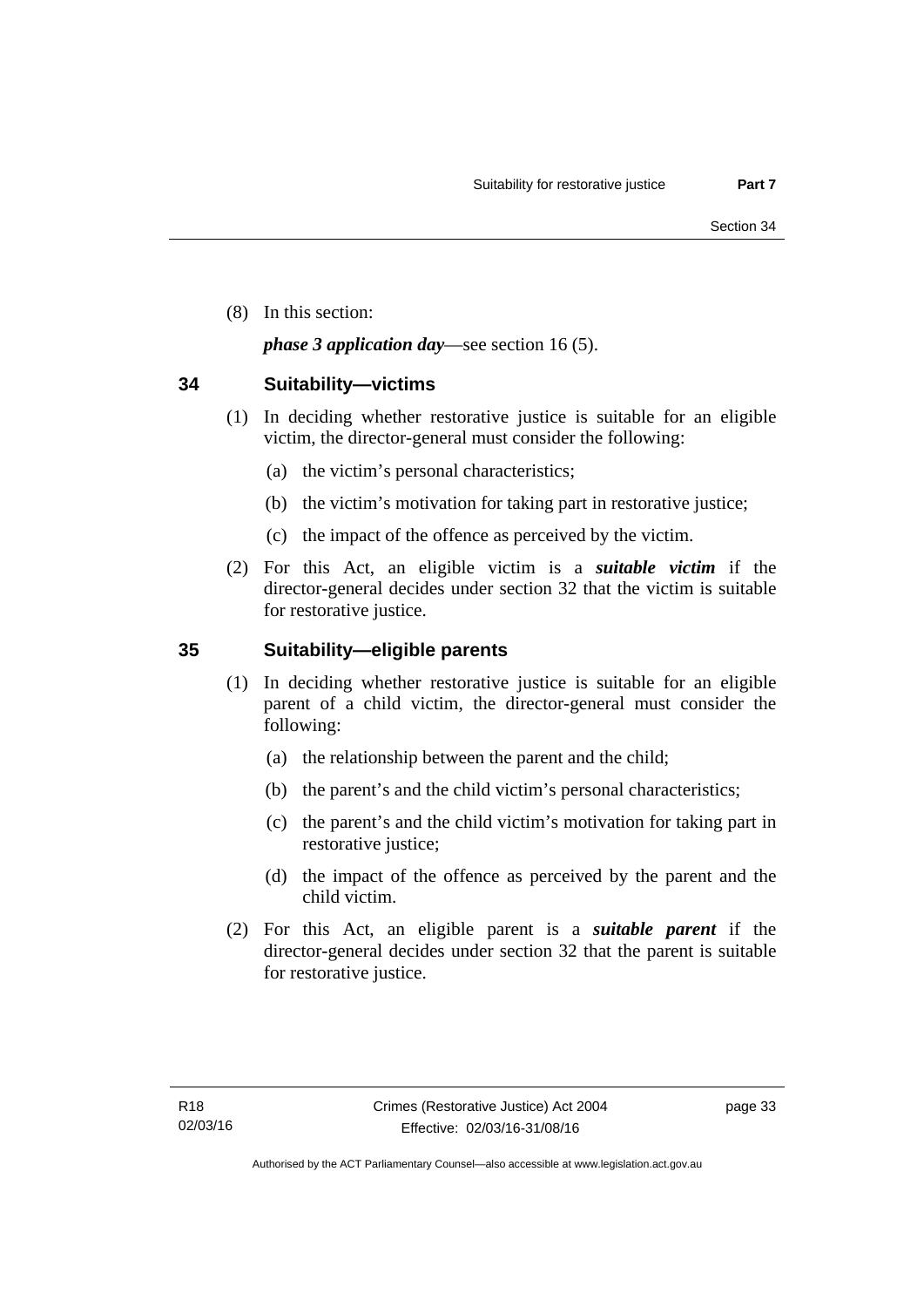Section 36

#### **36 Suitability—offenders**

In deciding whether restorative justice is suitable for an offender, the director-general must consider the following:

- (a) the extent (if any) of the offender's contrition or remorse for the offence;
- (b) the offender's personal characteristics;
- (c) the offender's motivation for taking part in restorative justice;
- (d) the impact of the offence as perceived by the offender.

page 34 Crimes (Restorative Justice) Act 2004 Effective: 02/03/16-31/08/16

R18 02/03/16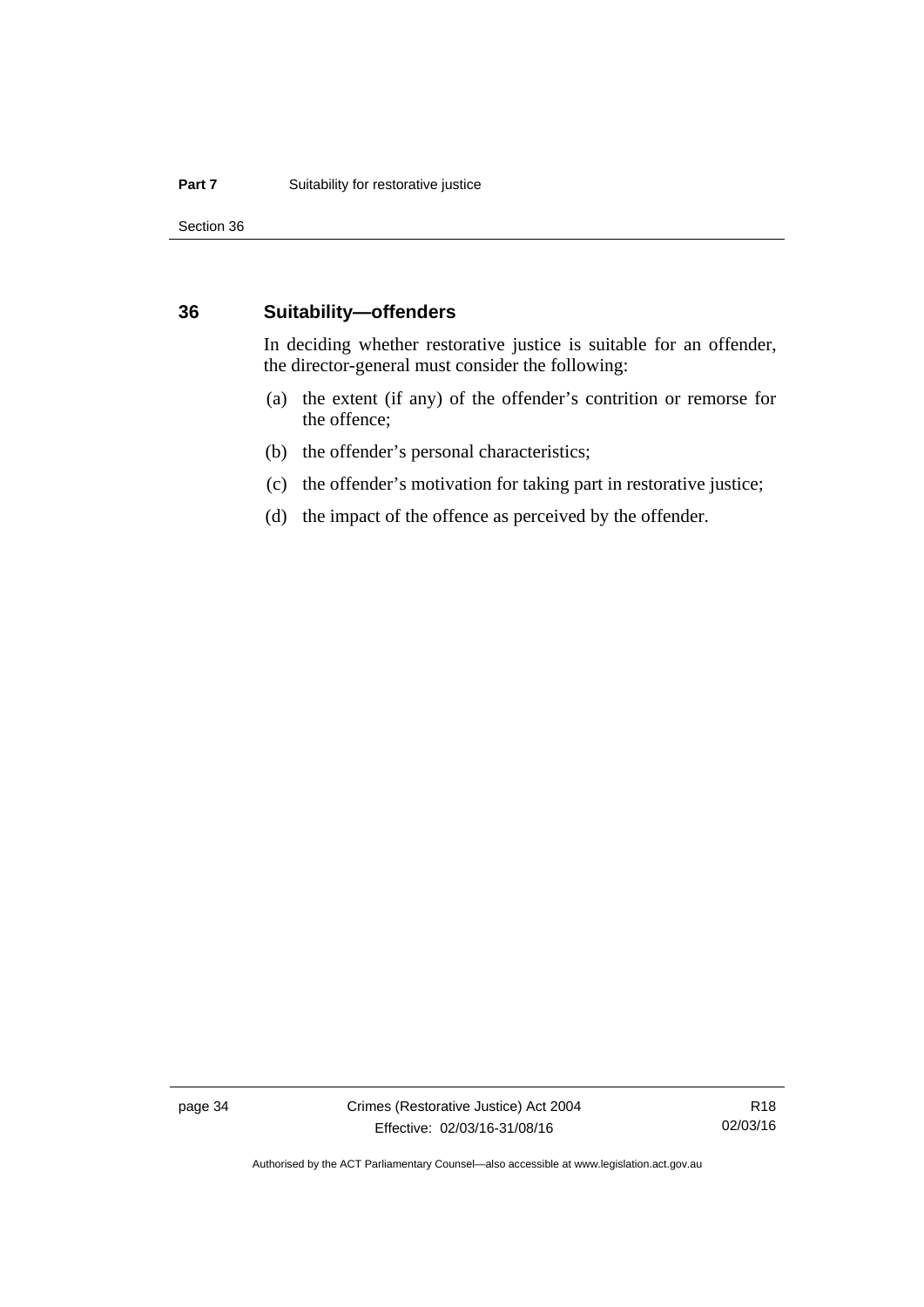# **Part 8 Restorative justice conferences and agreements**

## **Division 8.1 General**

### **37 Definitions—pt 8**

In this part:

*referring entity*—see section 38.

*required participant*, in a restorative justice conference—see section 42.

*restorative justice agreement*—see section 50.

*substitute participant*—see section 43.

*suitable parent*—see section 35.

*suitable victim*—see section 34.

### **38 Meaning of** *referring entity***—pt 8**

(1) In this part:

*referring entity*—see section 22.

 (2) However, if an offence is referred for restorative justice by a court in making a sentence-related order, *referring entity* means the director-general (corrections).

### **39 Decision to call conference**

- (1) The director-general may require a restorative justice conference to be called for an offence if—
	- (a) the director-general decides, under section 32 (Suitability decision) that restorative justice is suitable for the offence; and

page 35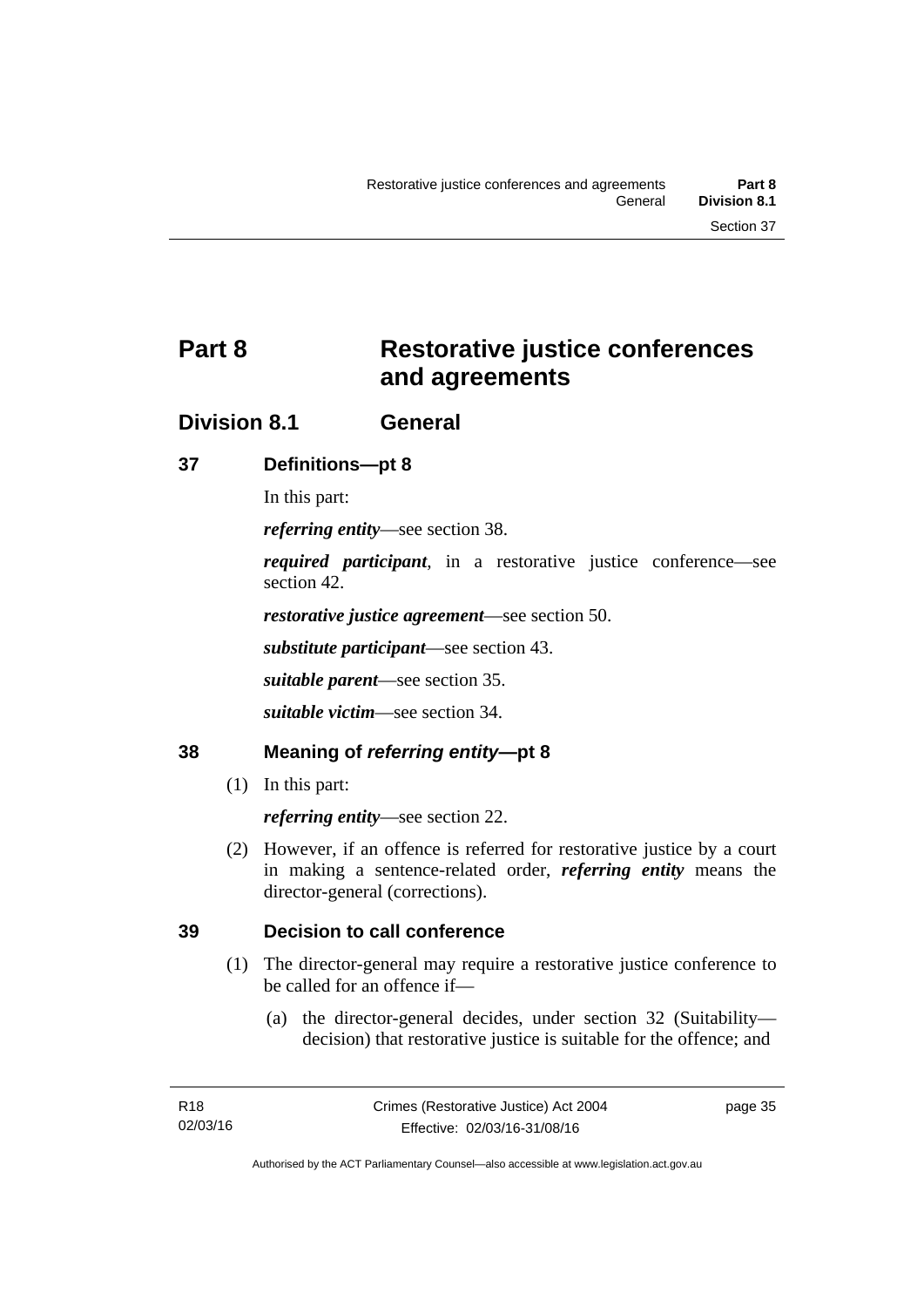- (b) the eligible victim or parent, and the eligible offender, gives consent under section 32 (3) for the conference to be called.
- (2) The director-general must assign a convenor to a conference called under this section.
- (3) The director-general must ensure, before the conference begins, that the convenor has received sufficient legal training to—
	- (a) advise the participants of their rights and duties at law and under this Act; and
	- (b) otherwise exercise the functions of a convenor under this Act.

## **Division 8.2 Convenors**

#### **40 Appointment of convenors**

- (1) The director-general may appoint a person as a convenor for this part.
	- *Note 1* For the making of appointments (including acting appointments), see the [Legislation Act,](http://www.legislation.act.gov.au/a/2001-14) pt 19.3.
	- *Note 2* In particular, an appointment may be made by naming a person or nominating the occupant of a position (see [Legislation Act](http://www.legislation.act.gov.au/a/2001-14), s 207).
- (2) The director-general may appoint a person as convenor only if—
	- (a) the person has the qualifications and experience prescribed by regulation; and
	- (b) if the person is not a lawyer—the director-general is satisfied that the convenor has received, or has the capacity to receive, sufficient legal training—
		- (i) to advise those who take part in restorative justice of their rights and duties in relation to restorative justice under this Act; and
		- (ii) otherwise to exercise the functions of a convenor for this Act.

R18 02/03/16

Authorised by the ACT Parliamentary Counsel—also accessible at www.legislation.act.gov.au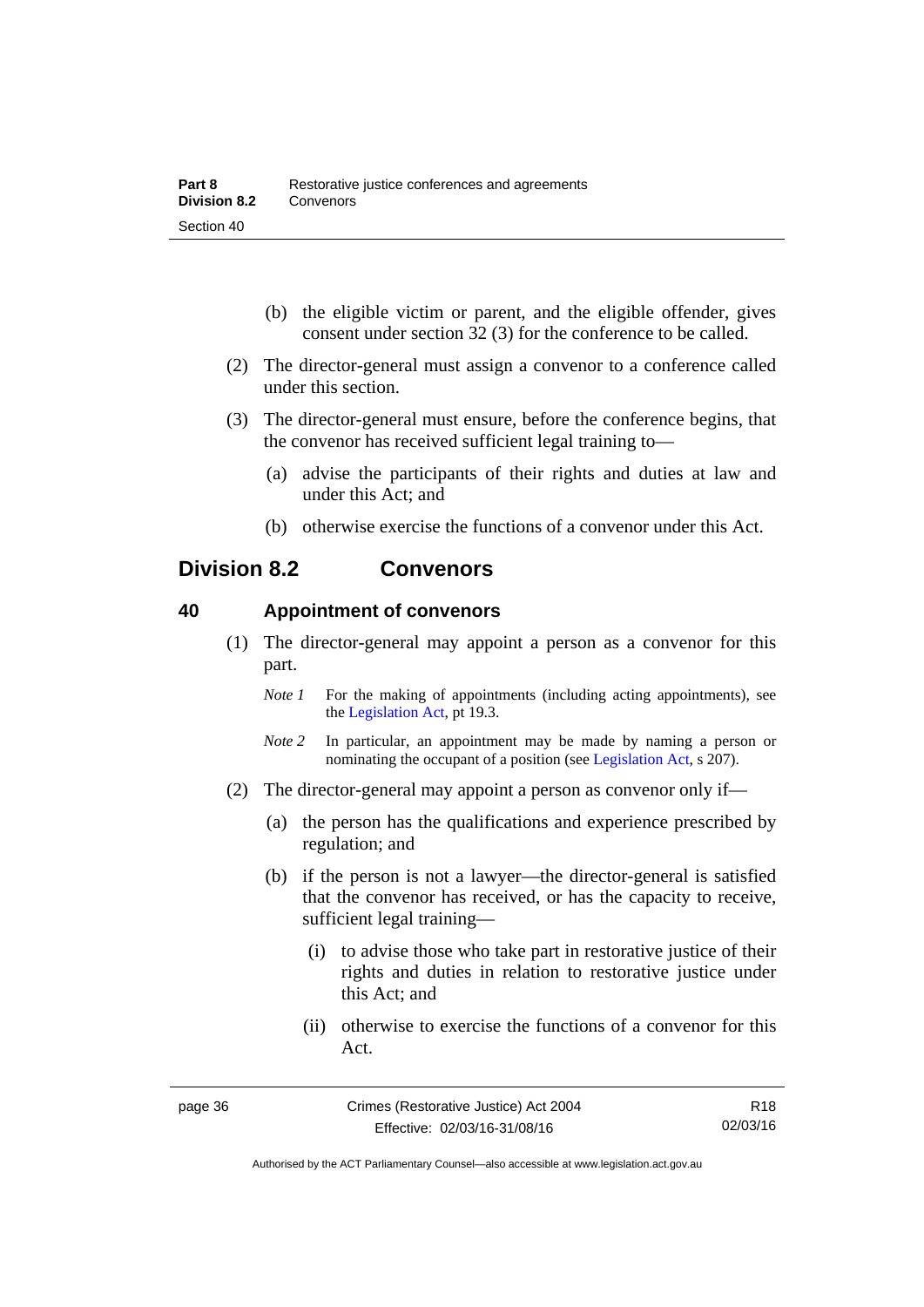(3) Subsection (2) (b) does not prevent a regulation being made requiring a convenor to be a lawyer.

#### **41 What a convenor does**

- (1) The convenor of a restorative justice conference, subject to this part, may do anything necessary or desirable to be done in relation to calling the conference, including the following:
	- (a) consulting a person with knowledge of or experience in a particular culture;
	- (b) inviting a person to take part in the conference;
	- (c) deciding whether the conference should require the participants to meet in person, or to communicate in any other way;
	- (d) fixing a time for the conference, and for any continuation of the conference;
	- (e) fixing a venue for the conference, if the participants are to meet in person;
	- (f) identifying the issues that should be addressed at the conference;
	- (g) facilitating the conference;
	- (h) warning participants about the potentially incriminating nature of any statement to be made, or being made, at the conference;
	- (i) facilitating an agreement between the participants;
	- (j) ensuring that this Act is complied with in relation to the conference and any agreement;
	- (k) any other function required by regulation.
- (2) The convenor must carry out the functions mentioned in subsection (1) in a way that ensures that no-one's safety, rights or dignity is compromised.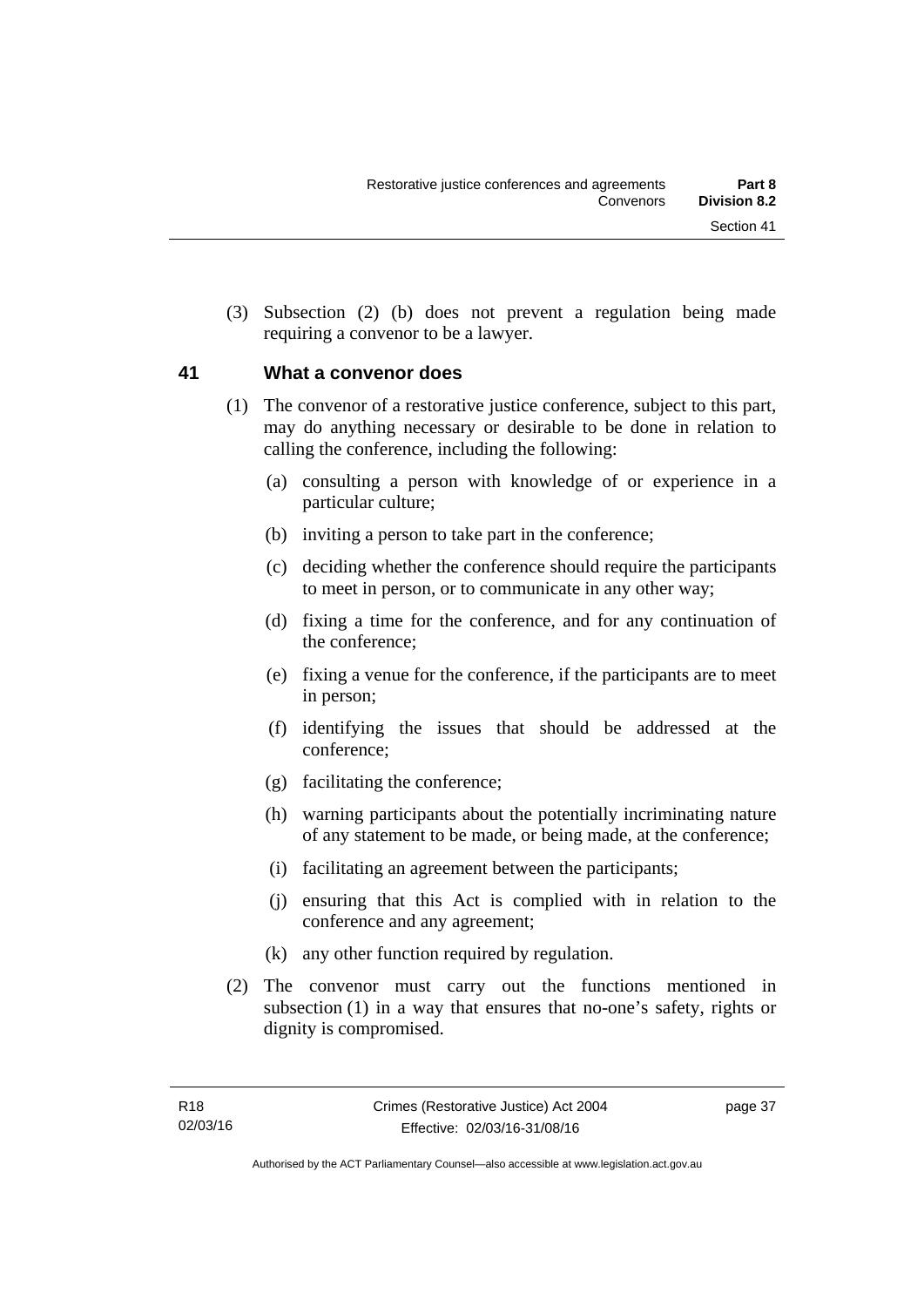## **Division 8.3 Conduct of conference**

#### **42 Required participants**

- (1) A restorative justice conference for an offence must not proceed unless each of the following takes part in the conference:
	- (a) a suitable victim or parent, or a substitute participant for a suitable victim or parent;
	- (b) the offender.
- (2) A person mentioned in subsection (1) who takes part (or who is to take part) in a restorative justice conference for an offence is a *required participant* in the conference for this part.
	- *Note* The convenor may invite supporters of the offender and victim to take part in the conference, and the informant police officer (see s 44).

#### **43 Substitute participants**

A person (a *substitute participant*) acting for a suitable victim or parent may take part in a restorative justice conference instead of the victim or parent if—

- (a) the victim or parent asks for, or agrees to, the substitution; and
- (b) the convenor agrees to the substitution.
- *Note* If the conference results in a restorative justice agreement, the substitute participant for the victim or parent must sign the agreement, and is taken to do so on behalf of the victim or parent (see s 52).

#### **44 Invited participants**

- (1) Any of the following may take part in a restorative justice conference if invited by the convenor:
	- (a) the police officer who is the informant for the offence;
	- (b) a parent of a suitable victim or the offender;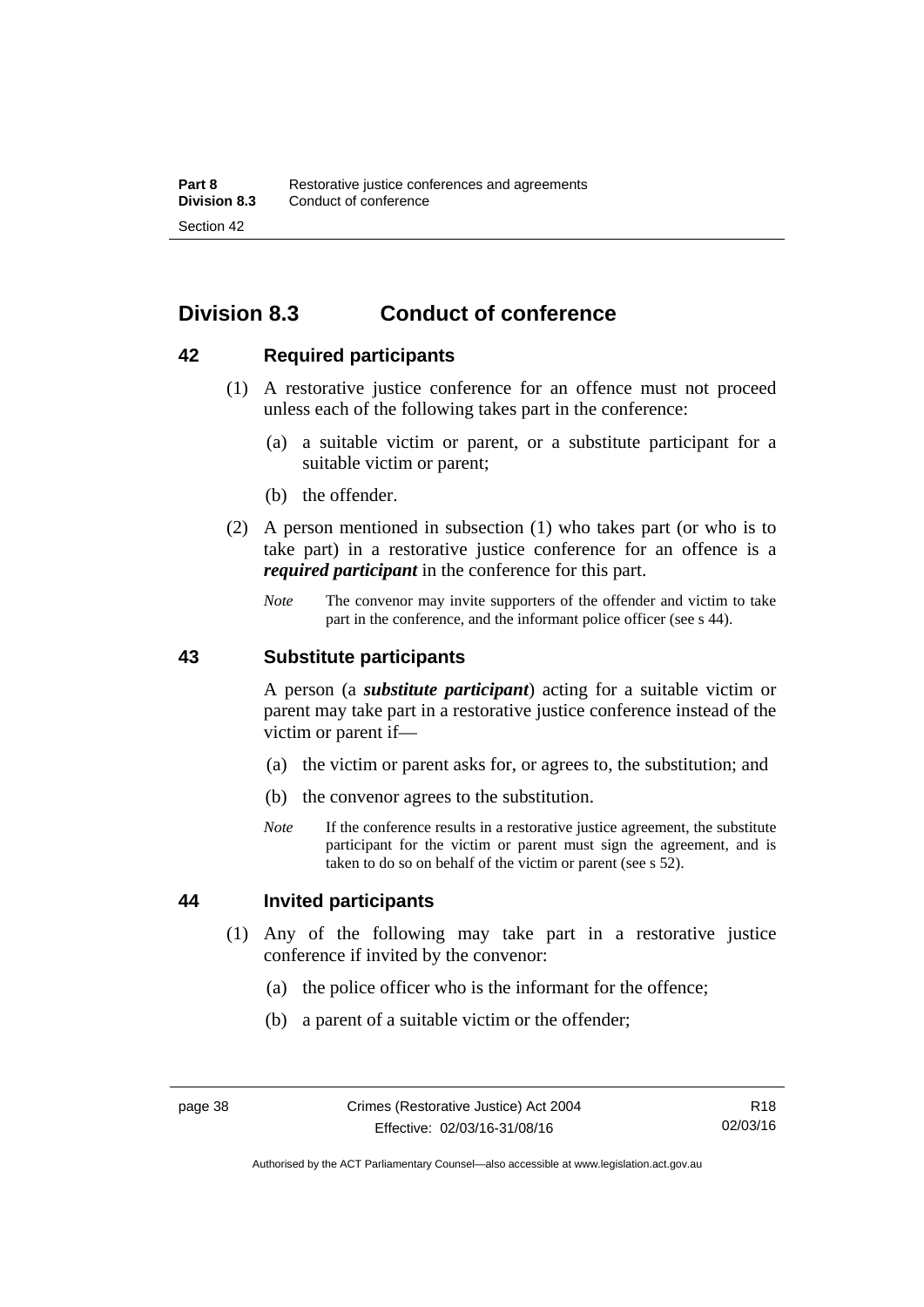- (c) a family member or domestic partner of a suitable victim, a suitable parent or the offender;
- (d) a person in a domestic relationship with a suitable victim, a suitable parent or the offender;
- (e) anyone else, if—
	- (i) a suitable victim or parent, or the offender, considers the person can provide emotional or practical support for the victim, parent or offender; or
	- (ii) the convenor considers that the participation of the person would help to promote the objects of this Act in relation to the conference.
- (2) If a required participant asks the convenor to invite a person mentioned in subsection (1) to take part in the conference, the convenor must not refuse the request unless the convenor considers, on reasonable grounds, that to invite the participant would be significantly detrimental to the objects of this Act in relation to the conference.
- (3) If a participant in a restorative justice conference is represented by someone acting for the participant in a professional capacity, the representative may not take part in the conference in that capacity.

#### **Examples of people acting for participants in a professional capacity**

- 1 lawyers
- 2 victim intercessors
- 3 offender intercessors
- *Note* An example is part of the Act, is not exhaustive and may extend, but does not limit, the meaning of the provision in which it appears (see [Legislation Act,](http://www.legislation.act.gov.au/a/2001-14) s 126 and s 132).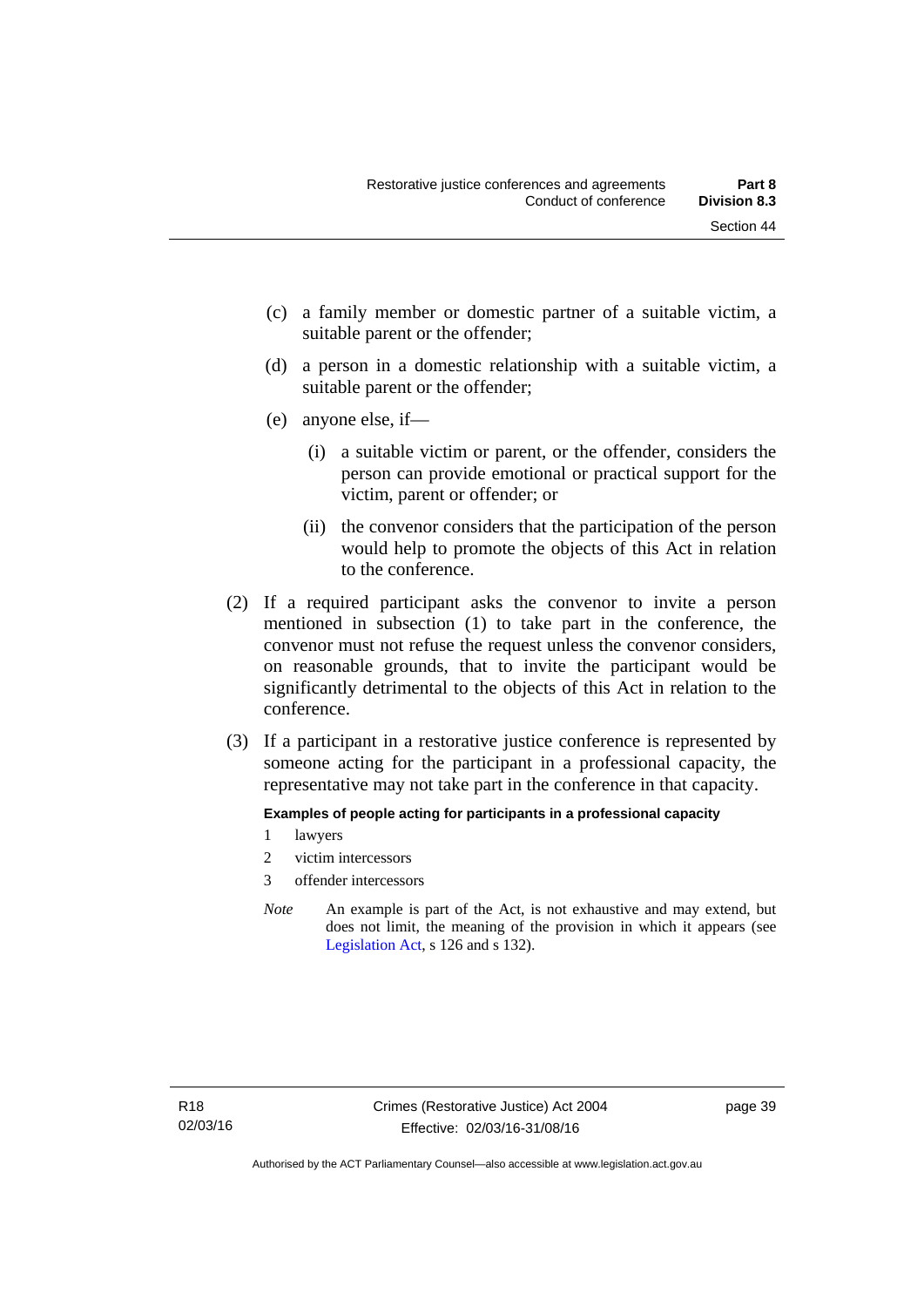(4) In this section:

*domestic relationship*—see the *[Domestic Relationships Act 1994](http://www.legislation.act.gov.au/a/1994-28)*, section 3.

*Note* For the meaning of *domestic partner*, see [Legislation Act](http://www.legislation.act.gov.au/a/2001-14), s 169.

#### **45 Explanation for participants**

Before a restorative justice conference begins, the convenor must ensure that reasonable steps are taken to explain to each person who is to take part in the conference (in language that each can readily understand)—

- (a) the objects of this Act in relation to the conference, including the purpose of restorative justice generally and for the particular offence; and
- (b) the nature of restorative justice, including the following:
	- (i) the nature of a restorative justice conference;
	- (ii) who may take part in a restorative justice conference;
	- (iii) the nature of a restorative justice agreement; and
- (c) that the person may, before and after the conference is called, seek independent legal advice about taking part in a restorative justice conference and about the effect of any restorative justice agreement reached at a conference; and
- (d) that no-one is under an obligation to take part in the conference, or to continue to take part in conference after it has started; and
- (e) if the offender has not entered a plea for the offence—that the acceptance of responsibility for the commission of the offence by the offender for the purpose of restorative justice does not prevent the offender from pleading not guilty to the offence; and

Authorised by the ACT Parliamentary Counsel—also accessible at www.legislation.act.gov.au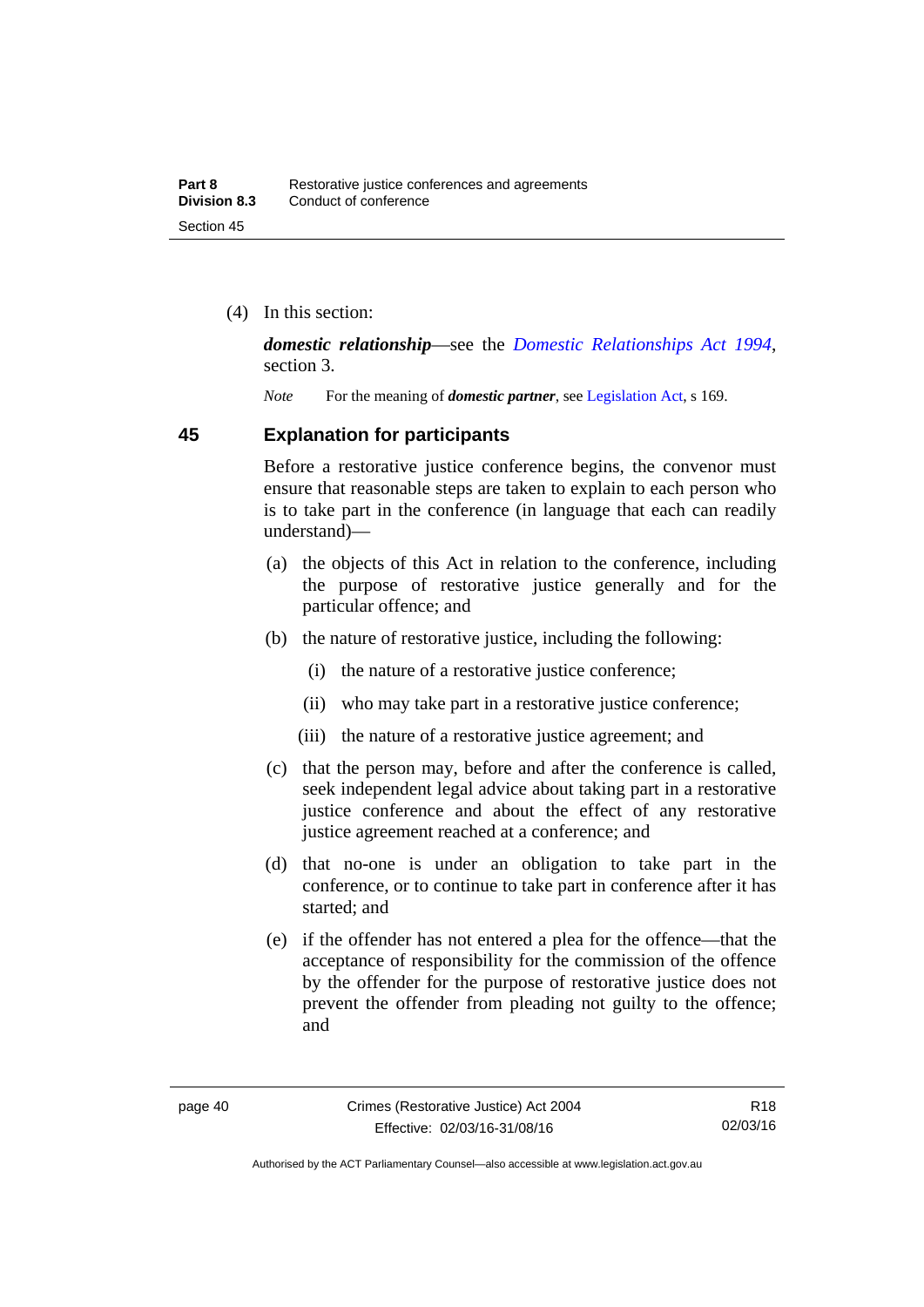- (f) if a sentence-related order has not been made for the offender—that, if the offender is found guilty of the offence, a court, in sentencing the offender—
	- (i) may consider whether the offender accepts responsibility for the offence to take part in restorative justice, but is not required to reduce the severity of any sentence as a result; and
	- (ii) must not consider whether the offender has chosen not to take part, or not to continue to take part, in restorative justice.

### **46 Form of conference**

The convenor of a restorative justice conference may conduct the conference in any form (or combination of forms) consistent with the restorative justice guidelines that would, in the convenor's opinion, best facilitate—

- (a) interaction between the participants; and
- (b) the promotion of the objects of this Act in relation to the conference.

#### **Examples of conference forms**

- 1 face-to-face meeting
- 2 exchange of written or emailed statements between participants
- 3 exchange of prerecorded videos between participants
- 4 teleconferencing
- 5 videoconferencing
- *Note* An example is part of the Act, is not exhaustive and may extend, but does not limit, the meaning of the provision in which it appears (see [Legislation Act,](http://www.legislation.act.gov.au/a/2001-14) s 126 and s 132).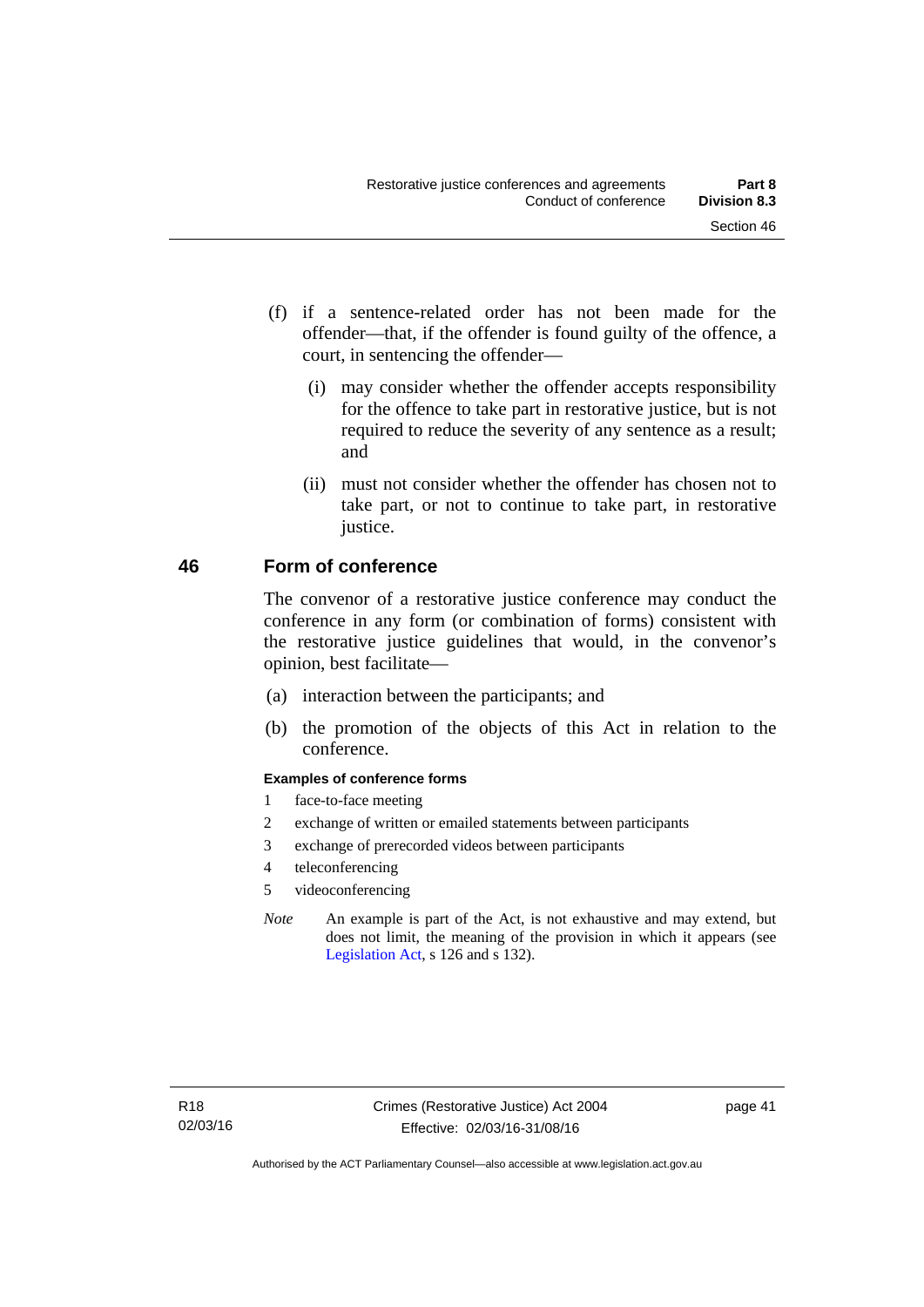### **47 Discontinuance of restorative justice**

- (1) The convenor of a restorative justice conference may decide to—
	- (a) cancel the conference before it is conducted; or
	- (b) discontinue the conference at any time after it has started.
- (2) The convenor may cancel or discontinue the conference only if, in the convenor's opinion based on reasonable grounds, there is no significant prospect of promoting the objects of this Act by conducting, or continuing to conduct, the conference.
- (3) Without limiting subsection (2), the convenor must cancel or discontinue the conference if, in the convenor's opinion based on reasonable grounds, before or during the conference—
	- (a) a suitable victim or parent has withdrawn his or her agreement to take part in the conference, and there is no other suitable victim or parent (or substitute participant for a suitable victim or parent) who agrees to take part in the conference; or
	- (b) the offender has withdrawn his or her agreement to take part in the conference.
- (4) If the convenor decides to cancel or discontinue the conference, the convenor must give notice of the decision to—
	- (a) each required participant in the conference; and
	- (b) the referring entity for the offence.

#### **48 Report to referring entity about outcome**

- (1) After the end of a restorative justice conference, the convenor must give a report about the outcome of the conference to the referring entity for the offence.
- (2) The report about the outcome of the conference must include the following information:
	- (a) details of the conference and when it ended; and

Authorised by the ACT Parliamentary Counsel—also accessible at www.legislation.act.gov.au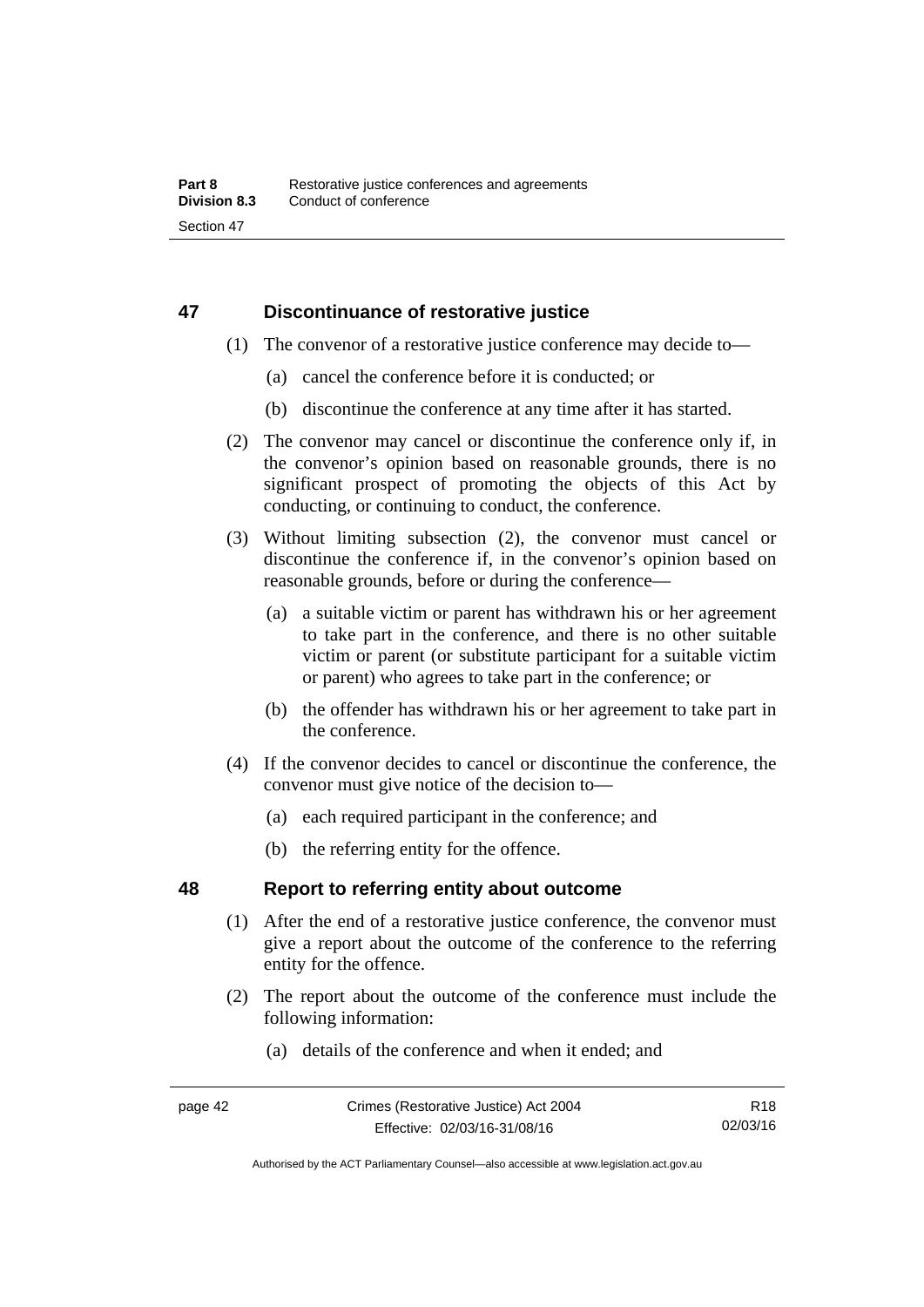- (b) whether the conference resulted in a restorative justice agreement.
- *Note* If the conference resulted in an agreement, the convenor must give a copy of the agreement to the referring entity as well (see s 54).

## **Division 8.4 Restorative justice agreements**

#### **49 Application—div 8.4**

This division applies in relation to a restorative justice agreement that results from (or that may result from) a restorative justice conference.

### **50 Agreement as object of conference**

A restorative justice conference has as a primary object the formation of an agreement under this division (a *restorative justice agreement*) between each required participant in the conference.

### **51 Nature of agreement**

- (1) A restorative justice agreement in relation to an offence must include measures intended to repair the harm caused by the offence.
- (2) The agreement may include 1 or more of the following:
	- (a) an apology by the offender to any victim or parent of a victim;
	- (b) a plan to address the offending behaviour of the offender;
	- (c) a work plan to be carried out by the offender for the benefit of any victim or parent of a victim;
	- (d) a work plan to be carried out by the offender for the benefit of the community or a part of the community;
	- (e) financial reparation to be paid by the offender to any victim or parent of a victim;

page 43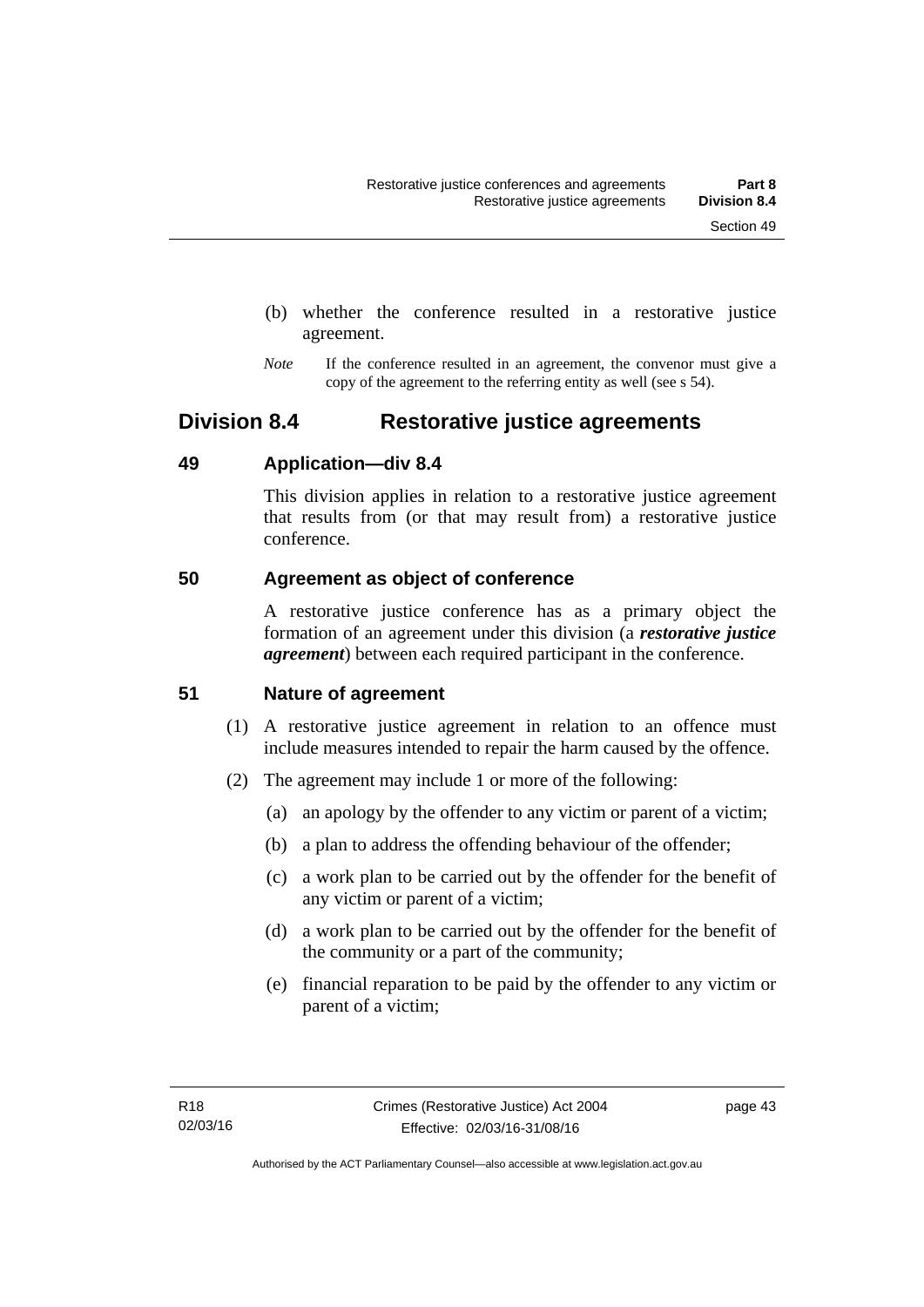- (f) anything else that each required participant and substitute participant in the conference agree would help repair the harm caused by the offence.
- (3) The agreement must be fair and, in the opinion of each required participant and substitute participant in the conference and the convenor, reasonably able to be carried out by the offender.
- (4) The agreement must not require the offender or anyone else to do anything that would—
	- (a) be unlawful; or
	- (b) require the detention of the offender (whether full-time or for any period); or
	- (c) be degrading or humiliating to the offender or anyone else; or
	- (d) cause distress to the offender or anyone else.
- (5) The agreement must be for a term of no longer than 6 months, starting on—
	- (a) the date the agreement is made; or
	- (b) if a later starting date is stated in the agreement—the later date.
	- *Note* The term of the agreement may be extended beyond this period, or reduced, by an amendment under s 55.

#### **52 Form of agreement**

- (1) A restorative justice agreement must be—
	- (a) in writing; and
	- (b) signed by each required participant in the conference.
- (2) If a substitute participant for a suitable victim or parent signs a restorative justice agreement—
	- (a) the substitute participant is taken to sign the agreement on behalf of the victim or parent; and

Authorised by the ACT Parliamentary Counsel—also accessible at www.legislation.act.gov.au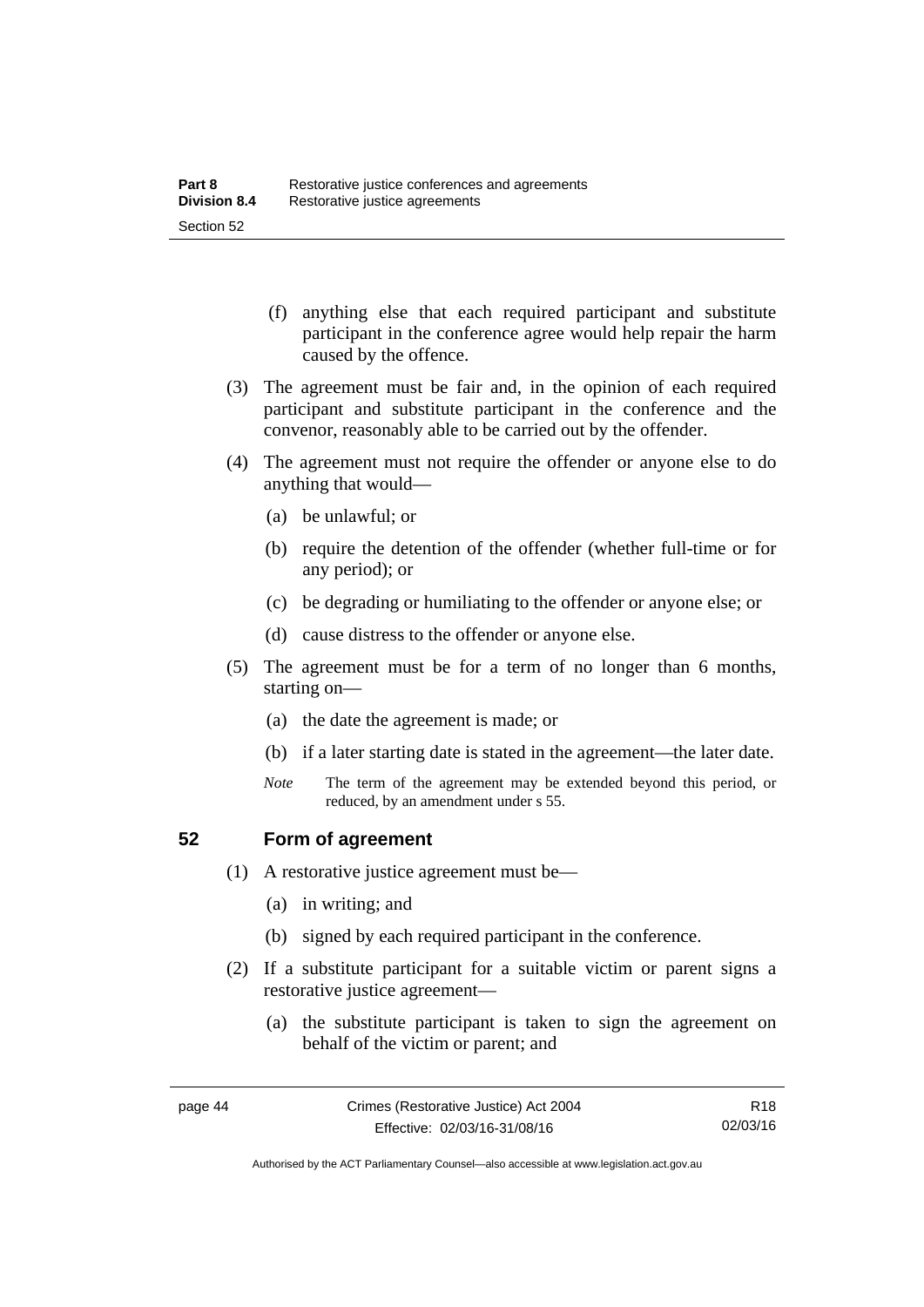- (b) the victim or parent is taken to have consented to the agreement.
- *Note* If there is a substitute victim or parent for a restorative justice conference under s 43, the substitute is a *required participant* in the conference (see s 42), and so may sign a restorative justice agreement under  $s(1)(b)$ .

#### **53 Explanation of effect of agreement**

Before a restorative justice agreement is signed, the convenor must ensure that reasonable steps are taken to explain to each required participant in the conference (in language that each can readily understand)—

- (a) the nature, purpose and effect of the agreement; and
- (b) that no-one is under an obligation to sign the agreement; and
- (c) that the participant may, before signing the agreement, seek independent legal advice about the effect of the proposed agreement; and
- (d) if the offender has not entered a plea for the offence—that any statement in the agreement that the offender accepts responsibility for the commission of the offence does not prevent the offender from pleading not guilty to the offence; and
- (e) if a sentence-related order has not been made for the offender—that, if the offender is found guilty of the offence, a court, in sentencing the offender—
	- (i) may consider whether the offender accepts responsibility for the offence to take part in restorative justice, but is not required to reduce the severity of any sentence as a result: and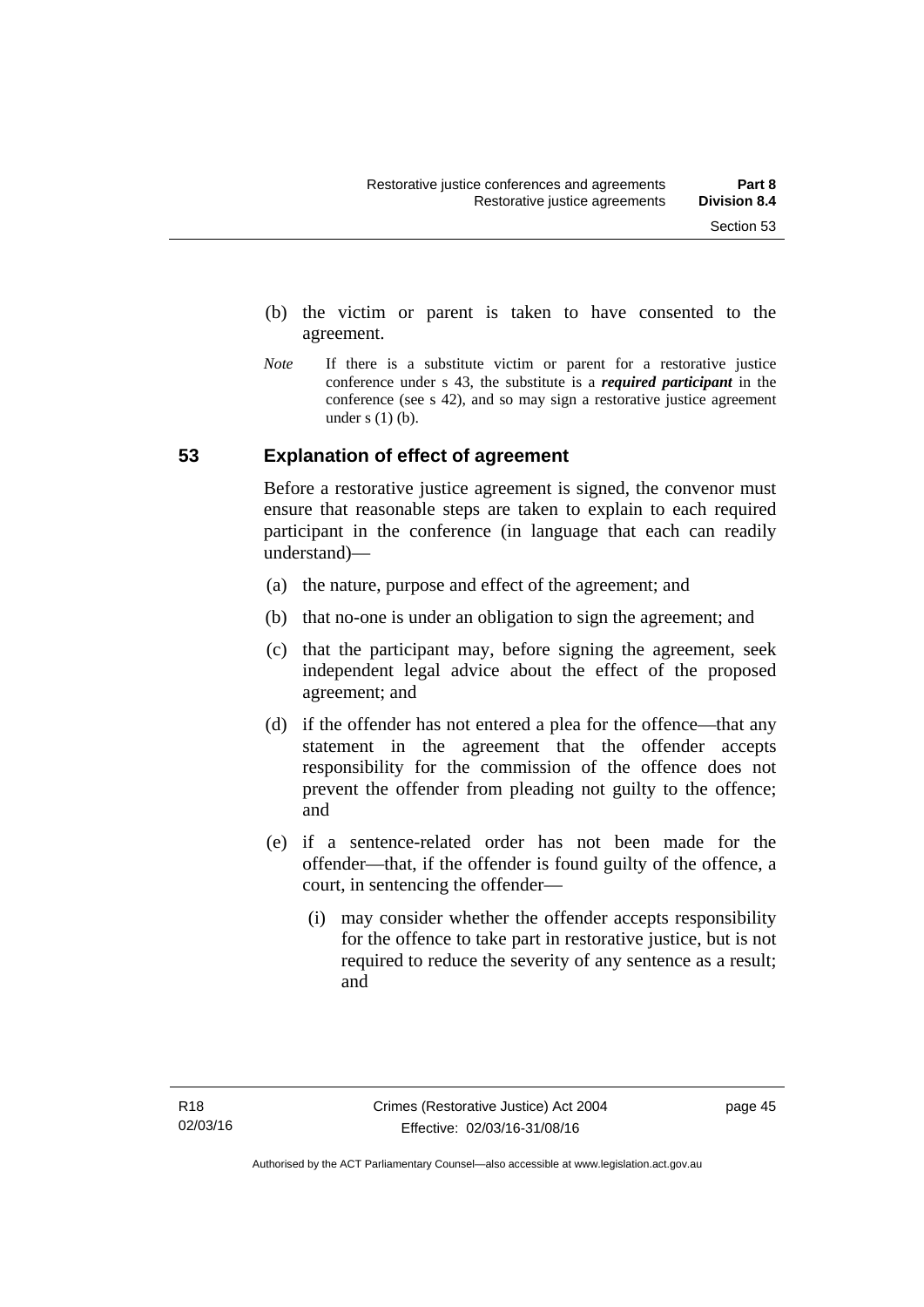(ii) must not consider whether the offender has chosen not to take part, or not to continue to take part, in restorative justice.

#### **54 Notice of agreement**

The convenor must give a copy of a restorative justice agreement to—

- (a) each required participant in the conference; and
- (b) the referring entity for the offence.

#### **55 Amendment of agreement**

- (1) The convenor may amend a restorative justice agreement on the application of a required participant in the conference, or the convenor's initiative, if the convenor considers that the amendment is necessary or desirable—
	- (a) to respond to a change in the situation of any suitable victim or parent, or the offender; or
	- (b) to correct an error.
- (2) Without limiting subsection (1), the convenor may amend a restorative justice agreement under the subsection in response to a change in the situation of any suitable victim or parent, or the offender—
	- (a) to increase the term of the agreement, including an increase that would provide for the agreement to end more than 6 months after the day it started under section 51 (5); or
	- (b) to reduce the term of the agreement.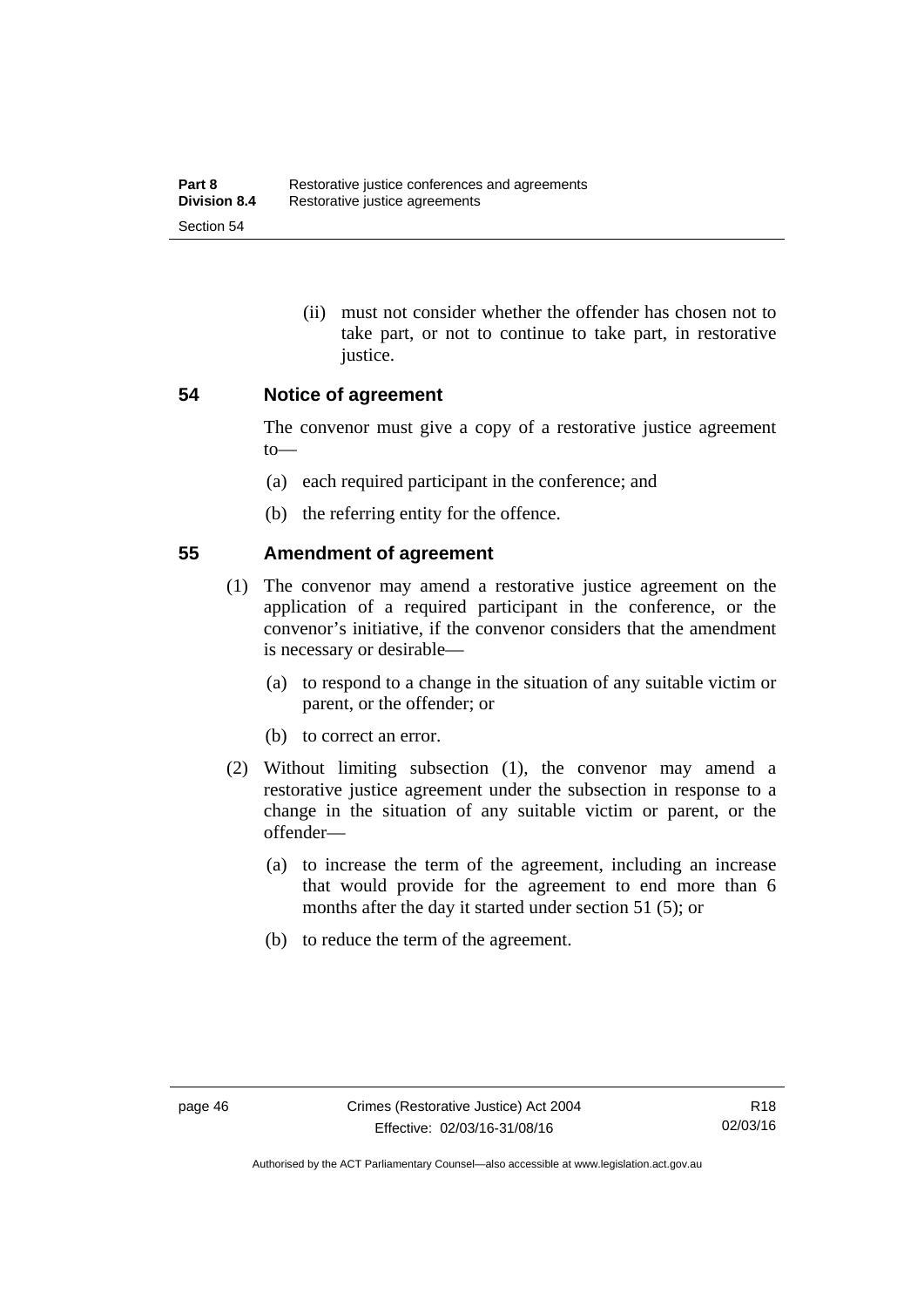#### **Example**

Sam is an offender, and Bella is a victim of Sam's offence. Sam is found guilty of the offence but, under the *[Crimes \(Sentencing\) Act 2005](http://www.legislation.act.gov.au/a/2005-58)*, section 17 (Non-conviction orders—general), the charge is dismissed and no conviction is recorded. After taking part in a restorative justice conference, Sam and Bella sign a restorative justice agreement under which Sam agrees to work in Bella's garden every Saturday for 6 months.

However, 4 months after the start of the agreement, the company Sam works for moves its head office from Canberra to Brisbane, and Sam is required to move there before the 6 months is over to keep his job. Sam has until then complied fully with the agreement.

The convenor may consider, because of Sam's history of compliance with the agreement, and the change in Sam's situation, there is a change in Sam's situation that would justify an amendment to the agreement to reduce its term so that it will end when Sam has to move to Brisbane.

- *Note 1* See s (5), def *change in the situation*. The definition excludes a change in the offender's, victim's or parent's attitude to compliance with the restorative justice agreement.
- *Note 2* An example is part of the Act, is not exhaustive and may extend, but does not limit, the meaning of the provision in which it appears (see [Legislation Act,](http://www.legislation.act.gov.au/a/2001-14) s 126 and s 132).
- (3) However, any amendment of a restorative justice agreement to respond to a change in the situation of any suitable victim or parent, or the offender, may only be made after the convenor has consulted each required participant in the conference who is a suitable victim or parent, or a substitute participant for a suitable victim or parent.
- (4) If the convenor amends a restorative justice agreement under this section, the convenor must give notice of the amendment and a copy of the agreement, as amended, to—
	- (a) each required participant in the conference; and
	- (b) the referring entity for the offence.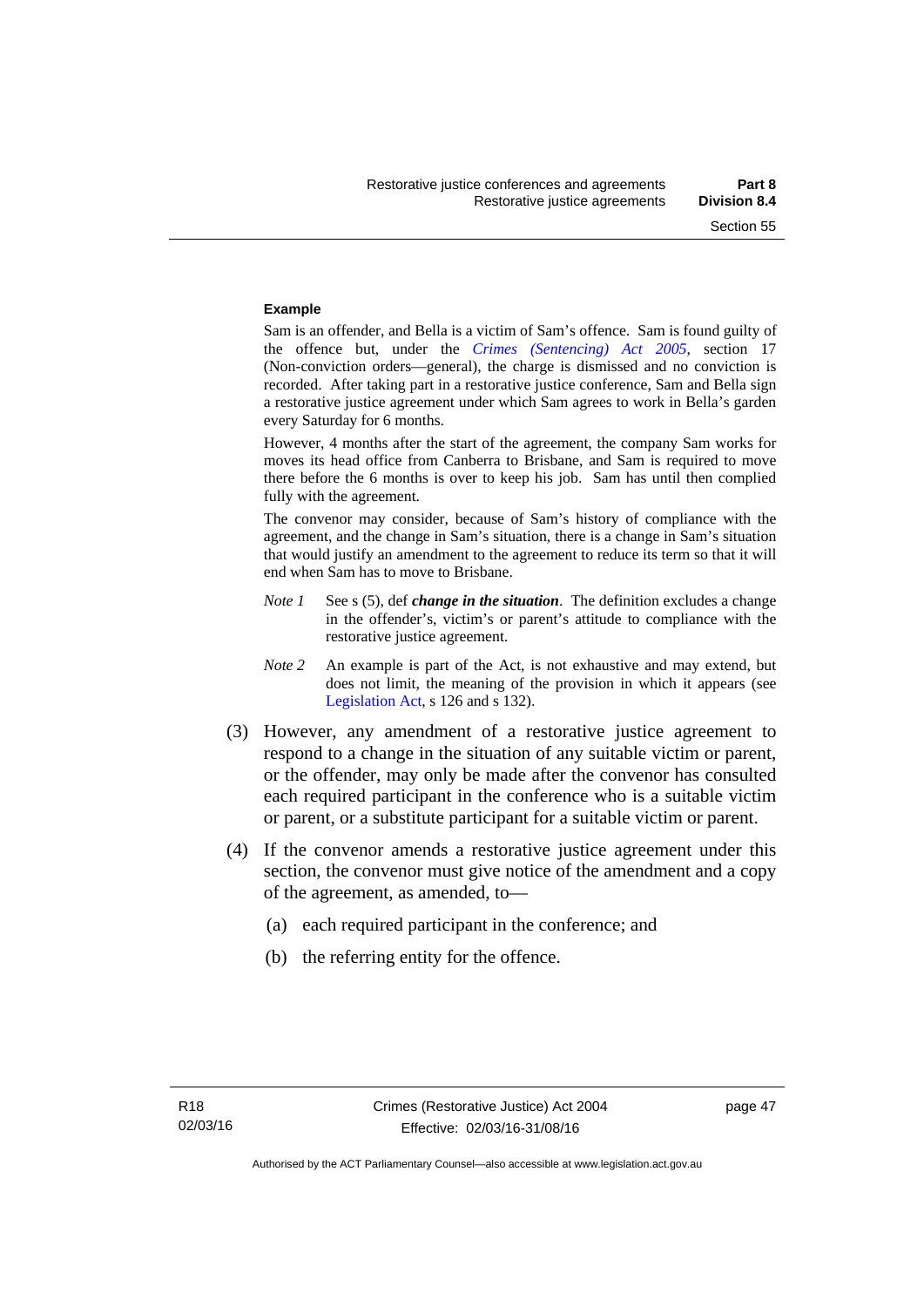(5) In this section:

*change in the situation*, of a victim, parent or offender in relation to a restorative justice agreement, does not include a change in the victim's, parent's or offender's attitude to complying with the agreement.

## **Division 8.5 Monitoring compliance with restorative justice agreements**

#### **56 Application—div 8.5**

This division applies to a restorative justice agreement for an offence that is referred for restorative justice by a referring entity.

### **57 Monitoring compliance—director-general (restorative justice)**

 (1) The director-general (restorative justice) may do anything reasonable to check whether the restorative justice agreement is being complied with.

#### **Example**

Alex has been convicted and sentenced for an offence. As a condition of the sentence, Alex has taken part in restorative justice. After a restorative justice conference, Alex signed a restorative justice agreement with the victim agreeing to perform 50 hours unpaid work for a charity service organisation. The director-general (restorative justice) may, under this subsection, contact the organisation at reasonable intervals to make sure that Alex performs the work satisfactorily.

- *Note* An example is part of the Act, is not exhaustive and may extend, but does not limit, the meaning of the provision in which it appears (see [Legislation Act,](http://www.legislation.act.gov.au/a/2001-14) s 126 and s 132).
- (2) If the director-general (restorative justice) is satisfied on reasonable grounds that there has been a significant failure to comply with the restorative justice agreement, the director-general must report the noncompliance to the referring entity.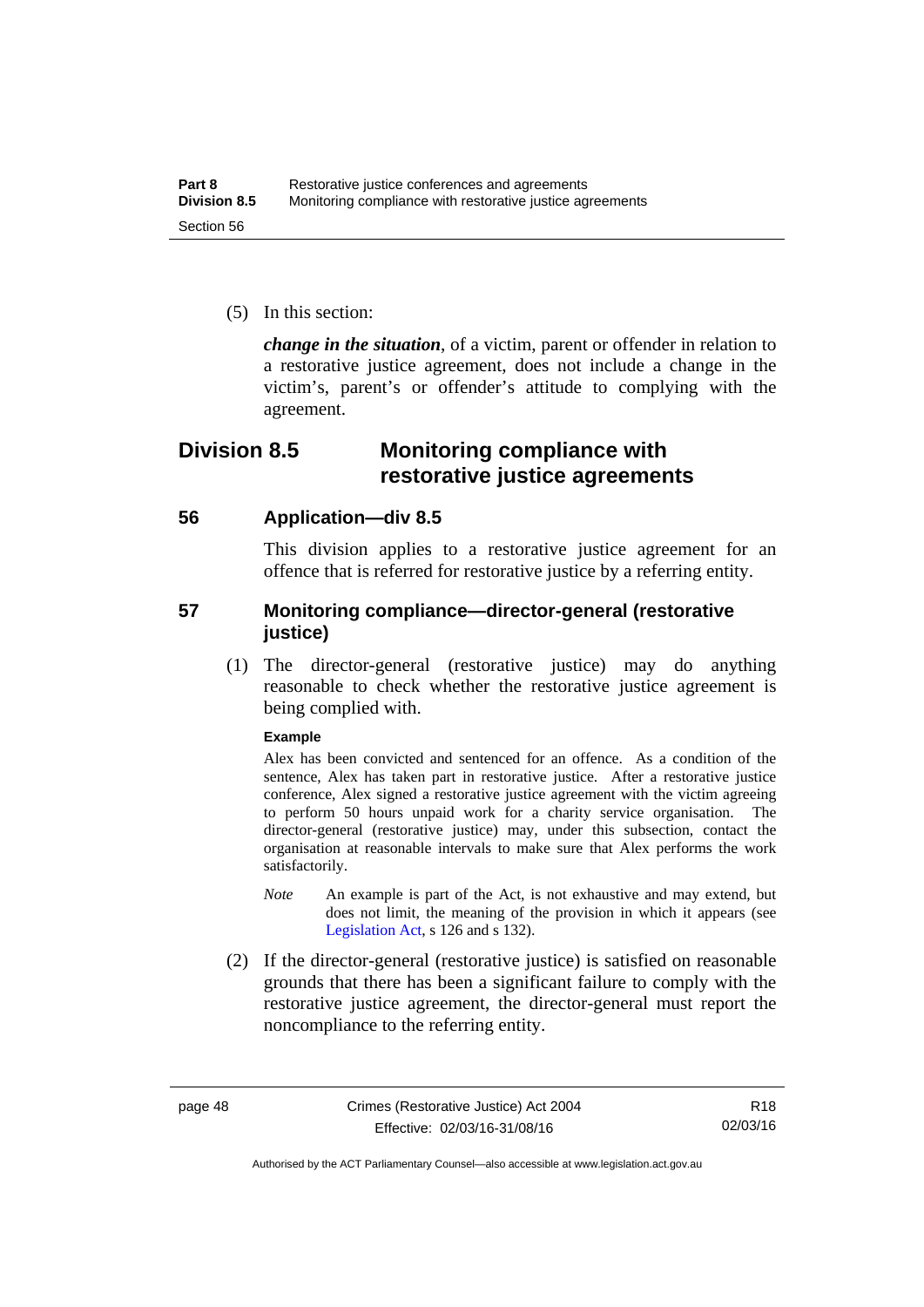- (3) If the director-general (restorative justice) is satisfied on reasonable grounds that the restorative justice agreement has been substantially or fully complied with, the director-general must report the compliance to the referring entity.
- (4) Subsections (2) and (3) do not apply if the referring entity is the director-general (restorative justice).
	- *Note 1* The referring entity may be the director-general (restorative justice) under table 22, item 1 or 5.
	- *Note 2* Section 72 deals with what happens if the referring entity is the same director-general as the director-general (restorative justice), but the referring entity is the director-general in his or her capacity as director-general (corrections) or director-general (children and young people).

 That section provides that the director-general must ensure that appropriate administrative arrangements are made for the report to be given by a delegate of the director-general as director-general (restorative justice) to a delegate of the director-general as director-general (corrections) or director-general (children and young people).

#### **58 Monitoring compliance—referring entities**

 (1) The referring entity may do anything reasonable to check whether the agreement is being complied with.

#### **Example**

The example for section 57 (1) applies in relation to the checking of compliance by the referring entity.

- *Note* An example is part of the Act, is not exhaustive and may extend, but does not limit, the meaning of the provision in which it appears (see [Legislation Act,](http://www.legislation.act.gov.au/a/2001-14) s 126 and s 132).
- (2) If the referring entity is satisfied on reasonable grounds that there has been a significant failure to comply with the restorative justice agreement, the referring entity must report the noncompliance to the director-general (restorative justice).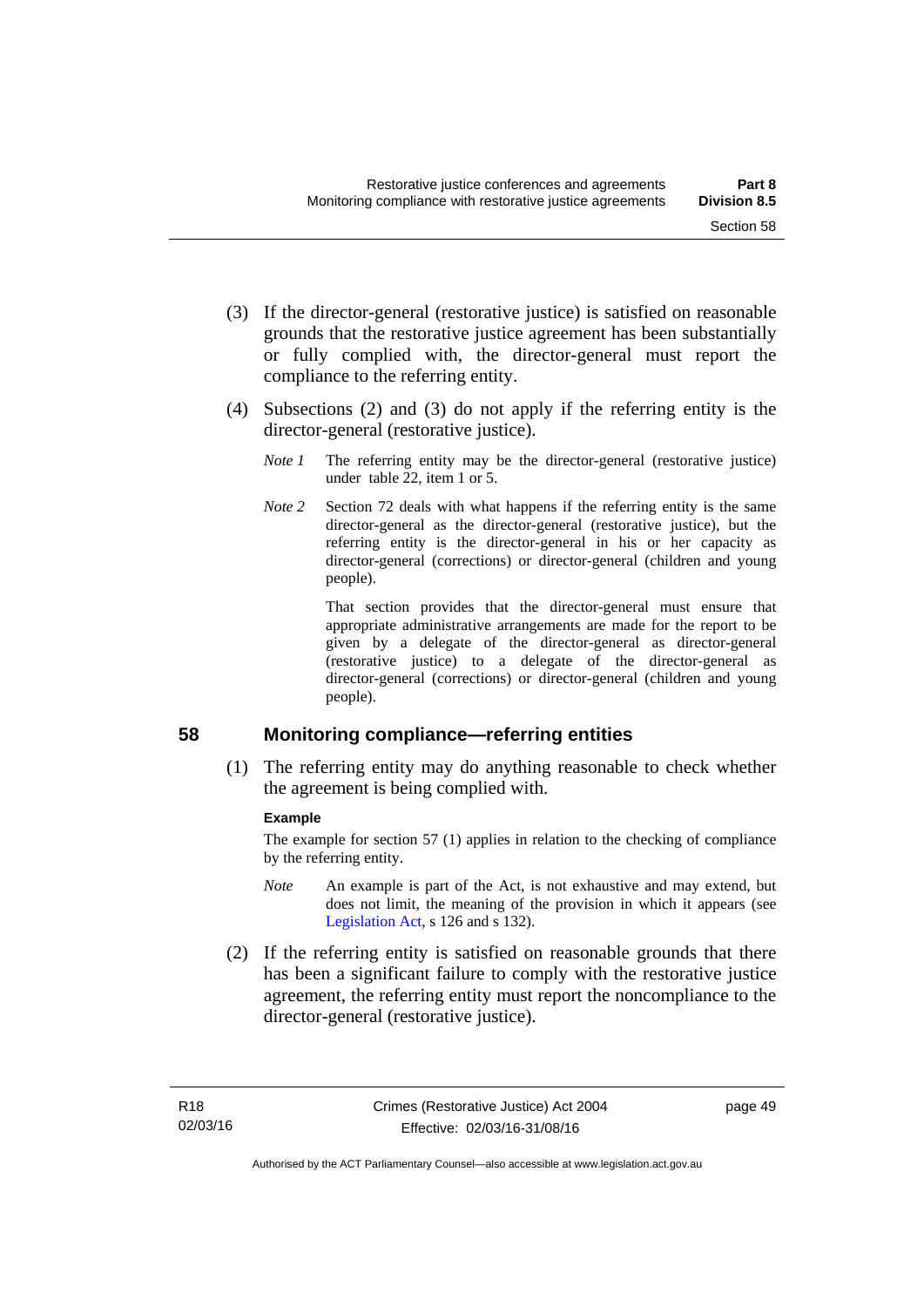- (3) If the referring entity is satisfied on reasonable grounds that the restorative justice agreement has been substantially or fully complied with, the referring entity must report the compliance to the director-general (restorative justice).
- (4) Subsections (2) and (3) do not apply if the referring entity is the director-general (restorative justice).
	- *Note 1* The referring entity may be the director-general (restorative justice) under s 22, table 22, item 1 or 5.
	- *Note 2* Section 72 deals with what happens if the referring entity is the same director-general as the director-general (restorative justice), but the referring entity is the director-general in his or her capacity as director-general (corrections) or director-general (children and young people).

 That section provides that the director-general must ensure that appropriate administrative arrangements are made for the report to be given by a delegate of the director-general as director-general (corrections) or director-general (children and young people) to a delegate of the director-general as director-general (restorative justice).

## **Division 8.6 Evidence of statements made at conferences**

#### **59 Evidence of offences**

- (1) This section applies if a statement is made by an offender (the *conference offender*) during a restorative justice conference, or in a restorative justice agreement, in relation to an offence (the *conference offence*) that has been committed by anyone (including the conference offender).
- (2) Evidence of the statement may not be admitted in court in a proceeding in relation to a less serious offence (including the conference offence, if that is a less serious offence), whether or not the conference offender is accused of the offence.

Authorised by the ACT Parliamentary Counsel—also accessible at www.legislation.act.gov.au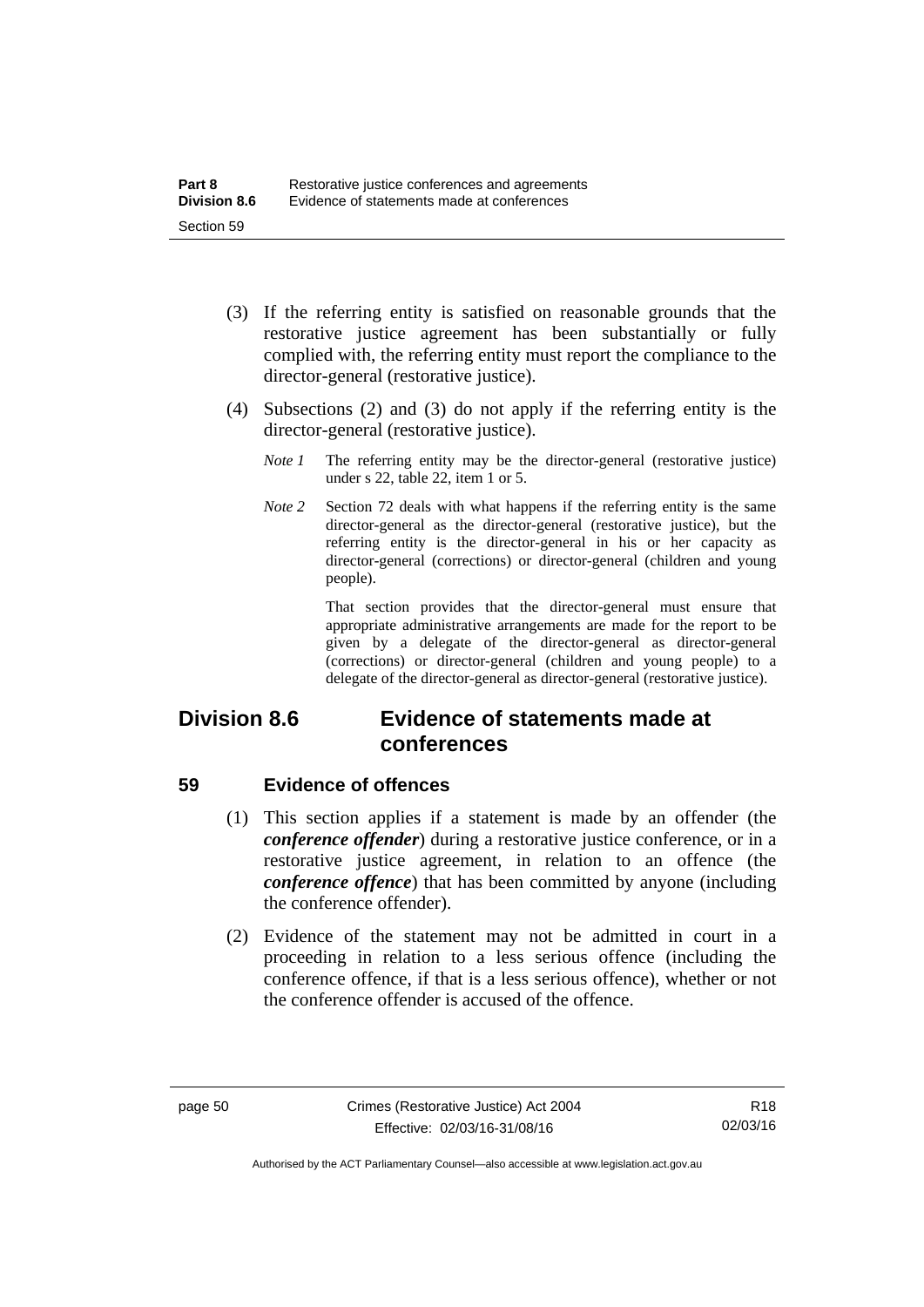- (3) However, subsection (2) does not prevent a court, in sentencing an offender for an offence (whether the offence is a less serious offence or a serious offence), from considering a statement made by the offender during a restorative justice conference, or in a restorative justice agreement, in relation to the offence or any other offence.
	- *Note* There may be circumstances in which evidence of the statement is admissible in court in a proceeding in relation to a serious offence, whether or not the conference offence is a serious offence, or the conference offender is accused of the offence. Territory law that deals generally with the admission of evidence in criminal proceedings would apply.

### **60 Evidence of future offences**

- (1) This section applies if a statement is made by an offender (the *conference offender*) during a restorative justice conference, or in a restorative justice agreement, in relation to an offence (the *conference future offence*) proposed to be committed after the time of the conference or agreement by anyone (including the conference offender).
- (2) This Act does not prevent evidence of the statement being admitted in court in a proceeding in relation to the conference future offence—
	- (a) whether or not the offence is a serious offence; and
	- (b) whether or not the conference offender intends to commit, or is alleged to have committed, the offence.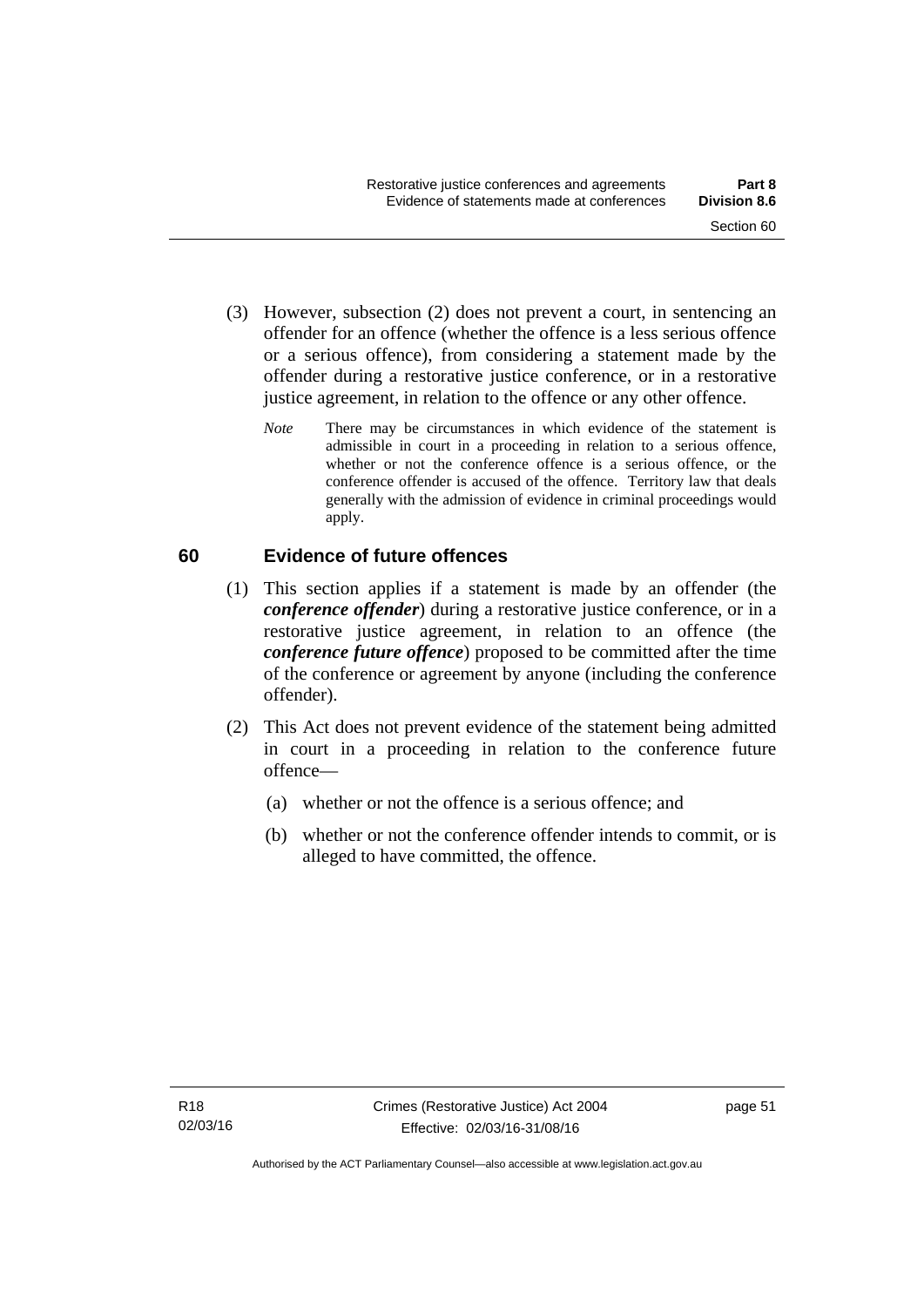**Part 9 Administration**<br>**Division 9.1 General adminity General administration** Section 61

# **Part 9 Administration**

## **Division 9.1 General administration**

#### **61 Restorative justice guidelines**

- (1) The director-general may issue guidelines (*restorative justice guidelines*) outlining procedures for the following:
	- (a) the referral of offences for restorative justice, including procedures for making decisions about referrals;
	- (b) the management of restorative justice;
	- (c) the conduct of restorative justice conferences;
	- (d) monitoring the progress of restorative justice;
	- (e) monitoring compliance with restorative justice agreements;
	- (f) any other aspect of the administration of this Act.
- (2) Restorative justice guidelines—
	- (a) may deal with matters also dealt with elsewhere under this Act; but
	- (b) must not be inconsistent with this Act.
- (3) Restorative justice guidelines are disallowable instruments.

*Note* A disallowable instrument must be notified, and presented to the Legislative Assembly, under the [Legislation Act.](http://www.legislation.act.gov.au/a/2001-14)

(4) A referring entity for an offence must comply with the guidelines.

#### **62 Police participation in restorative justice**

The director-general may make arrangements with the chief police officer—

 (a) for the participation of police officers in the administration of this Act; and

Authorised by the ACT Parliamentary Counsel—also accessible at www.legislation.act.gov.au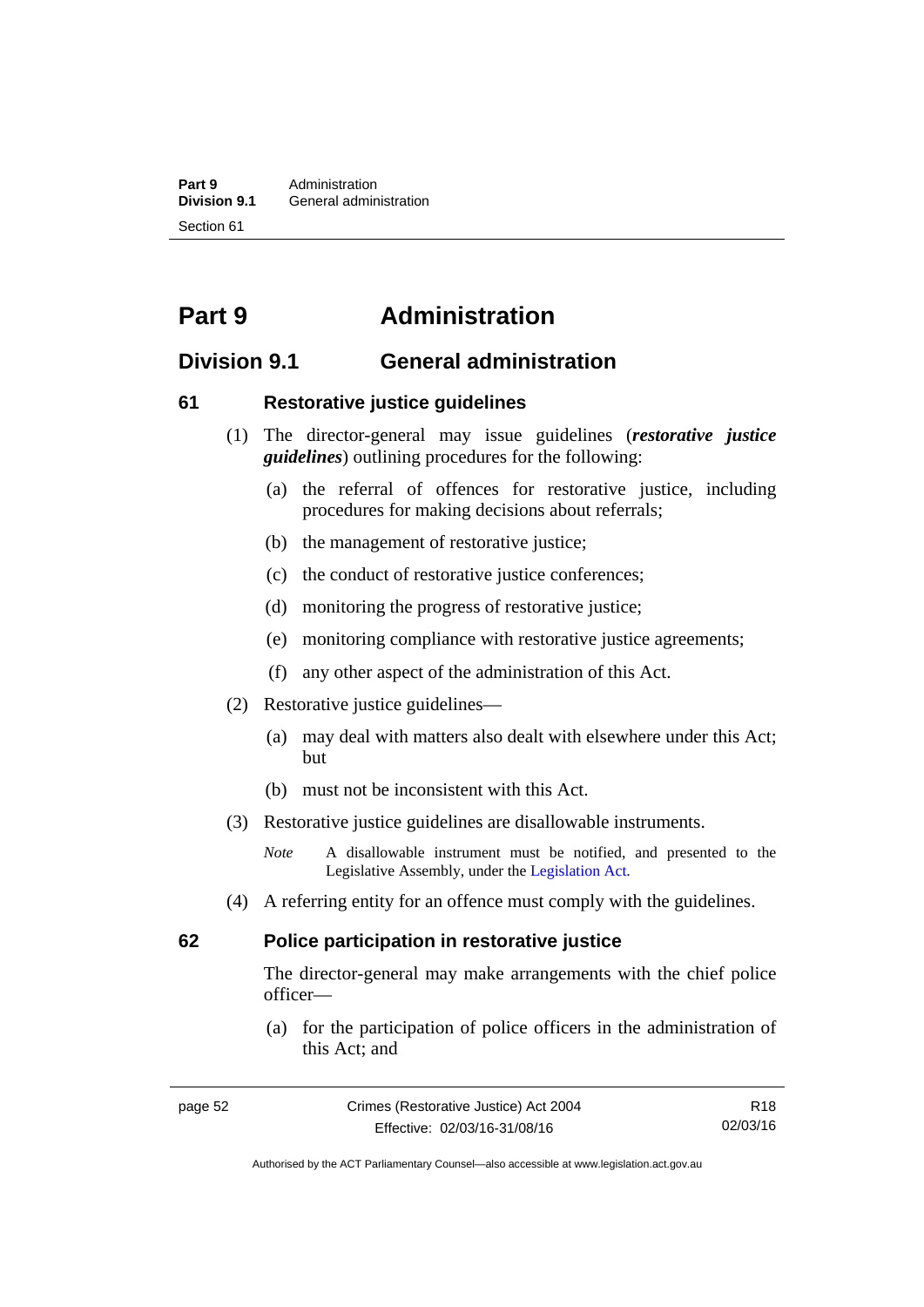(b) for the appointment of police officers to call restorative justice conferences, subject to this Act.

#### **63 Information sharing**

- (1) The director-general may ask a referring entity to give the director-general information about a victim, the parent of a victim, an offender or anyone else if the information is necessary for the administration of this Act.
- (2) A referring entity must do everything reasonable to comply with a request under subsection (1).

#### **64 Secrecy**

(1) In this section:

*secret-keeper* means a person who is exercising, or has exercised, a function under this Act.

#### **Examples**

- 1 a referring entity, or the delegate of a referring entity, if the referring entity or delegate is considering whether to refer an offence for restorative justice
- 2 the director-general, or a delegate of the director-general, if the director-general or delegate is considering whether an offence is suitable for restorative justice, or whether a restorative justice conference for an offence should be called
- 3 the convenor of a restorative justice conference, if the convenor is making preparations for a restorative justice conference
- 4 a staff member of an administrative unit, if the staff member is assisting a secret-keeper mentioned in examples 1, 2 or 3 in carrying out the functions mentioned in those examples
- *Note* An example is part of the Act, is not exhaustive and may extend, but does not limit, the meaning of the provision in which it appears (see [Legislation Act,](http://www.legislation.act.gov.au/a/2001-14) s 126 and s 132).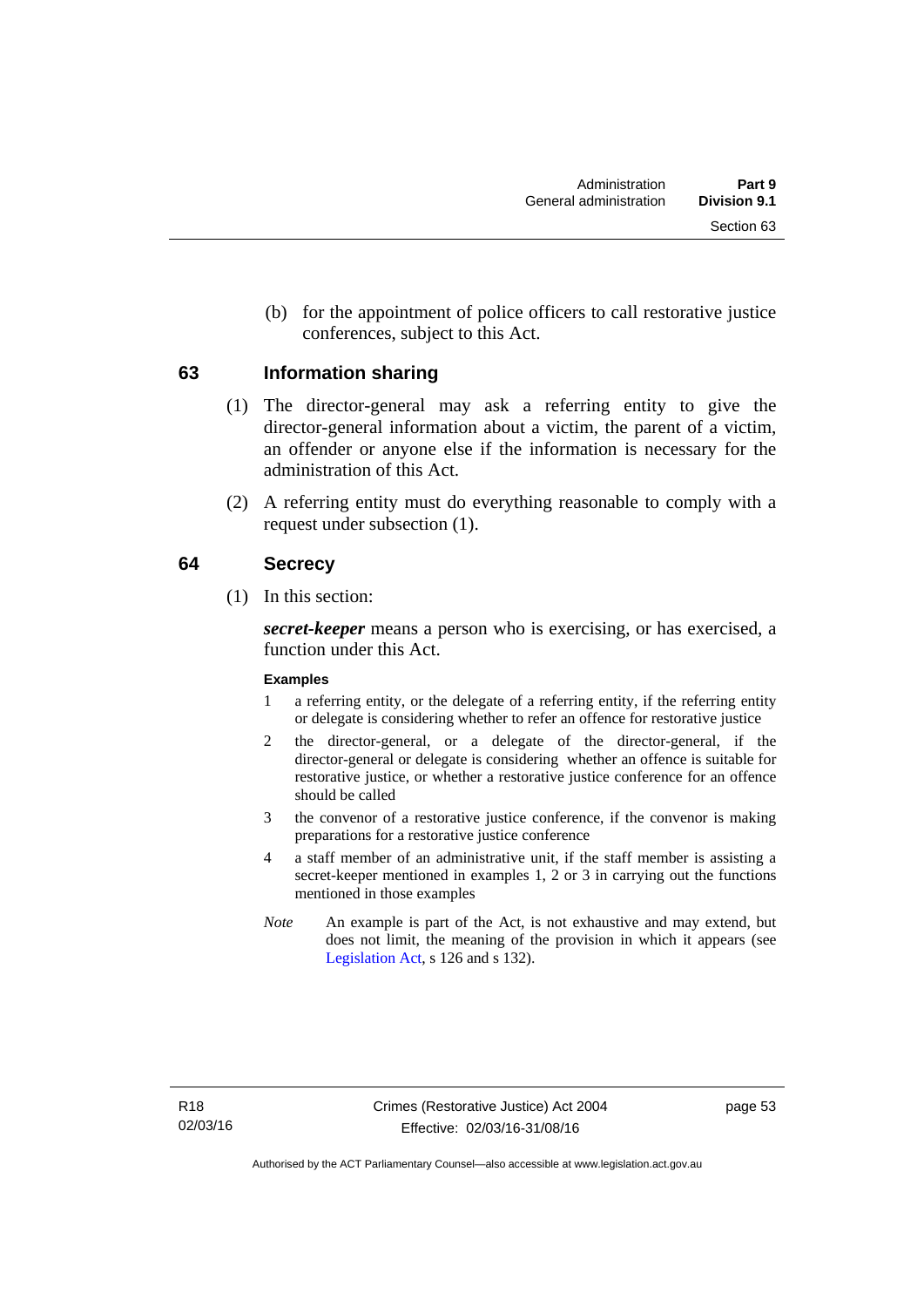#### *protected information*—

- (a) means information about a person that is disclosed to, or obtained by, a secret-keeper because of the exercise of a function by the secret-keeper under this Act; but
- (b) does not include information in a restorative justice agreement or information disclosing who attended a restorative justice conference.

#### **Examples of protected information**

- 1 information obtained by a referring entity or the director-general in assessing the eligibility of a victim, parent or offender for restorative justice
- 2 information obtained by the convenor of a restorative justice conference in preparing the conference
- 3 a transcript (or other record) of what is said during a restorative justice conference that is kept by the convenor or the director-general
- (2) A secret-keeper commits an offence if the secret-keeper—
	- (a) makes a record of protected information; or
	- (b) directly or indirectly discloses or communicates protected information about someone to someone else.

Maximum penalty: 50 penalty units, imprisonment for 6 months or both.

- (3) Subsection (2) does not apply if the record is made, or the information is disclosed or communicated—
	- (a) under this or any other Act; or
	- (b) in relation to the exercise of a function, as a secret-keeper, under this or any other Act.
- (4) Subsection (2) does not prevent a secret-keeper from divulging or communicating protected information about someone with that person's consent.

Authorised by the ACT Parliamentary Counsel—also accessible at www.legislation.act.gov.au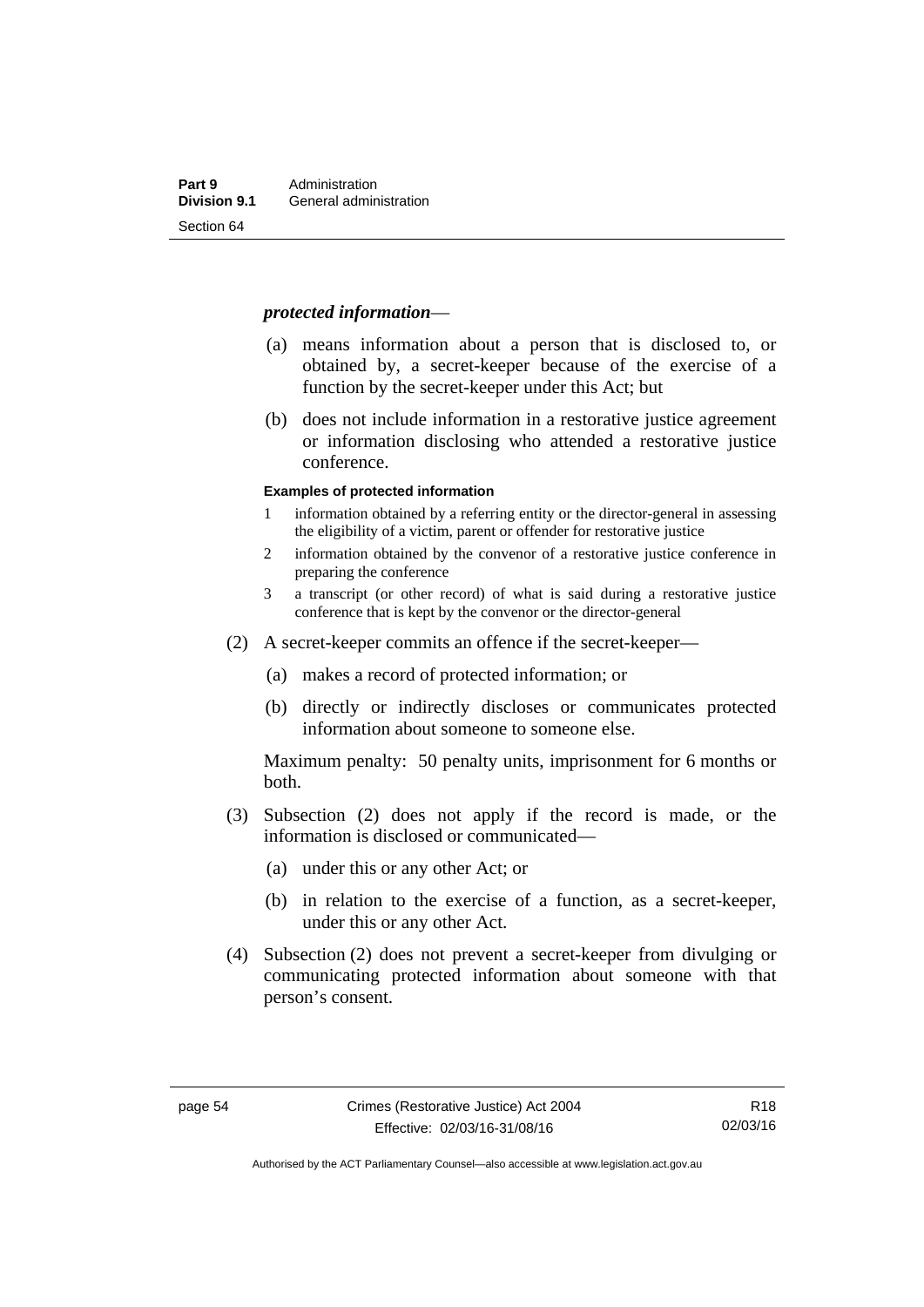- (5) For a civil proceeding, a secret-keeper must not—
	- (a) disclose or communicate protected information to a court; or
	- (b) produce or permit access to a document containing protected information to a court.
- (6) For a criminal proceeding, unless it is necessary to do so to comply with this Act, any other territory law or a law of the Commonwealth, a secret-keeper is not required—
	- (a) to disclose or communicate protected information to a court; or
	- (b) to produce or permit access to a document containing protected information to a court.
	- *Note* The *[Freedom of Information Act 1989](http://www.legislation.act.gov.au/a/alt_a1989-46co)*, s 38 (Documents to which secrecy provisions of enactments apply) provides that a document is exempt from access requirements under that Act if another Act applies specifically to information of a particular kind in a document and prohibits the disclosure of that information by people mentioned in the other Act. The section is stated to apply whether or not the prohibition is absolute or subject to exceptions or qualification.

### **65 Secrecy about information acquired under other Acts**

- (1) The provisions of another Act imposing restrictions or obligations of secrecy or nondisclosure of information acquired in the administration of that Act apply to a person who, in the exercise of functions under this Act, has access to the information because of the information having been acquired in the administration of the other Act.
- (2) For subsection (1), the person who has access to the information in the exercise of functions under this Act is taken to be a person engaged in the administration of the other Act.
- (3) Subsection (1) does not prevent—
	- (a) the giving of access to records under this Act; or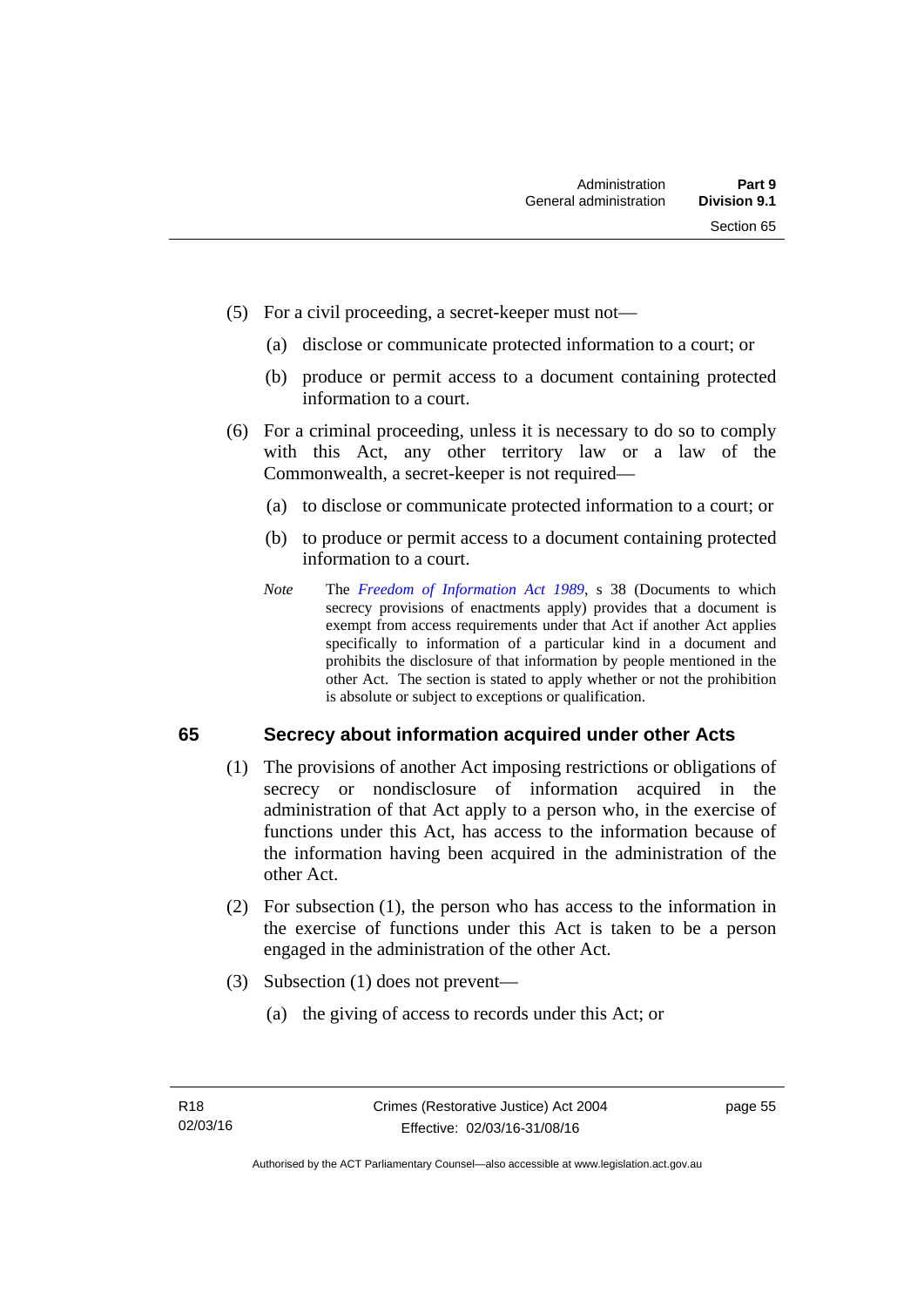(b) the preparation and dissemination of guides and aids to finding information contained in the records.

#### **66 Protection from liability**

- (1) A person is not personally liable for anything done or omitted to be done honestly and without negligence—
	- (a) in the exercise of a function under this Act; or
	- (b) in the reasonable belief that the act or omission was in the exercise of a function under this Act.
- (2) Any liability that, apart from subsection (1), would attach to a person attaches instead to the Territory.

## **Division 9.2 Reporting and records**

### **67 Meaning of** *referring entity—***div 9.2**

(1) In this division:

*referring entity*, in relation to an offence—see section 22.

 (2) However, if an offence is referred for restorative justice by a court in making a sentence-related order, *referring entity* means the director-general (corrections).

#### **68 Quarterly reporting by director-general**

- (1) This section applies in relation to a quarter of a year if—
	- (a) an offence is referred for restorative justice before the start of, or during, the quarter; and
	- (b) restorative justice—
		- (i) has not ended for the offence; or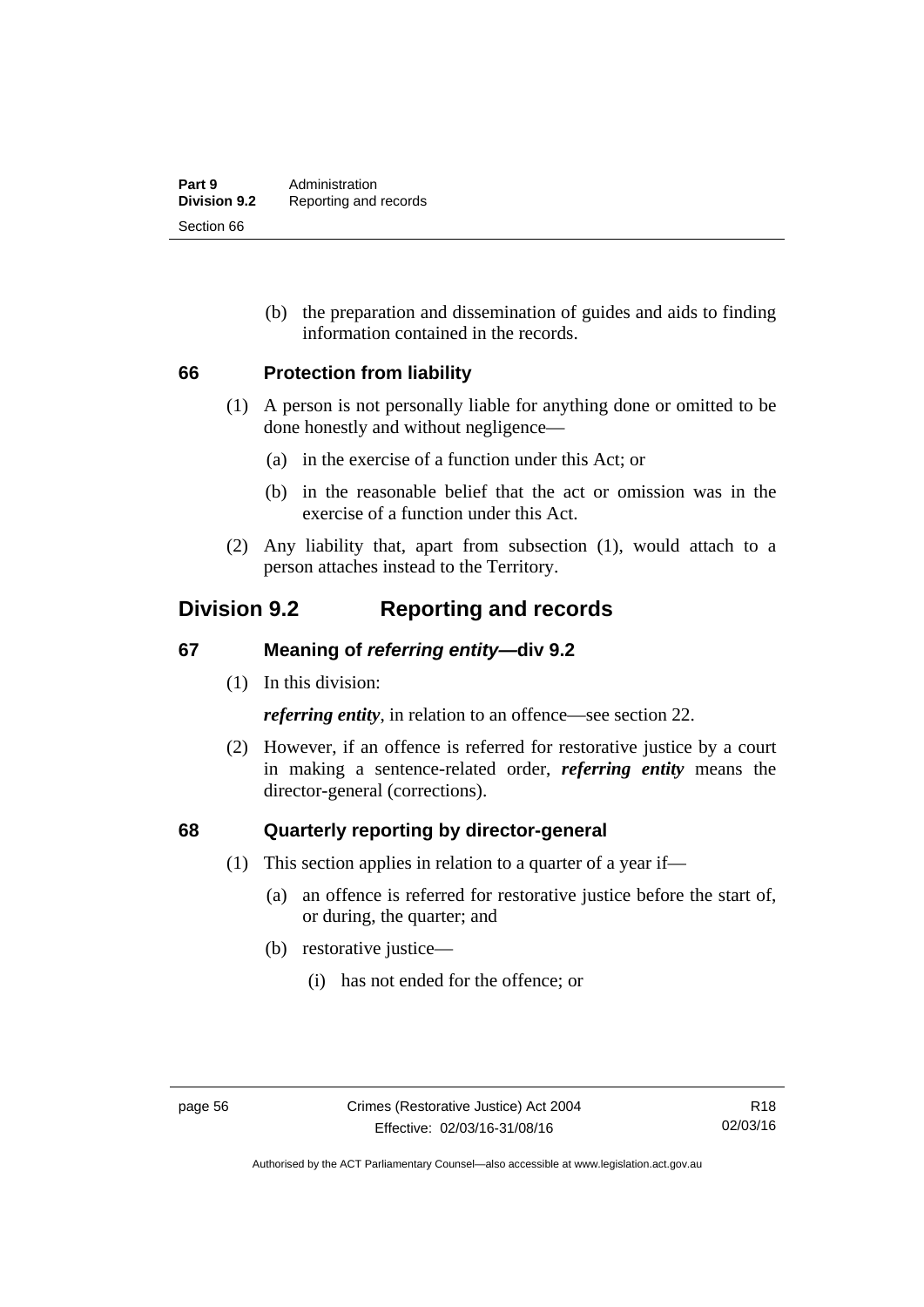- (ii) ended for the offence during the quarter.
- *Note Quarter* is defined in the [Legislation Act](http://www.legislation.act.gov.au/a/2001-14), dict, pt 1 to mean the 3 months following 1 January, 1 April, 1 July or 1 October in any year.
- (2) Within 7 days after the last day of the quarter, the director-general (restorative justice) must report to the referring entity on the progress of restorative justice for the offence during the quarter.
	- *Note* Section 72 deals with what happens if the referring entity is the same director-general as the director-general (restorative justice), but the referring entity is the director-general in his or her capacity as director-general (corrections) or director-general (children and young people).

 That section provides that the director-general must ensure that appropriate administrative arrangements are made for the report to be given by a delegate of the director-general as director-general (restorative justice) to a delegate of the director-general as director-general (corrections) or director-general (children and young people).

- (3) This section does not apply if the referring entity is the director-general (restorative justice).
	- *Note* The referring entity may be the director-general (restorative justice) under table 22, item 1 or 5.
- (4) In this section:

*ends*—restorative justice *ends* for an offence if—

- (a) the director-general decides that restorative justice is not suitable for the offence; or
- (b) the convenor of a restorative justice conference for the offence discontinues the conference under section 47; or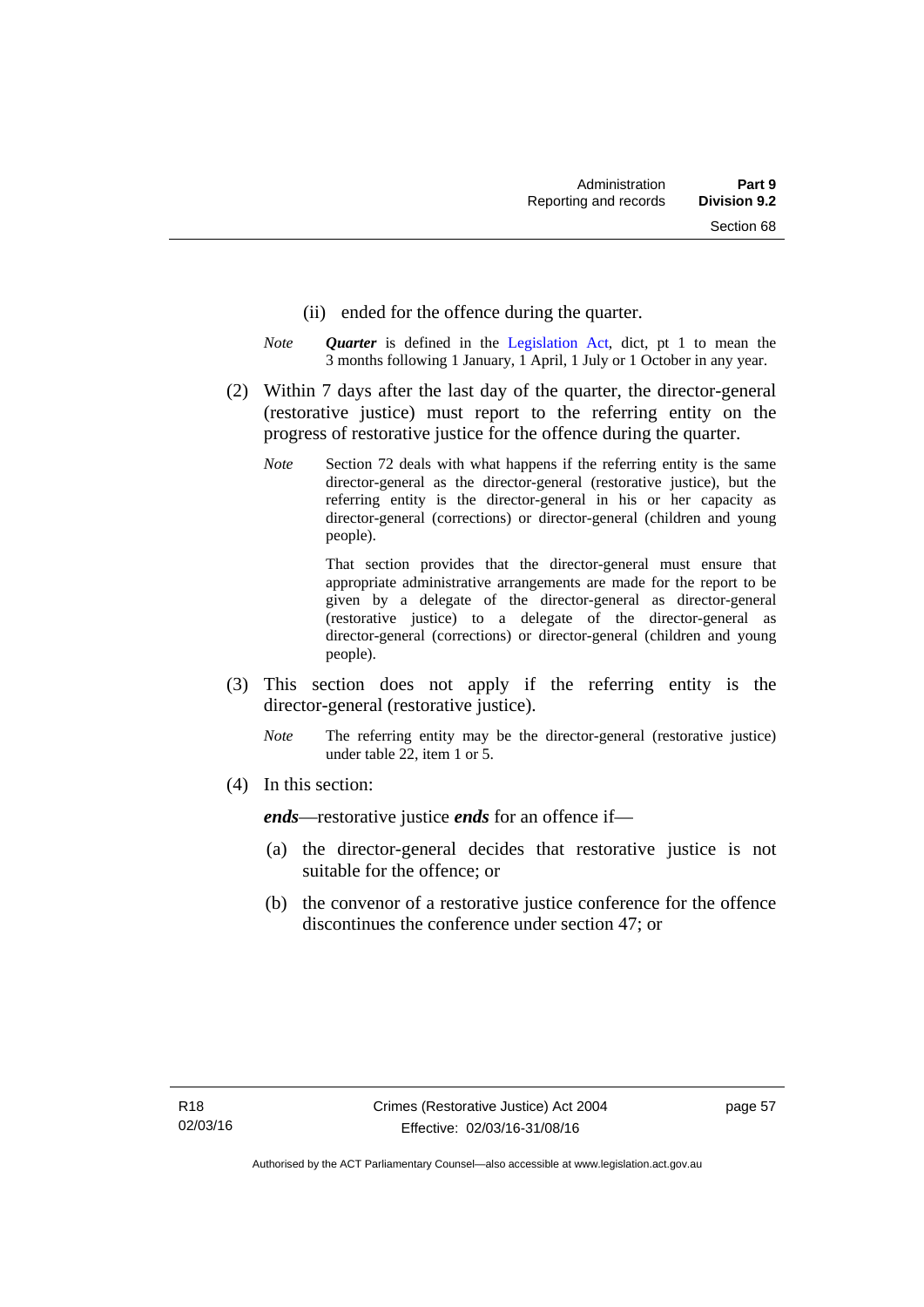- (c) a restorative justice conference for the offence is concluded.
- *Note Restorative justice* means the process of restorative justice provided under this Act, including a restorative justice conference (see s 10). Restorative justice, apart from the process provided under this Act that is mentioned in the definition, does not necessarily end as provided in the definition of *ends* for this section.

#### **69 Record-keeping by referring entities**

- (1) If an offence is referred to the director-general for restorative justice, the referring entity must ensure that appropriate records are kept in relation to—
	- (a) the circumstances in which the referral was made; and
	- (b) the progress of restorative justice for the offence; and
	- (c) the outcome of restorative justice for the offence.
- (2) The referring entity must also ensure that a copy of any restorative justice agreement for the offence (as amended, if at all, under section 55) is kept as part of the records.
- (3) The records mentioned in subsection (1) must be kept as part of the administrative or court records normally kept by the referring entity in relation to the offence.

#### **70 Record-keeping by director-general**

- (1) The director-general must keep records of—
	- (a) each referral of an offence to the director-general for restorative justice; and
	- (b) any assessment of suitability for restorative justice under part 7, whether because of a referral of an offence for restorative justice or in other circumstances; and
	- (c) each offence for which a restorative justice conference is called; and

R18 02/03/16

Authorised by the ACT Parliamentary Counsel—also accessible at www.legislation.act.gov.au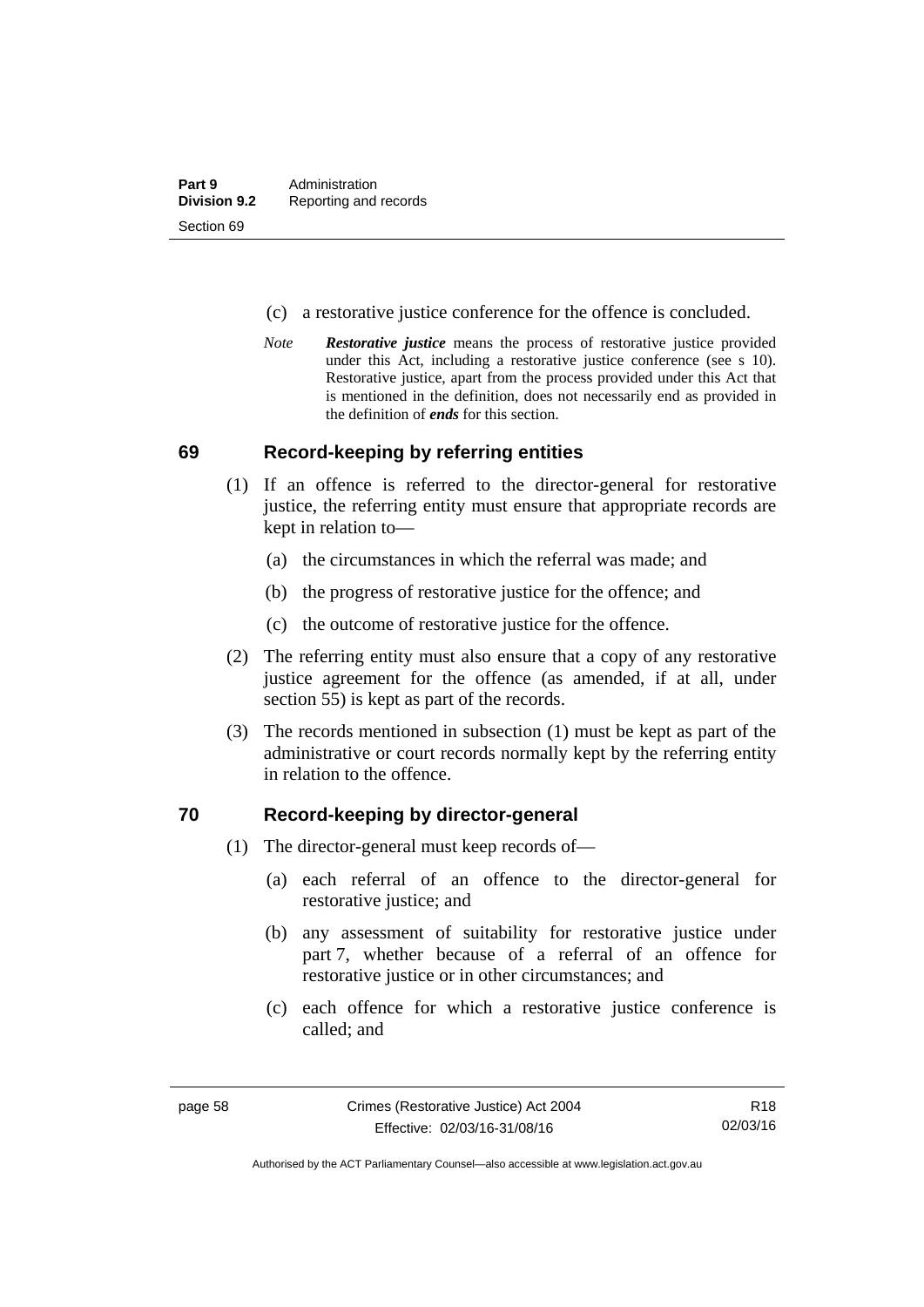- (d) each restorative justice conference that is conducted; and
- (e) each restorative justice conference that is cancelled or discontinued; and
- (f) each restorative justice agreement that is reached at a conference; and
- (g) the offender's compliance with each restorative justice agreement.
- (2) The records mentioned in subsection (1) (g) must be kept in consultation with the relevant referring entity.
- (3) A record of an offence for which a restorative justice agreement is reached must include a copy of the restorative justice agreement (as amended, if at all, under section 55).

#### **71 Restorative justice database**

- (1) The director-general must ensure that a database is kept of information in the records required to be kept under section 70 to enable research, analysis and evaluation of restorative justice.
- (2) The database must be kept as required by regulation.
- (3) A regulation made for this section—
	- (a) may allow access to the information in the database by anyone for research, analysis and evaluation of restorative justice; but
	- (b) must not allow access to the information in the database in any form that would allow the identity of anyone taking part in restorative justice to be worked out.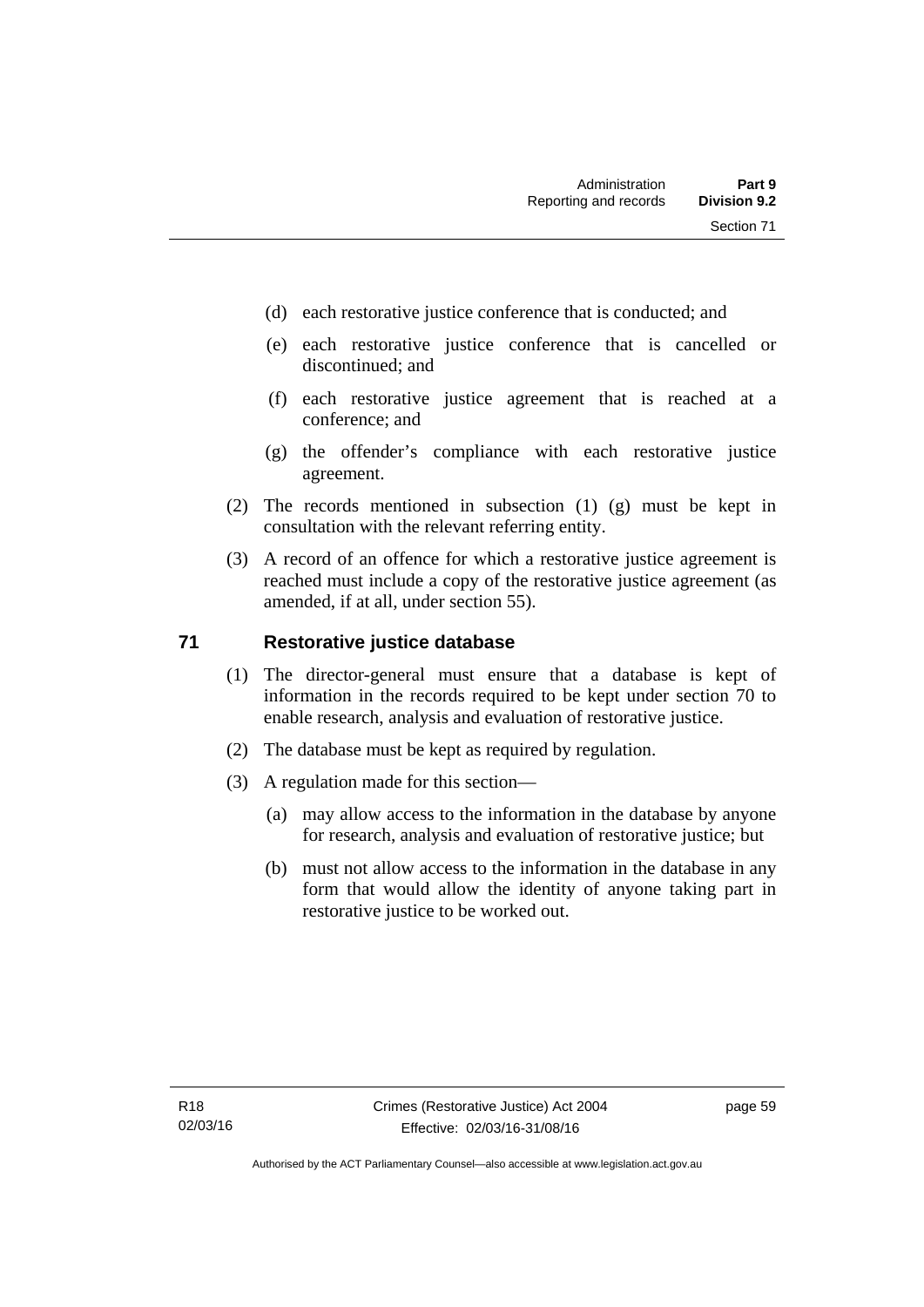#### **Part 10** Miscellaneous

Section 72

## **Part 10 Miscellaneous**

#### **72 Exercise of functions by director-general**

- (1) This section applies if—
	- (a) section 23, section 57, section 58 or section 68 requires a director-general, in the director-general's capacity as responsible for a particular matter (the *first capacity*) to give a referral or report to a director-general, in the director-general's capacity as responsible for another matter (the *second capacity*); and
	- (b) a single director-general acts in both the first and second capacities.
- (2) A director-general mentioned in subsection (1) must ensure that administrative arrangements are made for a delegate of the director-general in the first capacity to give the referral or report to a delegate of the director-general in the second capacity who is a different person from the delegate in the first capacity.

#### **Example**

Pat has been found guilty of an offence but, without convicting Pat, the court makes a good behaviour order under the *[Crimes \(Sentencing\) Act 2005](http://www.legislation.act.gov.au/a/2005-58)*, section 17 (Non-conviction orders—general). The offence is referred for restorative justice by the director-general (corrections).

After a restorative justice conference, Pat enters into a restorative justice agreement with the victim of the offence. Under the agreement, Pat promises to attend a rehabilitation program on a particular night of the week for 3 months. However, after 2 weeks, Pat breaches the agreement by stopping to attend the program.

The director-general (restorative justice) becomes aware of the breach of the agreement. Under section 57 (2), the director-general (restorative justice) must report the breach to the referring entity, the director-general (corrections). However, the director-general (restorative justice) is the same person as the director-general (corrections).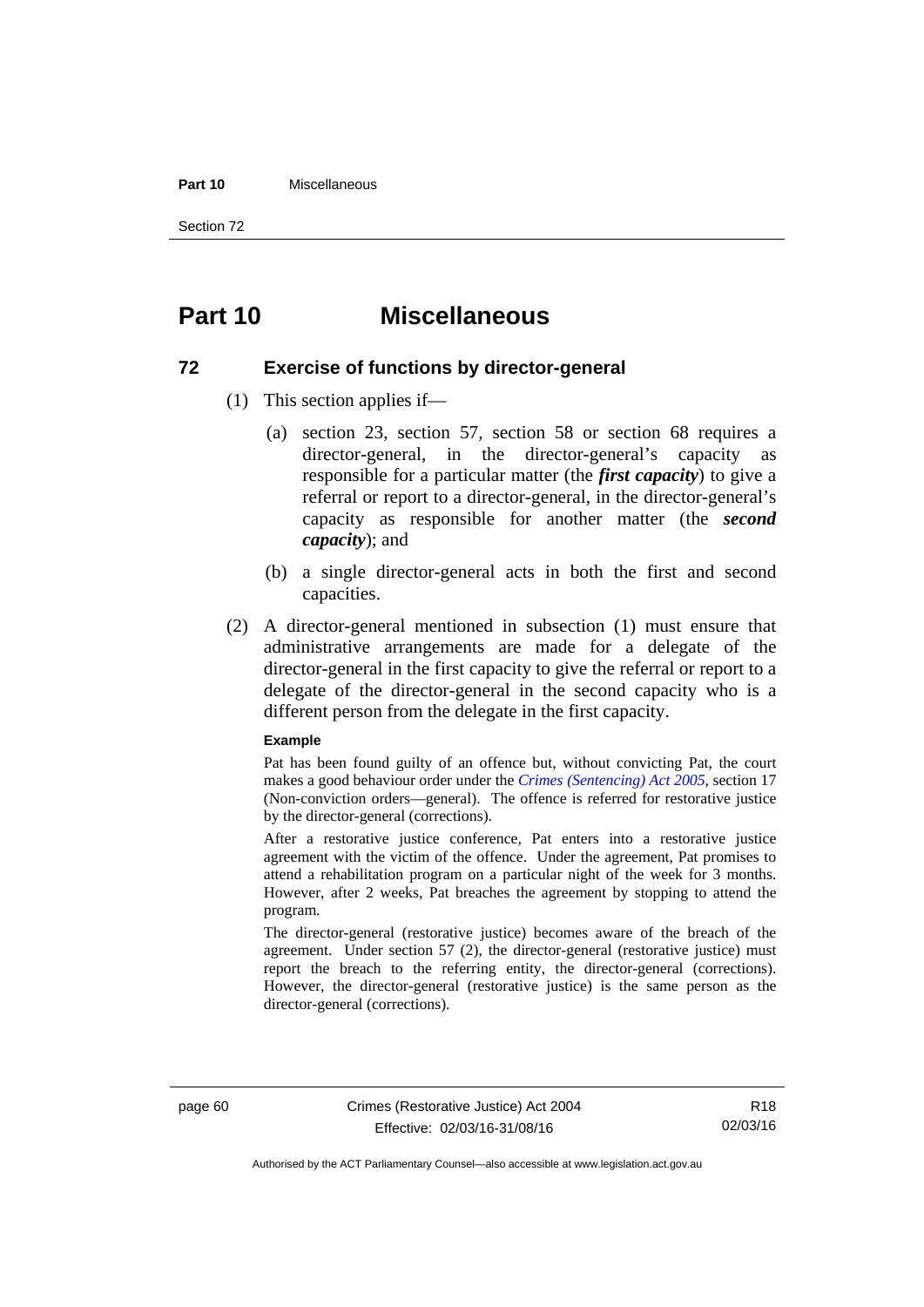This section requires the director-general to ensure that administrative arrangements are made for the report to be given by a delegate of the director-general in the director-general's capacity as administering this Act to someone else who is a delegate of the director-general in the director-general's capacity as administering sentence-related orders such as the order for Pat.

*Note* An example is part of the Act, is not exhaustive and may extend, but does not limit, the meaning of the provision in which it appears (see [Legislation Act,](http://www.legislation.act.gov.au/a/2001-14) s 126 and s 132).

#### **73 Approved forms**

- (1) The Minister may approve forms for this Act.
- (2) If the Minister approves a form for a particular purpose, the form must be used for that purpose.

*Note* For other provisions about forms, see the [Legislation Act,](http://www.legislation.act.gov.au/a/2001-14) s 255.

(3) An approved form is a notifiable instrument.

*Note* A notifiable instrument must be notified under the [Legislation Act](http://www.legislation.act.gov.au/a/2001-14).

#### **74 Regulation-making power**

- (1) The Executive may make regulations for this Act.
	- *Note* A regulation must be notified, and presented to the Legislative Assembly, under the [Legislation Act](http://www.legislation.act.gov.au/a/2001-14).
- (2) A regulation may make provision in relation to the following:
	- (a) referring entities for table 22, item 6;
	- (b) the qualifications and experience of convenors, for section 40 (2) (a);
	- (c) the functions of convenors, for section 41 (1) (k);
	- (d) the keeping of a database of restorative justice information, for section 71.

page 61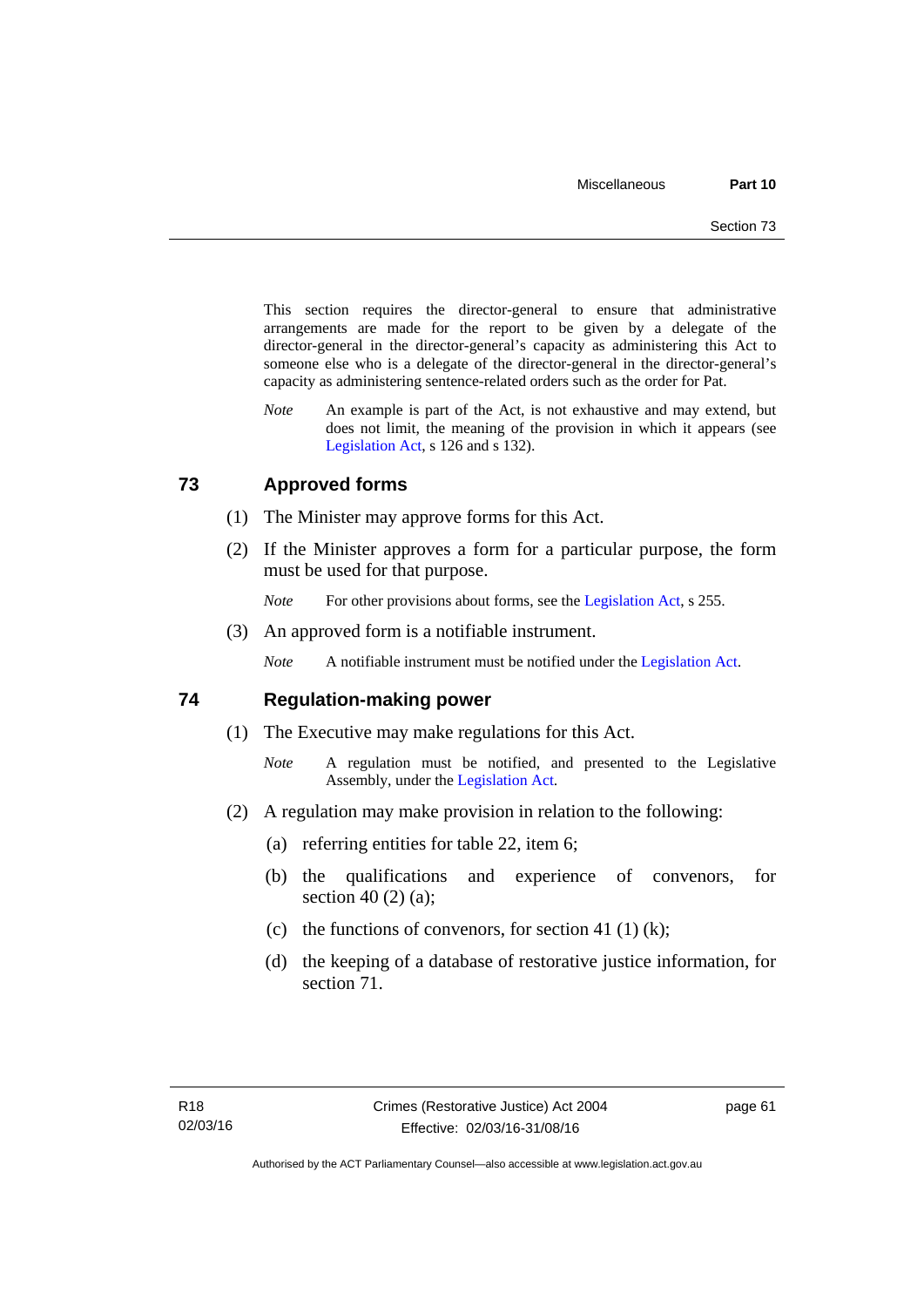**Dictionary** 

# **Dictionary**

(see s 3)

*Note 1* The [Legislation Act](http://www.legislation.act.gov.au/a/2001-14) contains definitions and other provisions relevant to this Act.

*Note 2* For example, the [Legislation Act,](http://www.legislation.act.gov.au/a/2001-14) dict, pt 1 defines the following terms:

- **ACT**
- adult
- amend
- chief police officer
- child
- Childrens Court
- director-general (see s 163)
- director of public prosecutions (or DPP)
- domestic partner (see s 169 (1))
- found guilty (of an offence)
- Legislative Assembly
- Magistrates Court
- property
- quarter
- sentence administration board
- Supreme Court
- the Territory.

*adult offender*—see section 12.

*child victim*—see section 11.

*commission*, of an offence that is alleged to have been committed see section 12.

*convenor* means a person appointed as a convenor for part 8 (Restorative justice conferences and agreements) under section 40.

*court referral order*—see section 27 (2).

*director-general (children and young people)*—see section 22 (2).

page 62 Crimes (Restorative Justice) Act 2004 Effective: 02/03/16-31/08/16

R18 02/03/16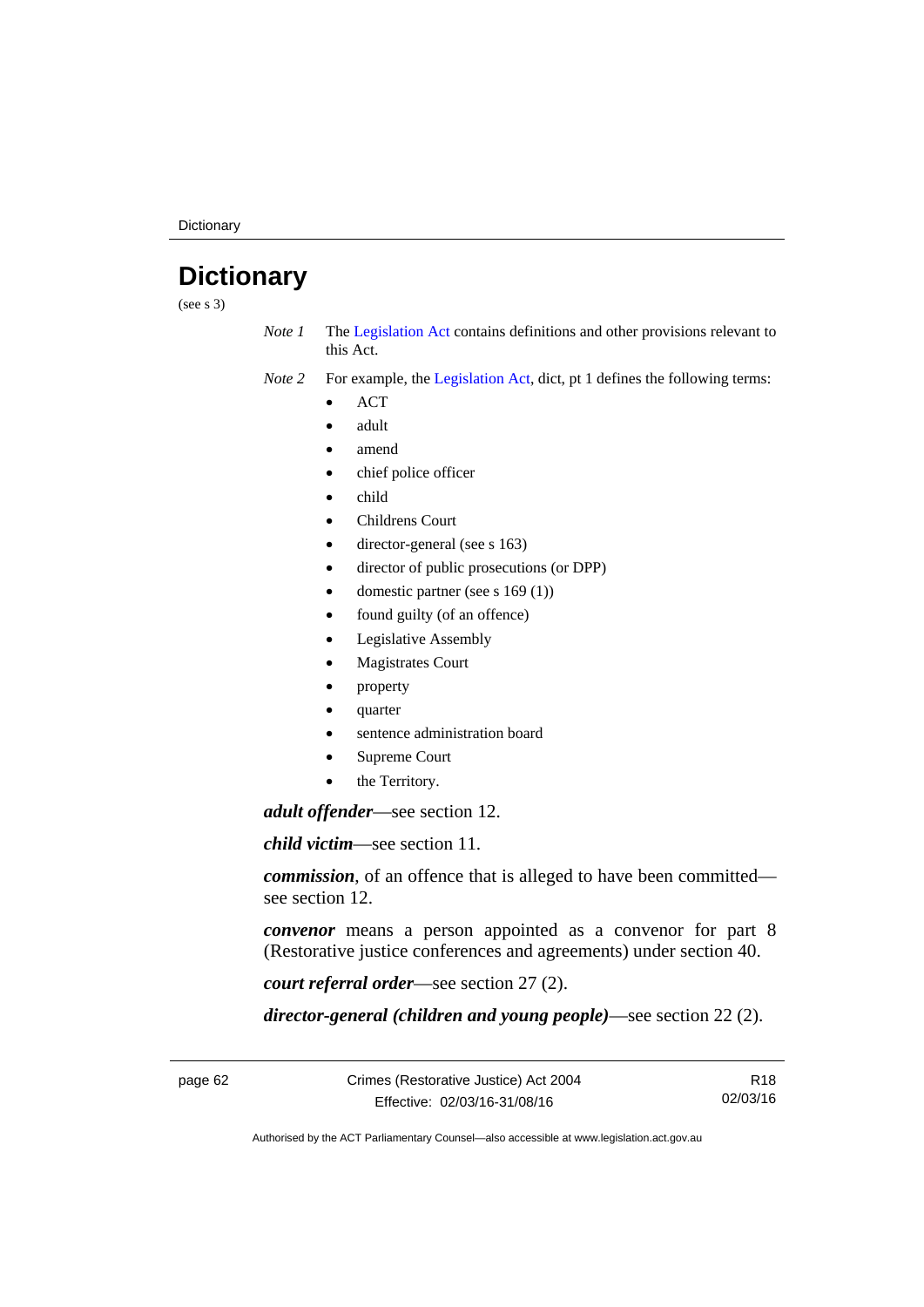```
director-general (corrections)—see section 22 (2).
```
#### *director-general (restorative justice)*—see section 22 (2).

*Note* If the Act refers simply to *the director-general*, this is a reference to the director-general of the administrative unit responsible for the administration of this Act (see [Legislation Act,](http://www.legislation.act.gov.au/a/2001-14) s 163).

*eligible offender*—see section 19.

*eligible parent*—see section 18.

*eligible victim*—see section 17.

*less serious domestic violence offence*—see section 12.

*less serious offence*— see section 12.

*less serious sexual offence*—see section 12.

*objects*, of this Act—see section 6.

*offence*—see section 12.

*offender*—see section 12.

*parent*—see section 11.

*personal characteristics*, of a victim, parent of a victim, or offender, for part 7 (Suitability for restorative justice)—see section 29.

*referred*—see section 10.

*referring entity*—

- (a) see section 22; but
- (b) for part 8 (Restorative justice conferences and agreements) see section 38; and
- (c) for division 9.2 (Reporting and records)—see section 67.

*relevant person*—see the *[Domestic Violence and Protection Orders](http://www.legislation.act.gov.au/a/2008-46)  [Act 2008](http://www.legislation.act.gov.au/a/2008-46)*, section 15 (1).

*relevant relationship*—see the *[Domestic Violence and Protection](http://www.legislation.act.gov.au/a/2008-46)  [Orders Act 2008](http://www.legislation.act.gov.au/a/2008-46)*, section 15 (2).

| R18      | Crimes (Restorative Justice) Act 2004 | page 63 |
|----------|---------------------------------------|---------|
| 02/03/16 | Effective: 02/03/16-31/08/16          |         |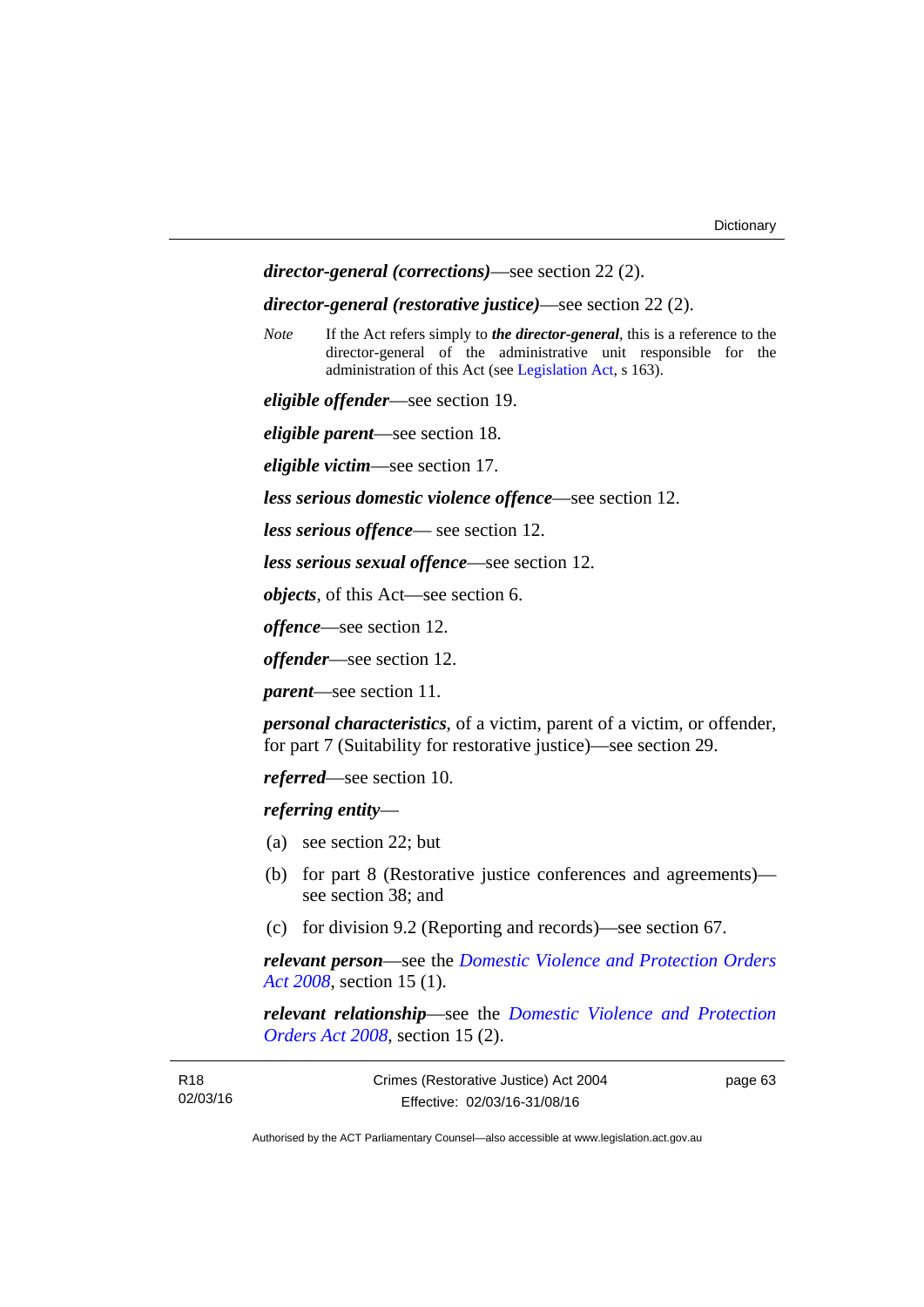*required participant*, in a restorative justice conference, for part 8 (Restorative justice conferences and agreements)—see section 42.

*restorative justice*—see section 10.

*restorative justice agreement*—see section 50.

*restorative justice conference* means a conference called for part 8 (Restorative justice conferences and agreements).

*restorative justice guidelines*—see section 61.

*section 24 referral conditions*—see section 24.

*sentence-related order*, for an offender who is found guilty of an offence—see section 13.

*serious domestic violence offence*—see section 12.

*serious offence*—see section 12.

*serious sexual offence*—see section 12.

*sexual offence*—see section 12.

*substitute participant*, for part 8 (Restorative justice conferences and agreements)—see section 43.

*suitable*—section 10.

*suitable parent*—see section 35.

*suitable victim*—see section 34.

*victim*—see section 11.

*young offender*—see section 12.

page 64 Crimes (Restorative Justice) Act 2004 Effective: 02/03/16-31/08/16

R18 02/03/16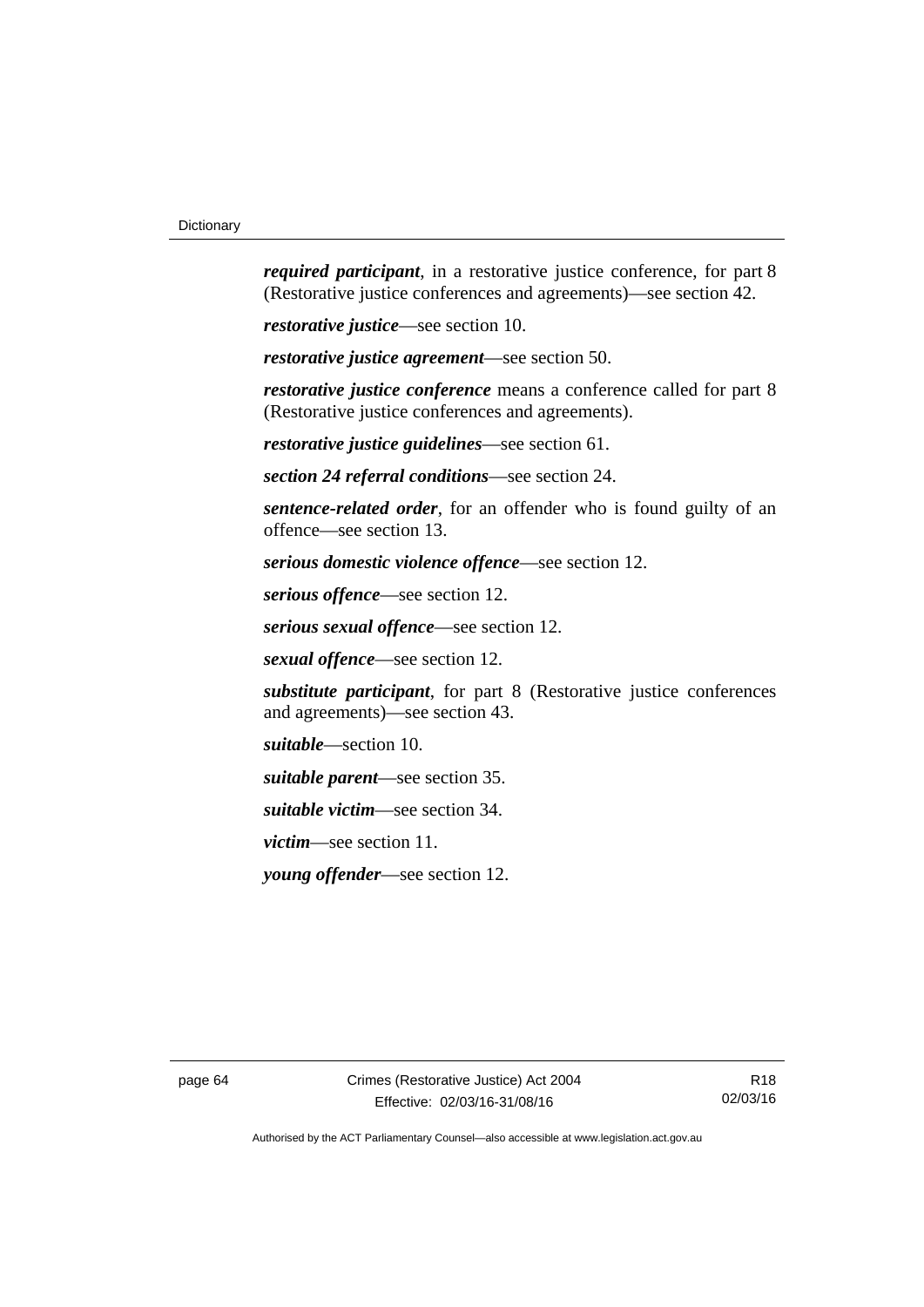#### **Endnotes**

## **Endnotes**

#### **1 About the endnotes**

Amending and modifying laws are annotated in the legislation history and the amendment history. Current modifications are not included in the republished law but are set out in the endnotes.

Not all editorial amendments made under the *[Legislation Act 2001](http://www.legislation.act.gov.au/a/2001-14)*, part 11.3 are annotated in the amendment history. Full details of any amendments can be obtained from the Parliamentary Counsel's Office.

Uncommenced amending laws are not included in the republished law. The details of these laws are underlined in the legislation history. Uncommenced expiries are underlined in the legislation history and amendment history.

If all the provisions of the law have been renumbered, a table of renumbered provisions gives details of previous and current numbering.

The endnotes also include a table of earlier republications.

| $A = Act$                                    | $NI =$ Notifiable instrument                |
|----------------------------------------------|---------------------------------------------|
| $AF =$ Approved form                         | $o = order$                                 |
| $am = amended$                               | $om = omitted/repealed$                     |
| $amdt = amendment$                           | $ord = ordinance$                           |
| $AR = Assembly$ resolution                   | $orig = original$                           |
| $ch = chapter$                               | par = paragraph/subparagraph                |
| $CN =$ Commencement notice                   | $pres = present$                            |
| $def = definition$                           | $prev = previous$                           |
| $DI = Disallowable instrument$               | $(\text{prev}) = \text{previously}$         |
| $dict = dictionary$                          | $pt = part$                                 |
| $disallowed = disallowed by the Legislative$ | $r = rule/subrule$                          |
| Assembly                                     | $reloc = relocated$                         |
| $div = division$                             | $renum = renumbered$                        |
| $exp = expires/expired$                      | $R[X]$ = Republication No                   |
| $Gaz = gazette$                              | $RI = reissue$                              |
| $hdg =$ heading                              | $s = section/subsection$                    |
| IA = Interpretation Act 1967                 | $sch = schedule$                            |
| $ins = inserted/added$                       | $sdiv = subdivision$                        |
| $LA =$ Legislation Act 2001                  | $SL = Subordinate$ law                      |
| $LR =$ legislation register                  | $sub =$ substituted                         |
|                                              |                                             |
|                                              |                                             |
| $LRA =$ Legislation (Republication) Act 1996 | $underlining = whole or part not commenced$ |
| $mod = modified/modification$                | or to be expired                            |

#### **2 Abbreviation key**

R18 02/03/16 Crimes (Restorative Justice) Act 2004 Effective: 02/03/16-31/08/16

page 65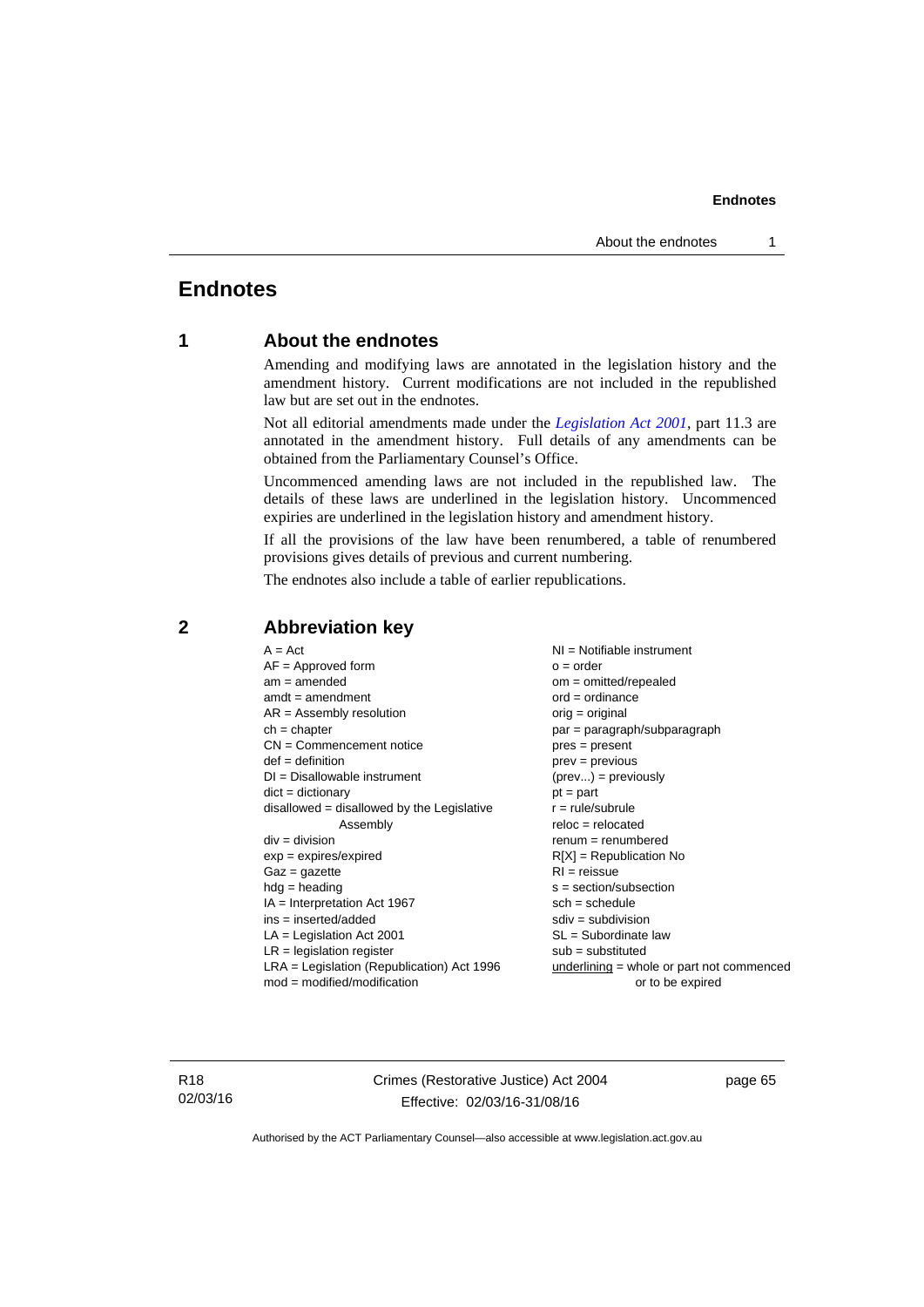#### **Endnotes**

3 Legislation history

#### **3 Legislation history**

#### **Crimes (Restorative Justice) Act 2004 A2004-65**

notified LR 6 September 2004

s 1, s 2 commenced 6 September 2004 (LA s 75 (1))

remainder commenced 31 January 2005 (s 2 and [CN2004-28\)](http://www.legislation.act.gov.au/cn/2004-28/default.asp)

as amended by

#### **[Domestic Violence and Protection Orders Amendment Act 2005](http://www.legislation.act.gov.au/a/2005-13) A2005-13 sch 1 pt 1.5**

notified LR 24 March 2005

s 1, s 2 commenced 24 March 2005 (LA s 75 (1)) sch 1 pt 1.5 commenced 25 March 2005 (s 2)

# **[Justice and Community Safety Legislation Amendment Act 2005](http://www.legislation.act.gov.au/a/2005-60)**

## **[\(No 4\)](http://www.legislation.act.gov.au/a/2005-60) A2005-60 sch 1 pt 1.12**

notified LR 1 December 2005

s 1, s 2 taken to have commenced 23 November 2005 (LA s 75 (2)) sch 1 pt 1.12 commenced 22 December 2005 (s 2 (4))

#### **[Civil Unions Act 2006](http://www.legislation.act.gov.au/a/2006-22) A2006-22 sch 1 pt 1.8**

notified LR 19 May 2006

s 1, s 2 commenced 19 May 2006 (LA s 75 (1)) sch 1 pt 1.8 never commenced

*Note* Act repealed by disallowance 14 June 2006 (see Cwlth Gaz 2006 No S93)

#### **[Sentencing Legislation Amendment Act 2006](http://www.legislation.act.gov.au/a/2006-23) A2006-23 sch 1 pt 1.10**

notified LR 18 May 2006 s 1, s 2 commenced 18 May 2006 (LA s 75 (1)) sch 1 pt 1.10 commenced 2 June 2006 (s 2 (1) and see Crimes [\(Sentence Administration\) Act 2005](http://www.legislation.act.gov.au/a/2005-59) A2005-59 s 2, [Crimes](http://www.legislation.act.gov.au/a/2005-58)  [\(Sentencing\) Act 2005](http://www.legislation.act.gov.au/a/2005-58) A2005-58, s 2 and LA s 79)

#### **[Statute Law Amendment Act 2007](http://www.legislation.act.gov.au/a/2007-3) A2007-3 sch 3 pt 3.26**

notified LR 22 March 2007

s 1, s 2 taken to have commenced 1 July 2006 (LA s 75 (2)) sch 3 pt 3.26 commenced 12 April 2007 (s 2 (1))

page 66 Crimes (Restorative Justice) Act 2004 Effective: 02/03/16-31/08/16

R18 02/03/16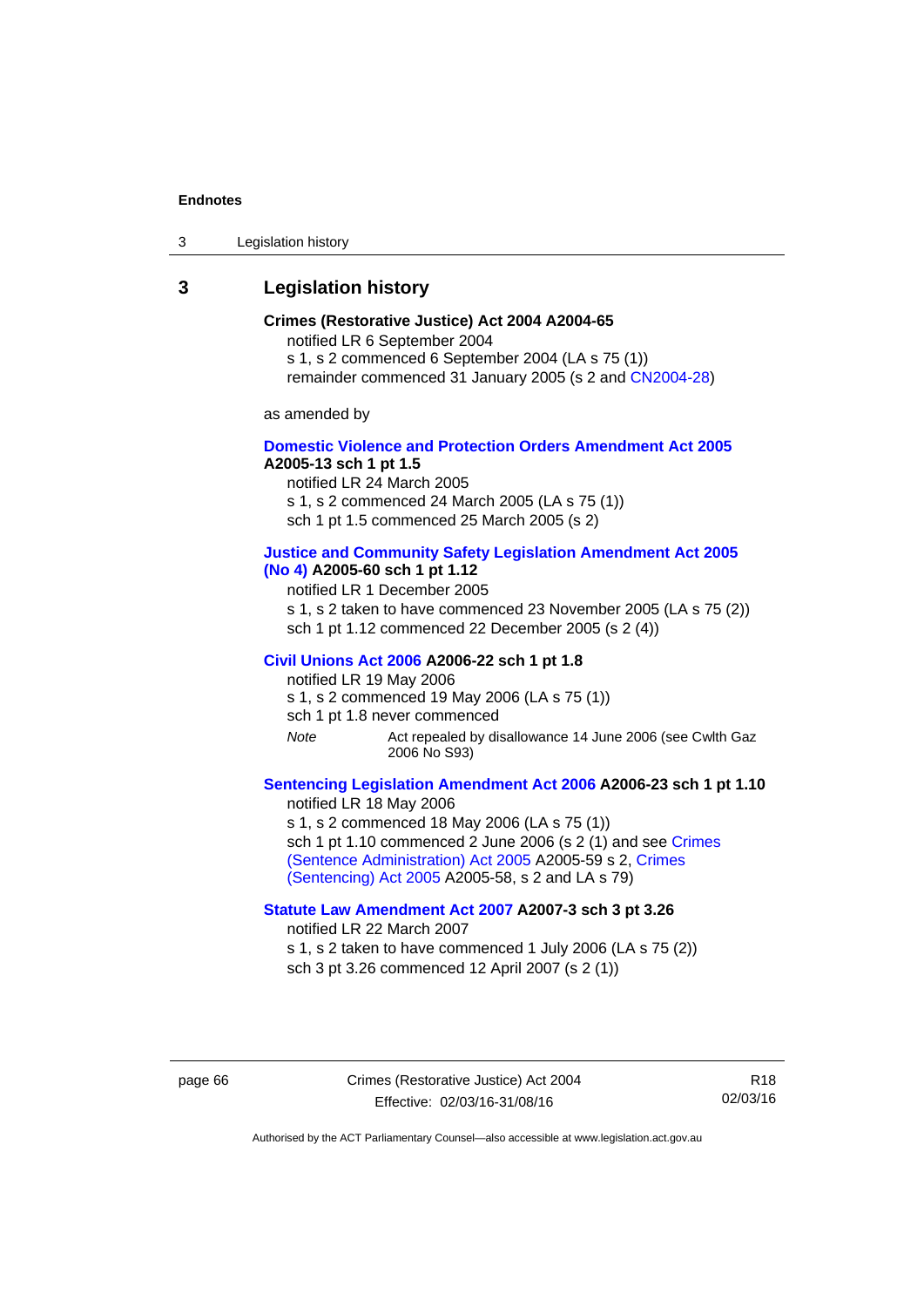## **[Children and Young People \(Consequential Amendments\) Act 2008](http://www.legislation.act.gov.au/a/2008-20) A2008-20 sch 3 pt 3.8, sch 4 pt 4.10**

notified LR 17 July 2008

s 1, s 2 commenced 17 July 2008 (LA s 75 (1))

s 3 commenced 18 July 2008 (s 2 (1))

sch 3 pt 3.8 commenced 27 October 2008 (s 2 (4) and see [Children](http://www.legislation.act.gov.au/a/2008-19)  [and Young People Act 2008](http://www.legislation.act.gov.au/a/2008-19) A2008-19, s 2 and [CN2008-13](http://www.legislation.act.gov.au/cn/2008-13/default.asp)) sch 4 pt 4.10 commenced 27 February 2009 (s 2 (5) and see [Children](http://www.legislation.act.gov.au/a/2008-19)  [and Young People Act 2008](http://www.legislation.act.gov.au/a/2008-19) A2008-19, s 2 and [CN2008-17 \(](http://www.legislation.act.gov.au/cn/2008-17/default.asp)and see [CN2008-13](http://www.legislation.act.gov.au/cn/2008-13/default.asp)))

### **[Justice and Community Safety Legislation Amendment Act 2008](http://www.legislation.act.gov.au/a/2008-22)  [\(No 2\)](http://www.legislation.act.gov.au/a/2008-22) A2008-22 sch 1 pt 1.3**

notified LR 8 July 2008 s 1, s 2 commenced 8 July 2008 (LA s 75 (1)) sch 1 pt 1.3 commenced 29 July 2008 (s 2)

### **[Justice and Community Safety Legislation Amendment](http://www.legislation.act.gov.au/a/2008-29)  [Act 2008 \(No 3\)](http://www.legislation.act.gov.au/a/2008-29) A2008-29 sch 1 pt 1.6**

notified LR 13 August 2008 s 1, s 2 commenced 13 August 2008 (LA s 75 (1)) sch 1 pt 1.6 commenced 27 August 2008 (s 2)

## **[Court Legislation Amendment Act 2008](http://www.legislation.act.gov.au/a/2008-42) A2008-42 pt 2**

notified LR 8 September 2008 s 1, s 2 commenced 8 September 2008 (LA s 75 (1)) pt 2 commenced 8 March 2009 (s 2 and LA s 79)

## **[Domestic Violence and Protection Orders Act 2008](http://www.legislation.act.gov.au/a/2008-46) A2008-46 sch 3 pt 3.5**

notified LR 10 September 2008 s 1, s 2 commenced 10 September 2008 (LA s 75 (1)) sch 3 pt 3.5 commenced 30 March 2009 (s 2)

### **[Statute Law Amendment Act 2009 \(No 2\)](http://www.legislation.act.gov.au/a/2009-49) A2009-49 sch 3 pt 3.16**  notified LR 26 November 2009

s 1, s 2 commenced 26 November 2009 (LA s 75 (1)) sch 3 pt 3.16 commenced 17 December 2009 (s 2)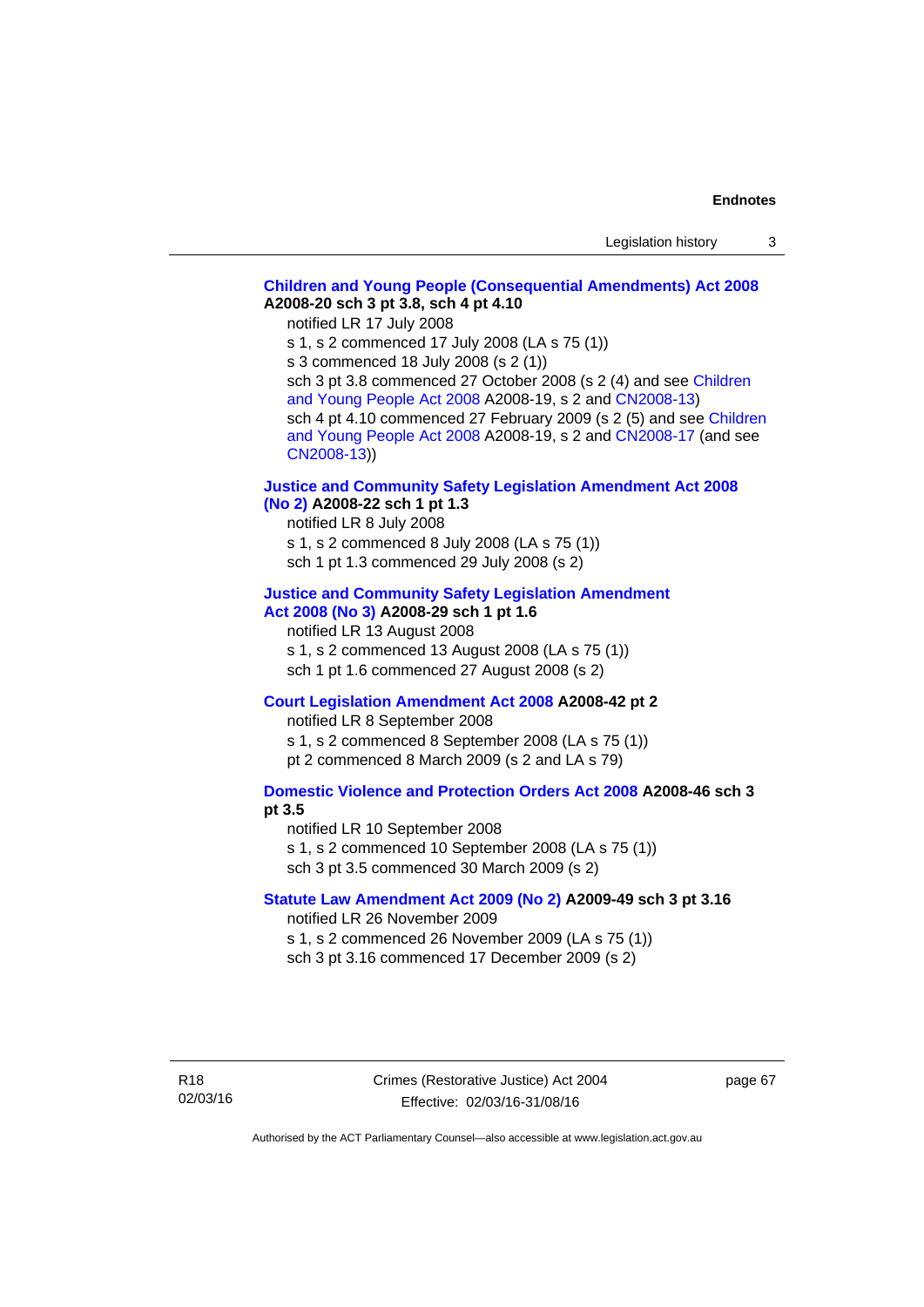| -3 | Legislation history |  |
|----|---------------------|--|
|----|---------------------|--|

# **[Administrative \(One ACT Public Service Miscellaneous Amendments\)](http://www.legislation.act.gov.au/a/2011-22)  [Act 2011](http://www.legislation.act.gov.au/a/2011-22) A2011-22 sch 1 pt 1.43**

notified LR 30 June 2011 s 1, s 2 commenced 30 June 2011 (LA s 75 (1)) sch 1 pt 1.43 commenced 1 July 2011 (s 2 (1))

#### **[Statute Law Amendment Act 2012](http://www.legislation.act.gov.au/a/2012-21) A2012-21 sch 3 pt 3.10**

notified LR 22 May 2012 s 1, s 2 commenced 22 May 2012 (LA s 75 (1)) sch 3 pt 3.10 commenced 5 June 2012 (s 2 (1))

## **[Statute Law Amendment Act 2014](http://www.legislation.act.gov.au/a/2014-18) A2014-18 sch 3 pt 3.6**

notified LR 20 May 2014 s 1, s 2 commenced 20 May 2014 (LA s 75 (1)) sch 3 pt 3.6 commenced 10 June 2014 (s 2 (1))

### **[Crimes \(Sentencing and Restorative Justice\) Amendment Act 2016](http://www.legislation.act.gov.au/a/2016-4/default.asp) A2016-4 pt 4, sch 1 pt 1.8**

notified LR 24 February 2016 s 1, s 2 commenced 24 February 2016 (LA s 75 (1)) pt 4 commenced 25 February 2016 (s 2 (2)) sch 1 pt 1.8 commenced 2 March 2016 (s 2 (1))

page 68 Crimes (Restorative Justice) Act 2004 Effective: 02/03/16-31/08/16

R18 02/03/16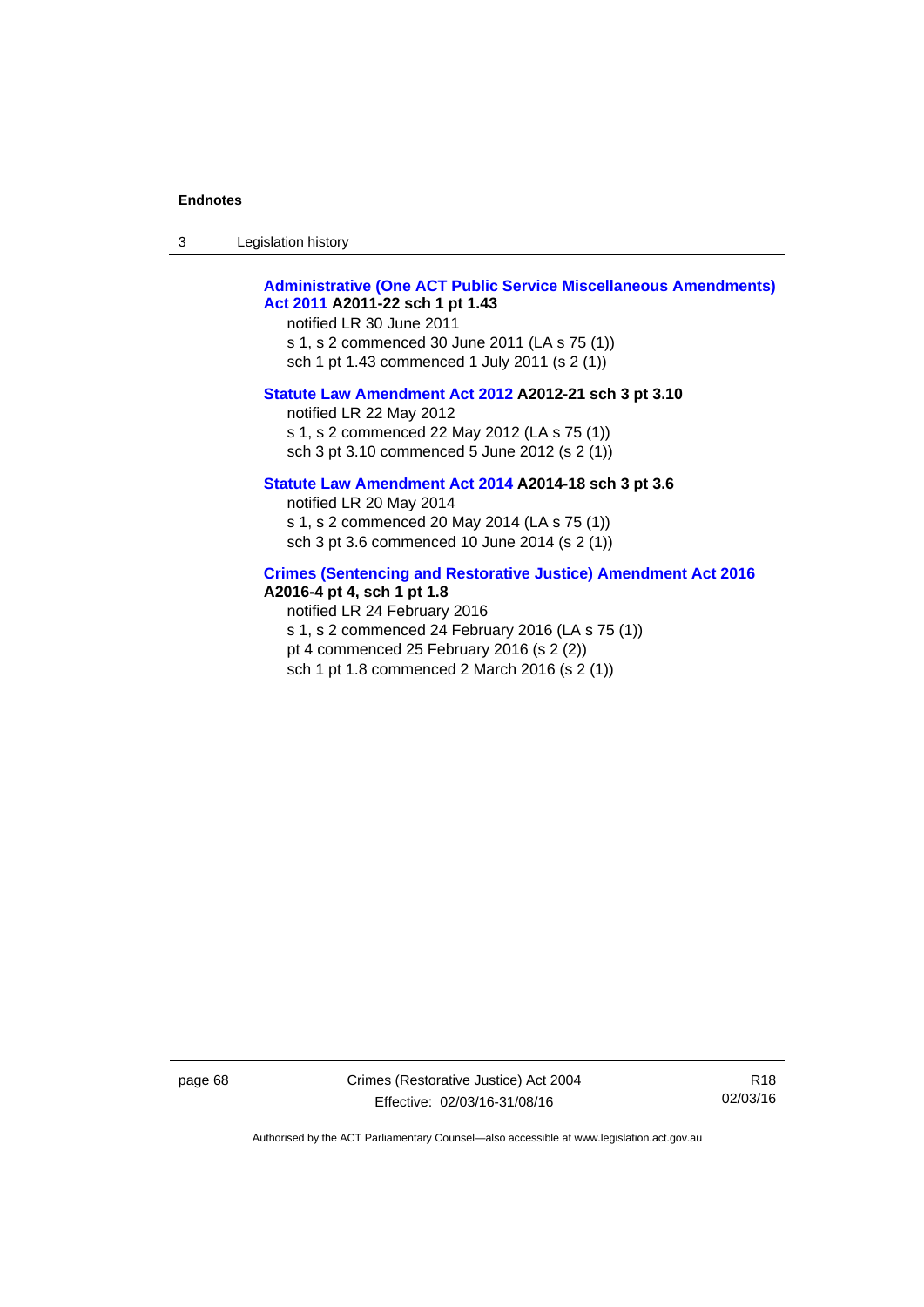Amendment history 4

## **4 Amendment history**

**Commencement**  s 2 om LA s 89 (4) **When restorative justice is available**  s 8 am [A2011-22](http://www.legislation.act.gov.au/a/2011-22) amdt 1.135 **Definitions—restorative justice**  s 10 def *suitable* am [A2011-22](http://www.legislation.act.gov.au/a/2011-22) amdt 1.135 **Definitions—***child victim***,** *parent* **and** *victim* s 11 def *parent* am [A2008-20](http://www.legislation.act.gov.au/a/2008-20) amdt 3.17 **Definitions—offences and offenders**  s 12 def *commission* am [A2009-49](http://www.legislation.act.gov.au/a/2009-49) amdt 3.35 def *domestic violence offence* am [A2005-13](http://www.legislation.act.gov.au/a/2005-13) amdt 1.28; [A2008-46](http://www.legislation.act.gov.au/a/2008-46) amdt 3.14 sub [A2016-4](http://www.legislation.act.gov.au/a/2016-4/default.asp) s 89 def *less serious domestic violence offence* ins [A2016-4](http://www.legislation.act.gov.au/a/2016-4/default.asp) s 90 def *less serious sexual offence* ins [A2016-4](http://www.legislation.act.gov.au/a/2016-4/default.asp) s 90 def *relevant person* ins [A2016-4](http://www.legislation.act.gov.au/a/2016-4/default.asp) s 90 def *relevant relationship* ins [A2016-4](http://www.legislation.act.gov.au/a/2016-4/default.asp) s 90 def *serious domestic violence offence* ins [A2016-4](http://www.legislation.act.gov.au/a/2016-4/default.asp) s 90 def *serious sexual offence* ins [A2016-4](http://www.legislation.act.gov.au/a/2016-4/default.asp) s 90 def *sexual offence* ins [A2016-4](http://www.legislation.act.gov.au/a/2016-4/default.asp) s 90 **Definition—***sentence-related order*  s 13 sub [A2006-23](http://www.legislation.act.gov.au/a/2006-23) amdt 1.100; [A2008-20](http://www.legislation.act.gov.au/a/2008-20) amdt 4.30; [A2016-4](http://www.legislation.act.gov.au/a/2016-4/default.asp) amdt 1.16 **Application of Act—less serious offences**  s 14 sub [A2016-4](http://www.legislation.act.gov.au/a/2016-4/default.asp) s 91 **Application of Act—serious offences**  s 15 am [A2014-18](http://www.legislation.act.gov.au/a/2014-18) amdt 3.20 sub [A2016-4](http://www.legislation.act.gov.au/a/2016-4/default.asp) s 91 **Application of Act—domestic violence offences and sexual offences**  s 16 am [A2011-22](http://www.legislation.act.gov.au/a/2011-22) amdt 1.135 sub [A2016-4](http://www.legislation.act.gov.au/a/2016-4/default.asp) s 91 (5)-(8) exp on the *phase 3 application day* (s 16 (8)) **Accepting responsibility for offences**  am [A2006-23](http://www.legislation.act.gov.au/a/2006-23) amdt 1.101

page 69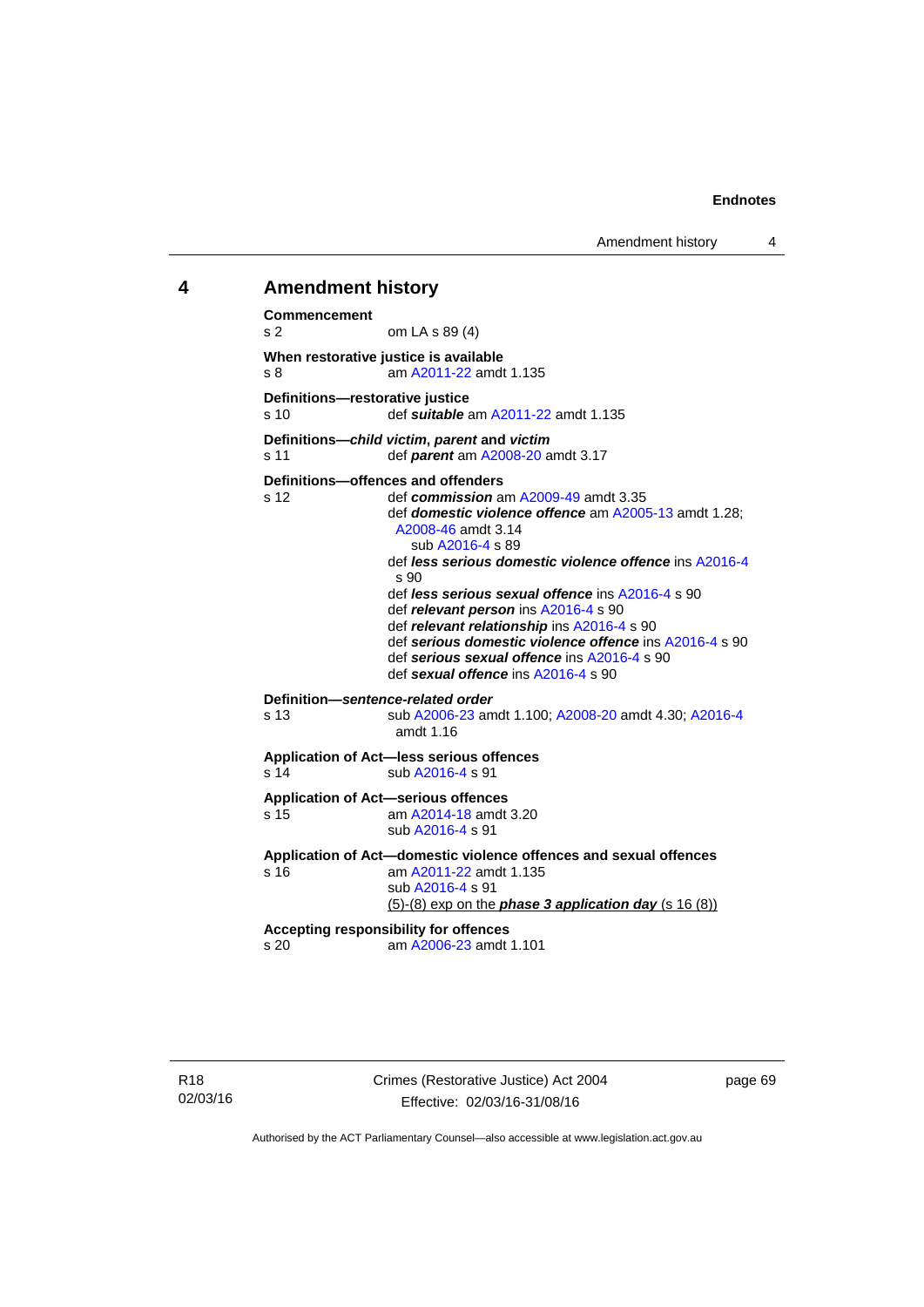4 Amendment history

```
Definitions—referral 
s 21 def chief executive (children and young people) om 
                  A2011-22 amdt 1.127 
                  def chief executive (corrections) om A2011-22 amdt 1.127 
                  def chief executive (restorative justice) om A2011-22
                  amdt 1.127
                  def court referral order am A2014-18 amdt 3.21 
                  def director-general (children and young people) ins 
                  A2011-22 amdt 1.128 
                  def director-general (corrections) ins A2011-22 amdt 1.128 
                  def director-general (restorative justice) ins A2011-22
                  amdt 1.128
                  def section 24 referral conditions am A2014-18 amdt 3.22 
Referring entities 
s 22 am A2005-60 amdt 1.53; A2008-22 amdt 1.17; A2008-20
                  amdt 4.31, amdt 4.32; A2008-42 s 4; A2011-22 amdt 1.129, 
                  amdt 1.135; A2014-18 amdt 3.23; A2016-4 ss 92-94 
Referral—procedure 
s 23 am A2011-22 amdt 1.135
Referral power 
s 24 am A2008-29 amdt 1.14; A2016-4 s 95 
Explanation of restorative justice 
s 25 am A2008-29 amdt 1.15, amdt 1.16; A2009-49 amdt 3.36 
Referral by DPP—less serious domestic violence offences and less serious 
sexual offences 
A2016-4 s 96
s 26 am A2016-4 ss 97-100 
                 (3)-(8) exp on the phase 3 application day (s 26 (6))
Referral during court proceeding 
s 27 am A2008-29 amdt 1.17; A2011-22 amdt 1.135; A2016-4
                  ss 101-104 
                 (5)-(10) exp on the phase 3 application day (s 27 (8))
Court referral orders—reports 
s 28 am A2008-29 amdt 1.18; A2011-22 amdt 1.135 
Suitability—eligibility requirement 
s 30 am A2011-22 amdt 1.135
Finding of eligibility by referring entity 
s 31 am A2011-22 amdt 1.135
Suitability—decision 
s 32 am A2008-29 amdt 1.19; A2011-22 amdt 1.135
```
page 70 Crimes (Restorative Justice) Act 2004 Effective: 02/03/16-31/08/16

R18 02/03/16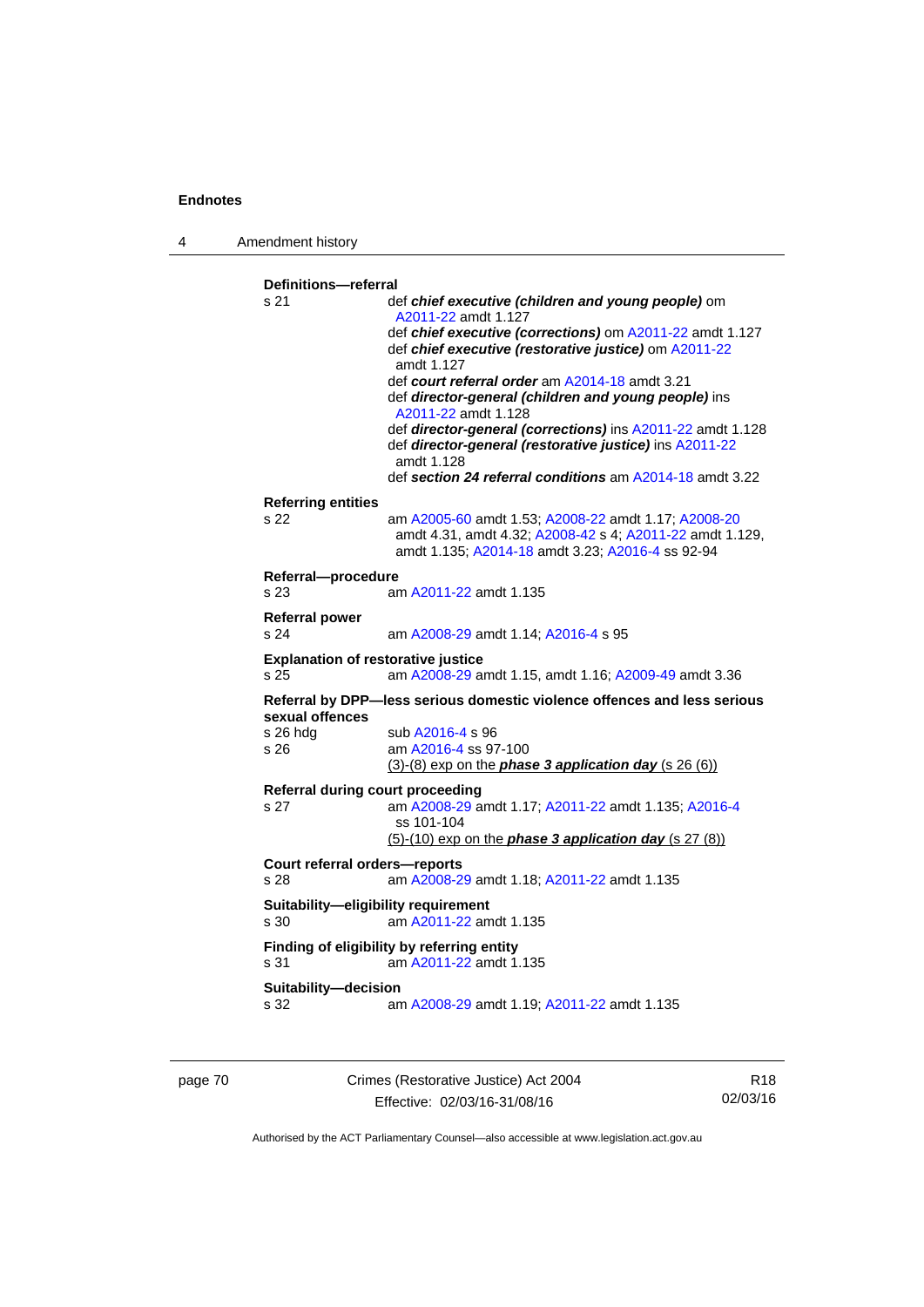Amendment history 4

**Explanation of restorative justice––before consent**  s 32A ins [A2008-29](http://www.legislation.act.gov.au/a/2008-29) amdt 1.20 am [A2011-22](http://www.legislation.act.gov.au/a/2011-22) amdt 1.135 **Suitability—general considerations**  s 33 am [A2011-22](http://www.legislation.act.gov.au/a/2011-22) amdt 1.135; [A2016-4](http://www.legislation.act.gov.au/a/2016-4/default.asp) ss 105-107 (3)-(8) exp on the *phase 3 application day* (s 33 (6)) **Suitability—victims**  s 34 am [A2011-22](http://www.legislation.act.gov.au/a/2011-22) amdt 1.135 **Suitability—eligible parents**  s 35 am [A2011-22](http://www.legislation.act.gov.au/a/2011-22) amdt 1.135 **Suitability—offenders**  s 36 am [A2011-22](http://www.legislation.act.gov.au/a/2011-22) amdt 1.135 **Definitions—pt 8**  s 37 def *referring entity* ins [A2008-22](http://www.legislation.act.gov.au/a/2008-22) amdt 1.18 **Meaning of** *referring entity***—pt 8**  s 38 am [A2011-22](http://www.legislation.act.gov.au/a/2011-22) amdt 1.135 **Decision to call conference**  s 39 am [A2008-22](http://www.legislation.act.gov.au/a/2008-22) amdt 1.19; [A2011-22](http://www.legislation.act.gov.au/a/2011-22) amdt 1.135 **Appointment of convenors**  s 40 am [A2008-22](http://www.legislation.act.gov.au/a/2008-22) amdt 1.20, amdt 1.21; [A2008-29](http://www.legislation.act.gov.au/a/2008-29) amdt 1.21; [A2011-22](http://www.legislation.act.gov.au/a/2011-22) amdt 1.135 **Invited participants**  s 44 am [A2006-22](http://www.legislation.act.gov.au/a/2006-22) amdt 1.28, amdt 1.29 [\(A2006-22](http://www.legislation.act.gov.au/a/2006-22) rep before commenced by disallowance (see Cwlth Gaz 2006 No S93)); [A2007-3](http://www.legislation.act.gov.au/a/2007-3) amdt 3.135 **Amendment of agreement**  s 55 am [A2006-23](http://www.legislation.act.gov.au/a/2006-23) amdt 1.102 **Monitoring compliance—director-general (restorative justice)**  s 57 hdg am [A2011-22](http://www.legislation.act.gov.au/a/2011-22) amdt 1.135 s 57 am [A2011-22](http://www.legislation.act.gov.au/a/2011-22) amdt 1.135 **Monitoring compliance—referring entities**  s 58 am [A2011-22](http://www.legislation.act.gov.au/a/2011-22) amdt 1.135 **Restorative justice guidelines**  s 61 am [A2011-22](http://www.legislation.act.gov.au/a/2011-22) amdt 1.135 **Police participation in restorative justice**  s 62 am [A2011-22](http://www.legislation.act.gov.au/a/2011-22) amdt 1.135 **Information sharing**  s 63 am [A2011-22](http://www.legislation.act.gov.au/a/2011-22) amdt 1.135

R18 02/03/16 Crimes (Restorative Justice) Act 2004 Effective: 02/03/16-31/08/16

page 71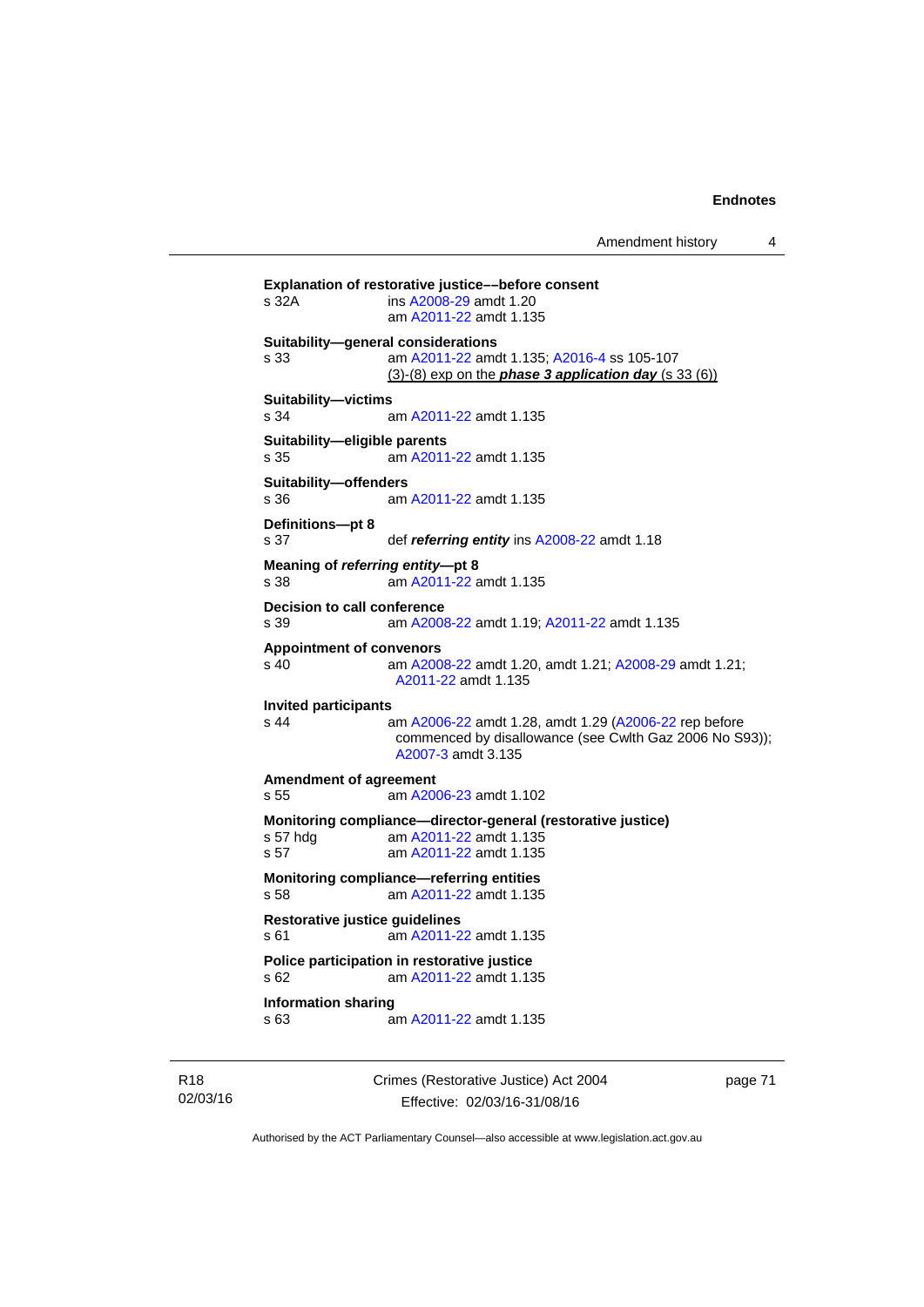4 Amendment history

```
Secrecy 
                 A2011-22 amdt 1.135
Meaning of referring entity—div 9.2 
s 67 am A2011-22 amdt 1.135
Quarterly reporting by director-general<br>
s 68 hdg am A2011-22 amdt 1.
                 A2011-22 amdt 1.135
s 68 am A2011-22 amdt 1.135
Record-keeping by referring entities 
s 69 am A2011-22 amdt 1.135
Record-keeping by director-general 
 A2011-22 amdt 1.135<br>s 70 am A2011-22 amdt 1.135
                 A2011-22 amdt 1.135
Restorative justice database 
s 71 am A2011-22 amdt 1.135
Exercise of functions by director-general 
 A2011-22 amdt 1.135<br>s 72 am A2006-23 amdt 1.103
                 A2006-23A2011-22 amdt 1.130, amdt 1.135
Approved forms 
s 73 am A2012-21 amdt 3.35
Regulation-making power 
s 74 am A2012-21 amdt 3.36
Ministerial reviews 
s 75 exp 1 July 2008 (s 75 (4) (LA s 88 declaration applies)) 
Administrative Decisions (Judicial Review) Act 1989, schedule 1, new 
clause 9 
s 76 om LA s 89 (3) 
Crimes Act 1900, section 342 (1) (u) 
s 77 om LA s 89 (3) 
Crimes Act 1900, section 344 (1) (f) 
s 78 om LA s 89 (3) 
Crimes Act 1900, section 364 (1) (k) 
s 79 om LA s 89 (3)
```
page 72 Crimes (Restorative Justice) Act 2004 Effective: 02/03/16-31/08/16

R18 02/03/16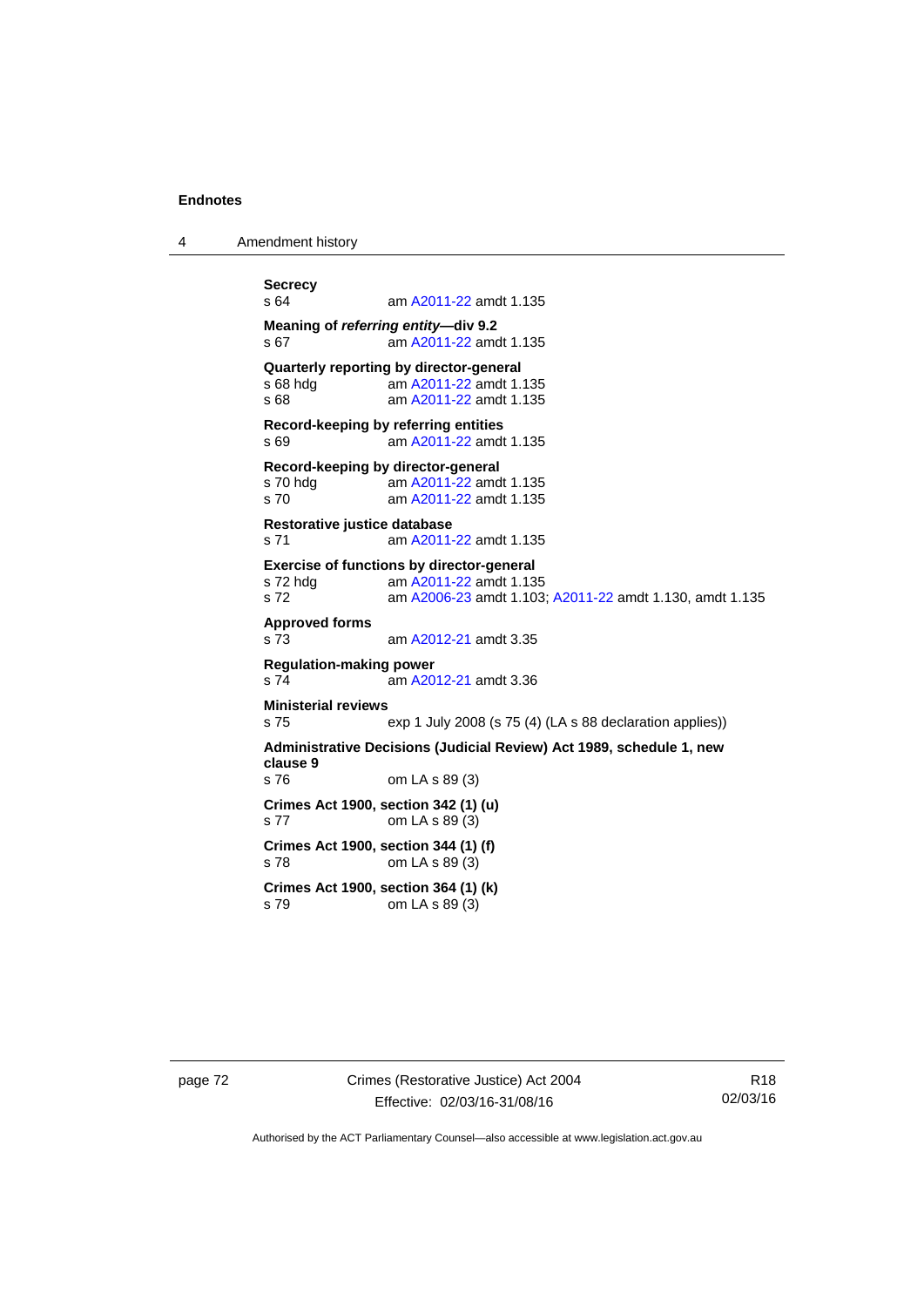| Amendment history |  |
|-------------------|--|
|-------------------|--|

| <b>Dictionary</b> |                                                                                                                   |
|-------------------|-------------------------------------------------------------------------------------------------------------------|
| dict              | am A2011-22 amdt 1.131, amdt 1.132; A2014-18 amdt 3.24                                                            |
|                   | def chief executive (children and young people) om<br>A2011-22 amdt 1 133                                         |
|                   |                                                                                                                   |
|                   | def chief executive (corrections) om A2011-22 amdt 1.133<br>def chief executive (restorative justice) om A2011-22 |
|                   | amdt 1.133                                                                                                        |
|                   | def court referral order am A2014-18 amdt 3.25                                                                    |
|                   | def director-general (children and young people) ins                                                              |
|                   | A2011-22 amdt 1.134                                                                                               |
|                   | def <b>director-general (corrections)</b> ins A2011-22 amdt 1.134                                                 |
|                   | def director-general (restorative justice) ins A2011-22<br>amdt 1.134                                             |
|                   | def <b>domestic violence offence</b> om A2016-4 s 108                                                             |
|                   | def less serious domestic violence offence ins A2016-4<br>s.109                                                   |
|                   | def less serious sexual offence ins A2016-4 s 109                                                                 |
|                   | def relevant person ins A2016-4 s 109                                                                             |
|                   | def relevant relationship ins A2016-4 s 109                                                                       |
|                   | def restorative justice agreement am A2014-18 amdt 3.26                                                           |
|                   | def section 24 referral conditions am A2014-18 amdt 3.27                                                          |
|                   | def serious domestic violence offence ins A2016-4 s 109                                                           |
|                   | def serious sexual offence ins A2016-4 s 109                                                                      |
|                   | def sexual offence ins A2016-4 s 109                                                                              |

R18 02/03/16 Crimes (Restorative Justice) Act 2004 Effective: 02/03/16-31/08/16

page 73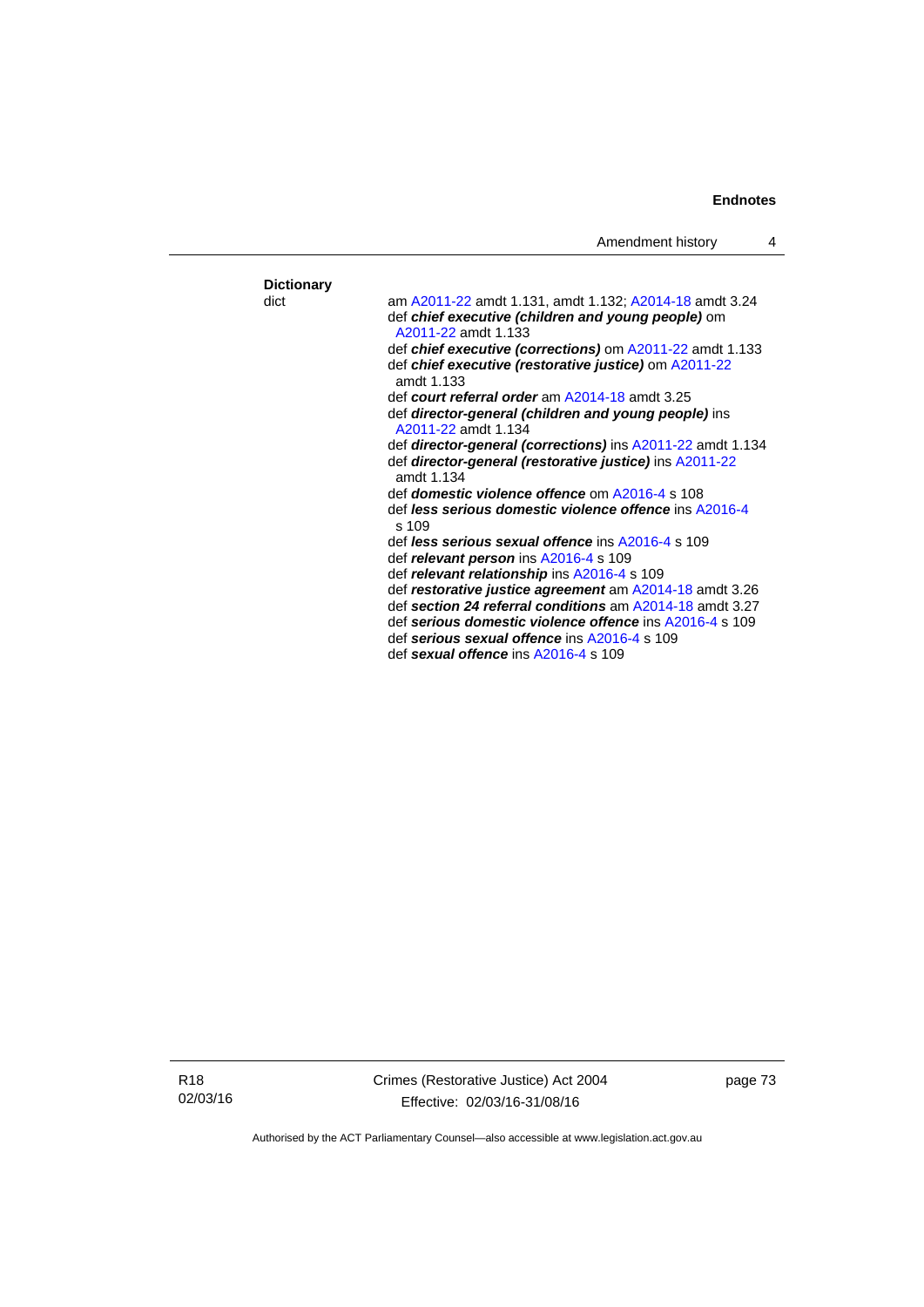5 Earlier republications

# **5 Earlier republications**

Some earlier republications were not numbered. The number in column 1 refers to the publication order.

Since 12 September 2001 every authorised republication has been published in electronic pdf format on the ACT legislation register. A selection of authorised republications have also been published in printed format. These republications are marked with an asterisk (\*) in column 1. Electronic and printed versions of an authorised republication are identical.

| <b>Republication</b><br>No and date | <b>Effective</b>             | Last<br>amendment<br>made by | <b>Republication</b><br>for |
|-------------------------------------|------------------------------|------------------------------|-----------------------------|
| R <sub>1</sub><br>31 Jan 2005       | 31 Jan 2005-<br>24 Mar 2005  | not amended                  | new Act                     |
| R <sub>2</sub>                      | 25 Mar 2005-                 | A2005-13                     | amendments by               |
| 25 Mar 2005                         | 21 Dec 2005                  |                              | A2005-13                    |
| R <sub>3</sub>                      | 22 Dec 2005-                 | A2005-60                     | amendments by               |
| 22 Dec 2005                         | 1 June 2006                  |                              | A2005-60                    |
| R4                                  | 2 June 2006-                 | A2006-23                     | amendments by               |
| 2 June 2006                         | 11 Apr 2007                  |                              | A2006-23                    |
| R <sub>5</sub>                      | 12 Apr 2007-                 | A2007-3                      | amendments by               |
| 12 Apr 2007                         | 1 July 2008                  |                              | A2007-3                     |
| R <sub>6</sub><br>2 July 2008       | 2 July 2008-<br>28 July 2008 | A2007-3                      | commenced expiry            |
| R7                                  | 29 July 2008-                | A2008-22                     | amendments by               |
| 29 July 2008                        | 26 Aug 2008                  |                              | A2008-22                    |
| R <sub>8</sub>                      | 27 Aug 2008-                 | A2008-29                     | amendments by               |
| 27 Aug 2008                         | 26 Oct 2008                  |                              | A2008-29                    |
| R <sub>9</sub>                      | 27 Oct 2008-                 | A2008-46                     | amendments by               |
| 27 Oct 2008                         | 26 Feb 2009                  |                              | A2008-20                    |
| R <sub>10</sub>                     | 27 Feb 2009-                 | A2008-46                     | amendments by               |
| 27 Feb 2009                         | 7 Mar 2009                   |                              | A2008-20                    |
| R <sub>11</sub>                     | 8 Mar 2009-                  | A2008-46                     | amendments by               |
| 8 Mar 2009                          | 29 Mar 2009                  |                              | A2008-42                    |
| R <sub>12</sub>                     | 30 Mar 2009-                 | A2008-46                     | amendments by               |
| 30 Mar 2009                         | 16 Dec 2009                  |                              | A2008-46                    |

page 74 Crimes (Restorative Justice) Act 2004 Effective: 02/03/16-31/08/16

R18 02/03/16